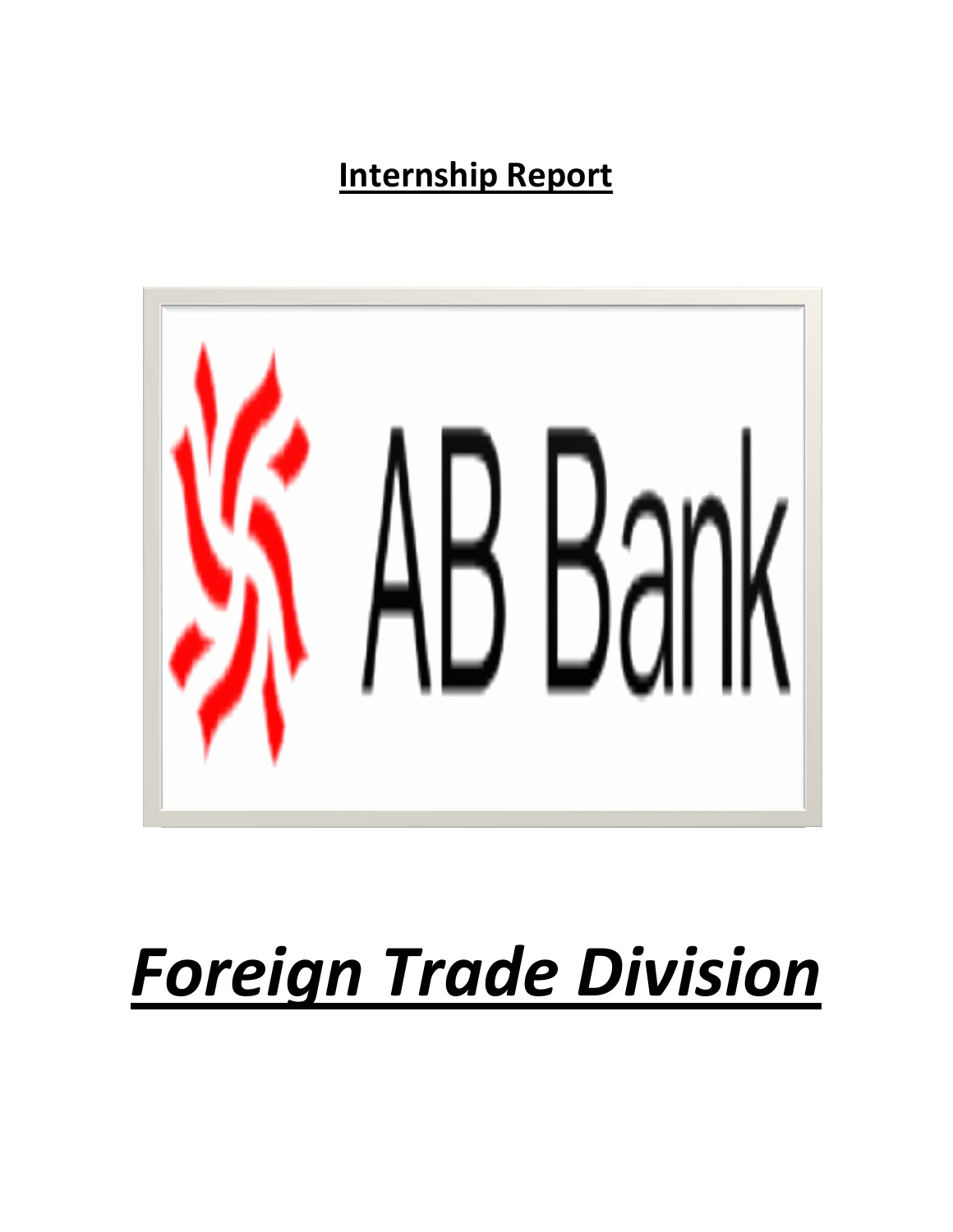# **Internship Report**

**On the contract of the contract of the contract of the contract of the contract of the contract of the contract of the contract of the contract of the contract of the contract of the contract of the contract of the contra** 

# **Foreign Trade Division**

**Of**

# **AB Bank Limited**

**Prepared for**

**Mohammad Zakir Hossain Sharkar**

**Senior Lecturer** 

**Submitted by** 

 **Mirza Sarah Alam** 

**ID # 05104026** 

**Date of Submission**

**15 December,2009.**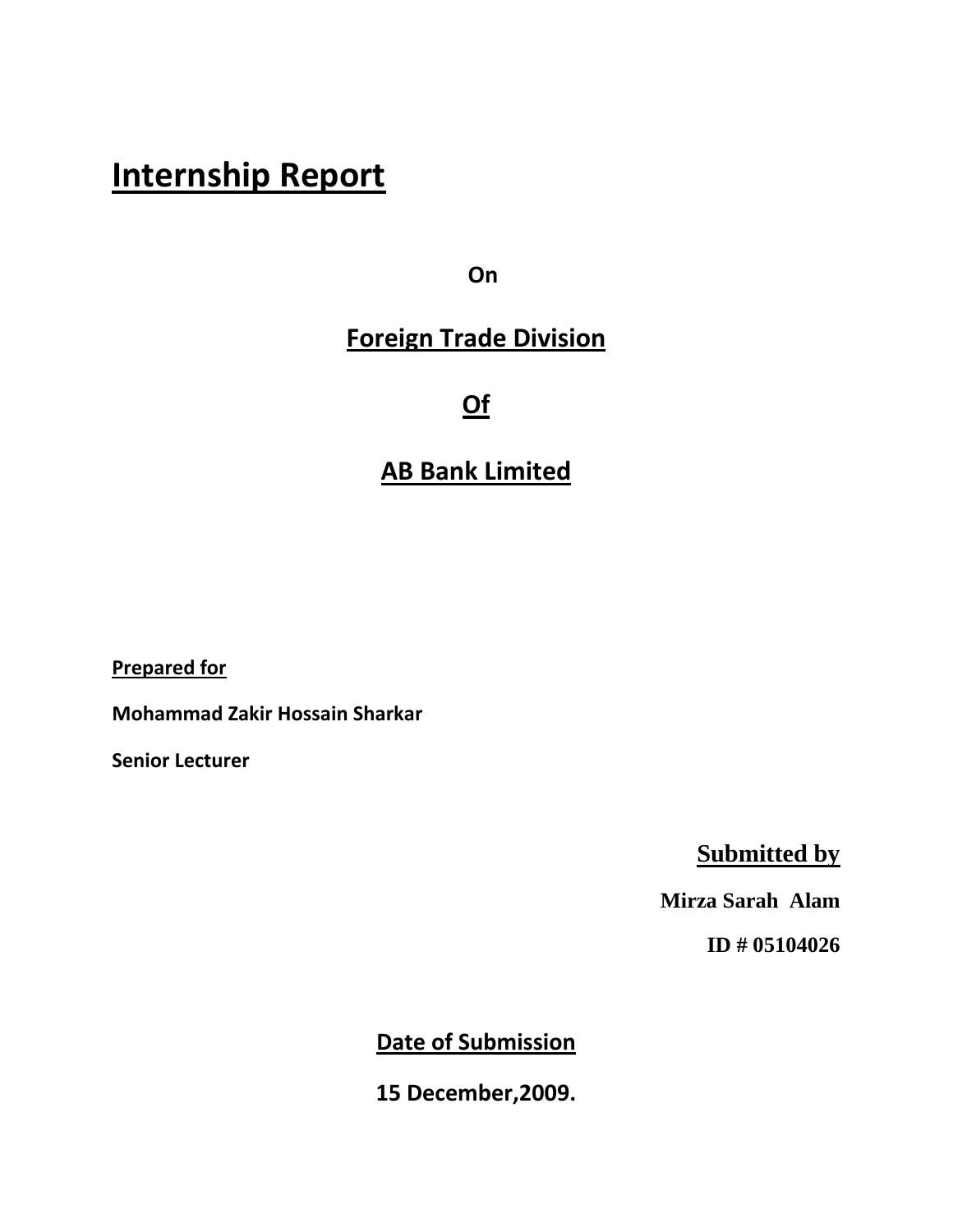# **LETTER OF TRANSMITTAL**

December 15, 2009

TO

Mohammad Zakir Hossain Sharkar

Senior Lecturer

BRAC Business School

BRAC University.

#### Subject:- Submission of Internship on "*Foreign trade management System of ABBL"*

Sir,

As a part of BBA Program an internship report is enclosed herewith. The report was prepared on "*Foreign trade management System of ABBL"* .In the course of preparation the report relevant documents, data, information were studied and practical knowledge had been gathered.

I pray and hope that the mistakes, the report may have, will be kindly excused. Lastly, I beg your kind consideration for evaluating this report.

Thanking you very much indeed.

Sincerely Yours,

Mirza Sarah Alam

Department-BBS

ID- 05104026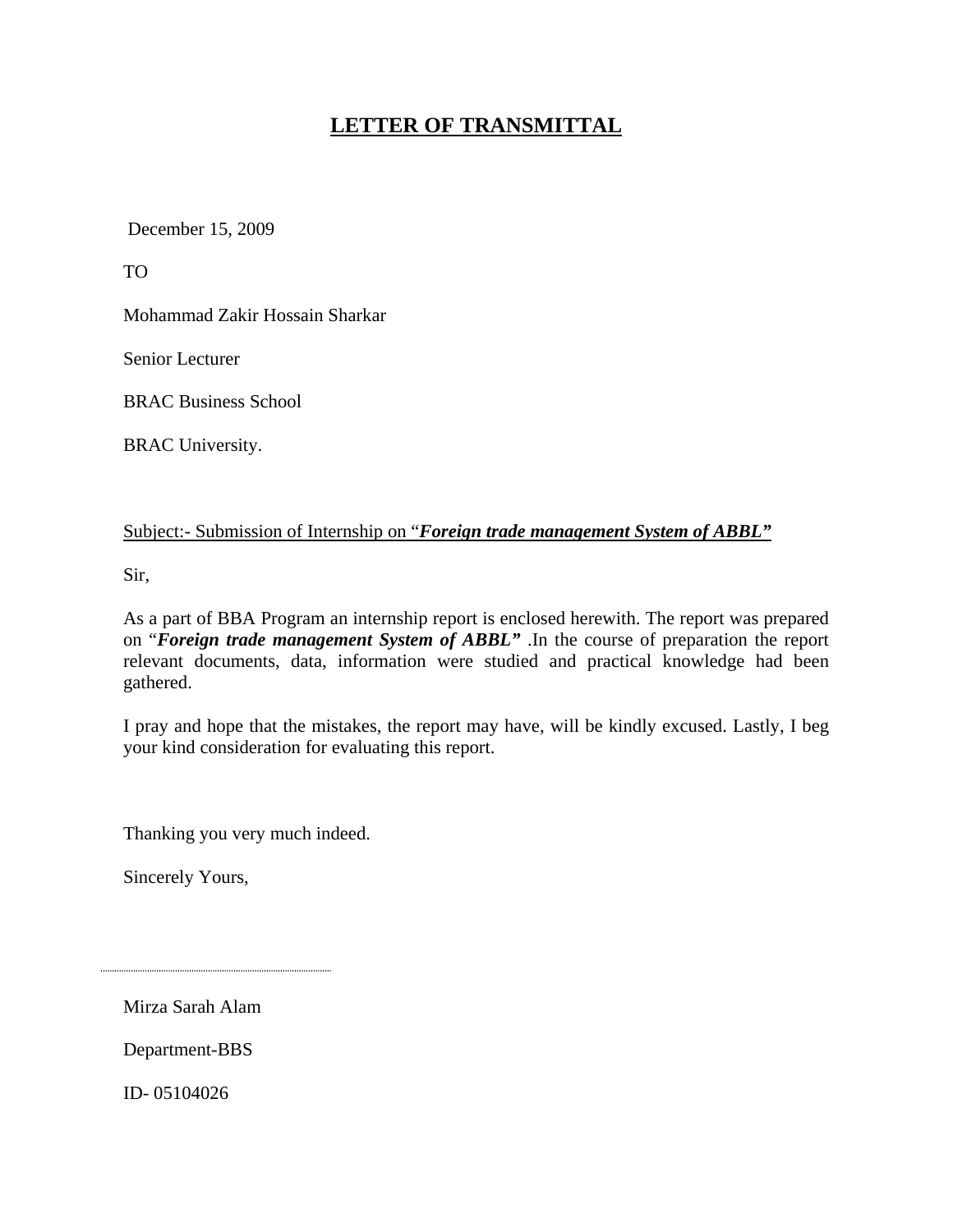# **Acknowledgment**

 At the very beginning, I would like to express my deepest gratitude to almighty Allah for giving me the strength & the composure to complete the internship report. Words actually will never be enough to express how grateful I am, but never the less I shall try my level best to express my gratefulness toward some people.

This internship report might never have been completed without the necessary practical knowledge, assistance of many books, articles, websites, and primary data. It enhanced my knowledge on foreign trade activities as well as banking business. Thanks to all those persons, who have assisted me, providing me co‐operation, books and articles. I would like to express my special gratitude to Mohammad Zakir Hossain Shorkar for his supervision, co-operation and advices. I will always be indebted to her for the valuable suggestions and the time that she had spent for guiding me throughout the report.

My endless thanks go to my supervisor Mr. Eftekhar Enam Awal VP AND RELATIONSHIP MANAGER of AB Bank Limited, Kakrail branch for being patient and supporting me during my internship program. My peers and colleagues at the bank had also been very helpful; and they made my internship a more enjoyable and eventful one.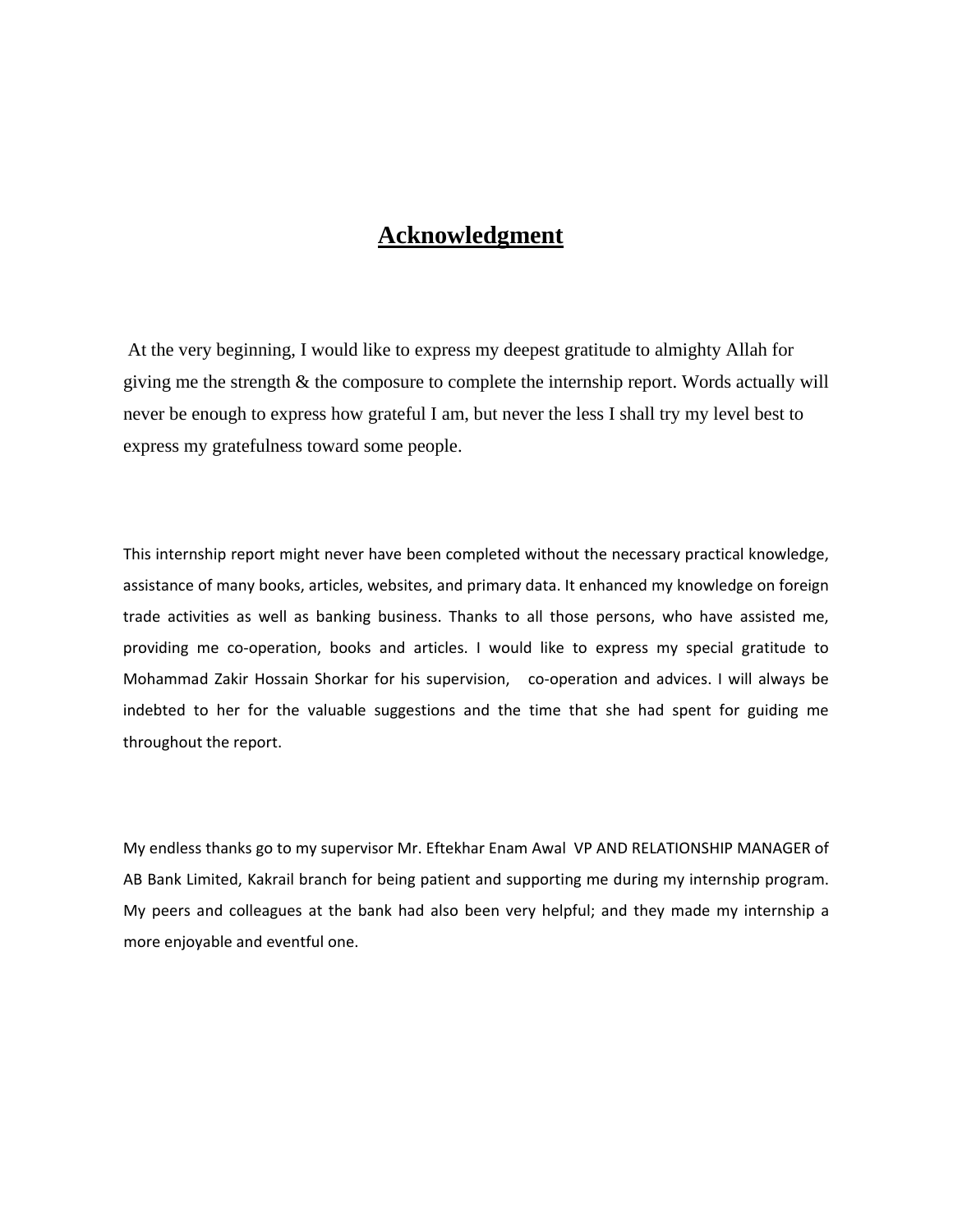### **Executive Summery**



This report on **"Foreign Trade of AB Bank Limited"** is submitted to Mohammad Zakir Hossain Shorkar on 15 December 2009. This report was prepared as a requirement of internship program.

I have worked in the AB Bank Limited, kakrail branch for three months. As an intern, I had the opportunity to do different types of tasks related to general banking, which broadened my perception about AB Bank operation. During this period, I have used his observation and gained experience about various banking functions and day-to-day operation regarding the foreign trade.

 AB Bank Limited, the first private sector bank under Joint Venture with Dubai Bank Limited. During the last 26 years, AB Bank Limited has opened 70 Branches in different Business Centers of the country, one foreign Branch in Mumbai, India, two Representative Offices in London and Yangon, Myanmar respectively and also established a wholly owned Subsidiary Finance Company in Hong Kong in the name of AB International Finance Limited. To facilitate cross border trade and payment related services, the Bank has correspondent relationship with over 220 international banks of repute across 58 countries of the World.

Since beginning, the bank acquired confidence and trust of the public and business houses by rendering high quality services in different areas of banking operations, professional competence and employment of the state of art technology. Thus, the objective of my study has been to find out the foreign trade on bank's current level of online service and to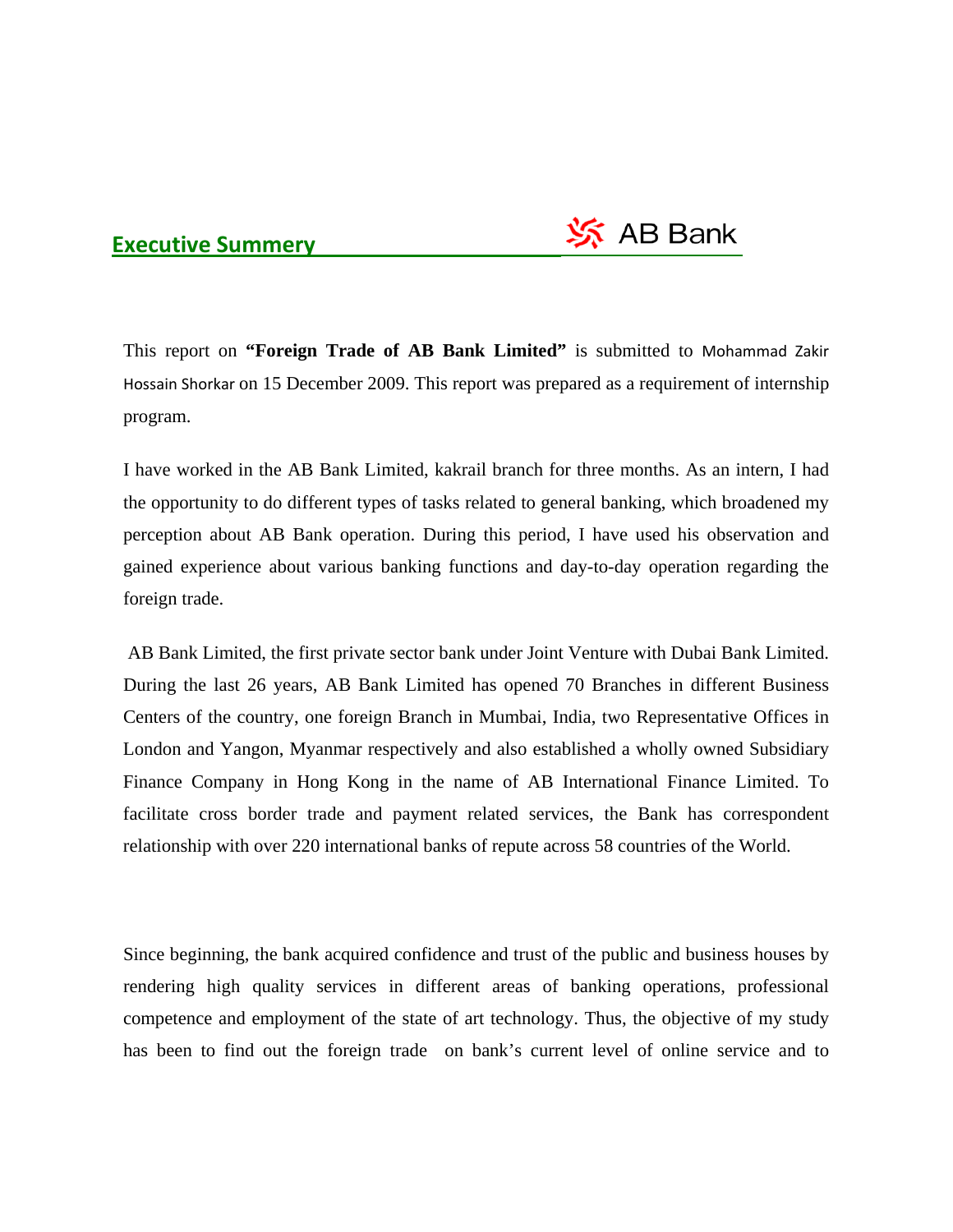recommend some necessary short term and strategic plans to ensure quality service. A tabulation work and a survey were conducted and the results are then interpreted.

In this report The organization gives the idea about of AB Bank, AB Bank's objective, strategy. Then general banking division mainly discusses about my experience during my 3 months internship at the Bank. Project part contains the foreign trade division of AB Bank Limited,

The vision of AB Bank is to be the trendsetter for innovative banking with excellence  $\&$ perfection, which delight the customer and an environment where the people excel. This bank has earned a good niche in the hearts of Bangladeshi people for its long-standing service and quality.

I again at the end of the summary would like to express my special thanks to Mr soheab imran AVP & Operations manager and all my colleagues, ABBL, Kakrail branch for providing me all the guidance and support that I need.

Besides, my thanks go to all the other member of AB Bank, and all my family members and friends for their co-operation at different level of my study.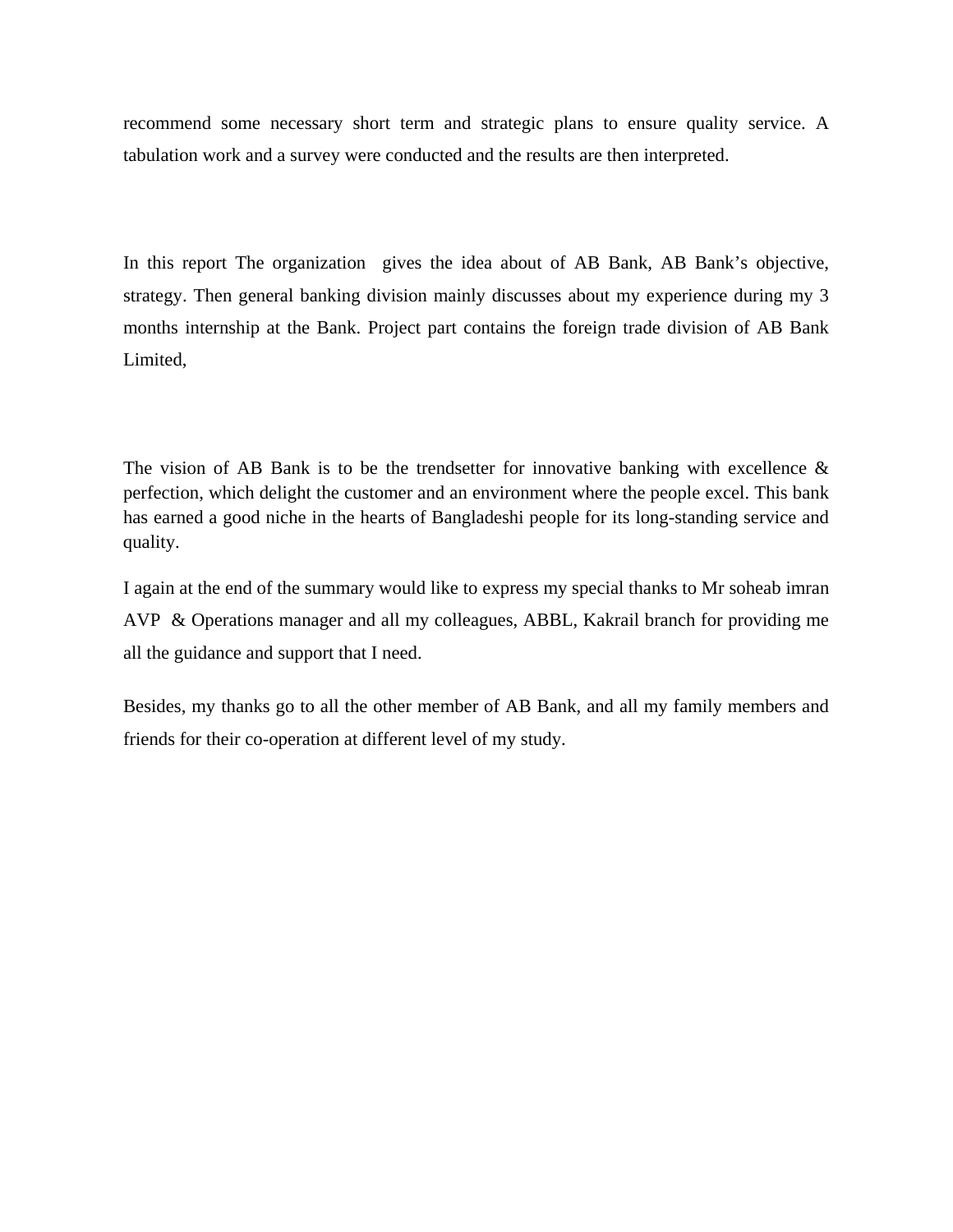# Table of Content

| <b>Introduction</b>                                                | Page No.           |
|--------------------------------------------------------------------|--------------------|
|                                                                    | $1-3$              |
| 1.1 Origin of the report                                           | 1                  |
| 1.2 Background of the Study                                        | 1                  |
| 1.3 Objectives                                                     | $\mathbf{1}$       |
| 1.4 Methodology                                                    | $\overline{2}$     |
| 1.5 Data Collection                                                | $\overline{2}$     |
| 1.6 Analytical Tools Used                                          | $2 - 3$            |
| 1.7 Scope of the Study                                             | 3                  |
| 1.8 Limitations of the Study                                       | 3                  |
| <b>The Organization</b>                                            | $4 - 5$            |
| 2.1 Historical Background                                          | $\overline{4}$     |
| 2.2Broad of directors                                              | $5-6$              |
| 2.3Management Committee                                            | 7                  |
| <b>Mission VISSION Objectives And Strategies</b>                   |                    |
|                                                                    | $8-9$              |
| <b>3.1 Mission Statement</b>                                       | 8                  |
| <b>3.2 Vision Statement</b>                                        | 8                  |
| 3.3 Objectives                                                     | 9                  |
| <b>General Banking Division</b>                                    | $9 - 32$           |
| 4.1 Account Opening                                                | $9 - 14$           |
| 4.2Local Remittance Department Financial                           | 15-29              |
| 4.3Financial Controlling Department                                | 30-32              |
| <b>Particulars</b>                                                 |                    |
|                                                                    | Page No.           |
| <b>Job Description</b><br>5. Foreign Trade and Remittance Division | $32 - 52$          |
| 5.1 Foreign Trade Department                                       | $32 - 50$          |
| 5.2 Foreign remittance Department                                  | 50-52              |
| <b>6. Credit Management Division</b>                               |                    |
| 6.1 Sources of credit information                                  | 52-58<br>$52 - 54$ |
|                                                                    |                    |
| 6.2Borrower Selection                                              | 54-56              |
| 6.3Credit Application                                              | 56-58              |
|                                                                    | 58                 |
| <b>7Recommendation</b>                                             |                    |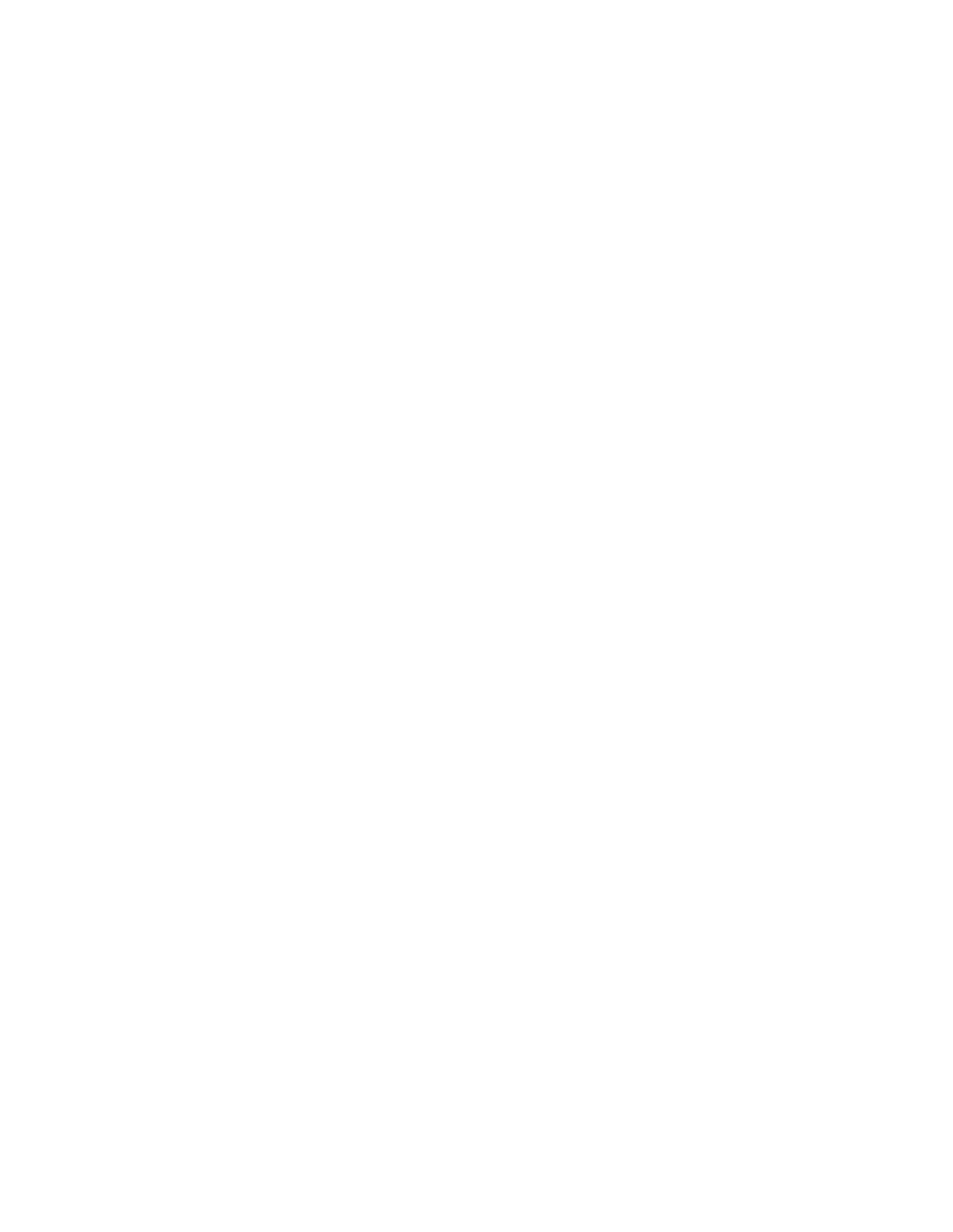# **1. Introduction:**

#### **1.1Origin of the report:**

This report is the outcome of the 3 months long internship program undertaken with AB BANK.. The preparation and submission of this report is a fundamental requirement for the fulfillment of the Bachelor of Business Administration (BBA) course curriculum of BRAC Business School, BRAC University.

### **1.2 Background of the Study:**

Banking Industry in Bangladesh is fully guided by the Central Bank, i.e. Bangladesh Bank. However, different bank has different management system, operational techniques and different guidelines. It makes the different views of different banks on the same topics & terms. The central Bank faces problem regarding regulating banks for there various practice. So Bangladesh Bank decided to frame a unique guideline for all of the banks, which would be classified as "INDUSTRY BEST PRACTICE".

A core area of concentration of this study was Foreign Exchange Division, so this study is concerned with the specific area of managing Import & Export procedures to promote logistic support in business.

# **1.3Objectives :**

The main objective of the study is to get a clear-cut idea about how Foreign exchange division runs and what function it does. In line with the broad objective, the detailed objective of the study may be spelled out as follows:

- \* To know about the foreign exchange mechanism of the bank.
- $\mathbf{\hat{P}}$  To identify the risk involved in foreign exchange proceedings.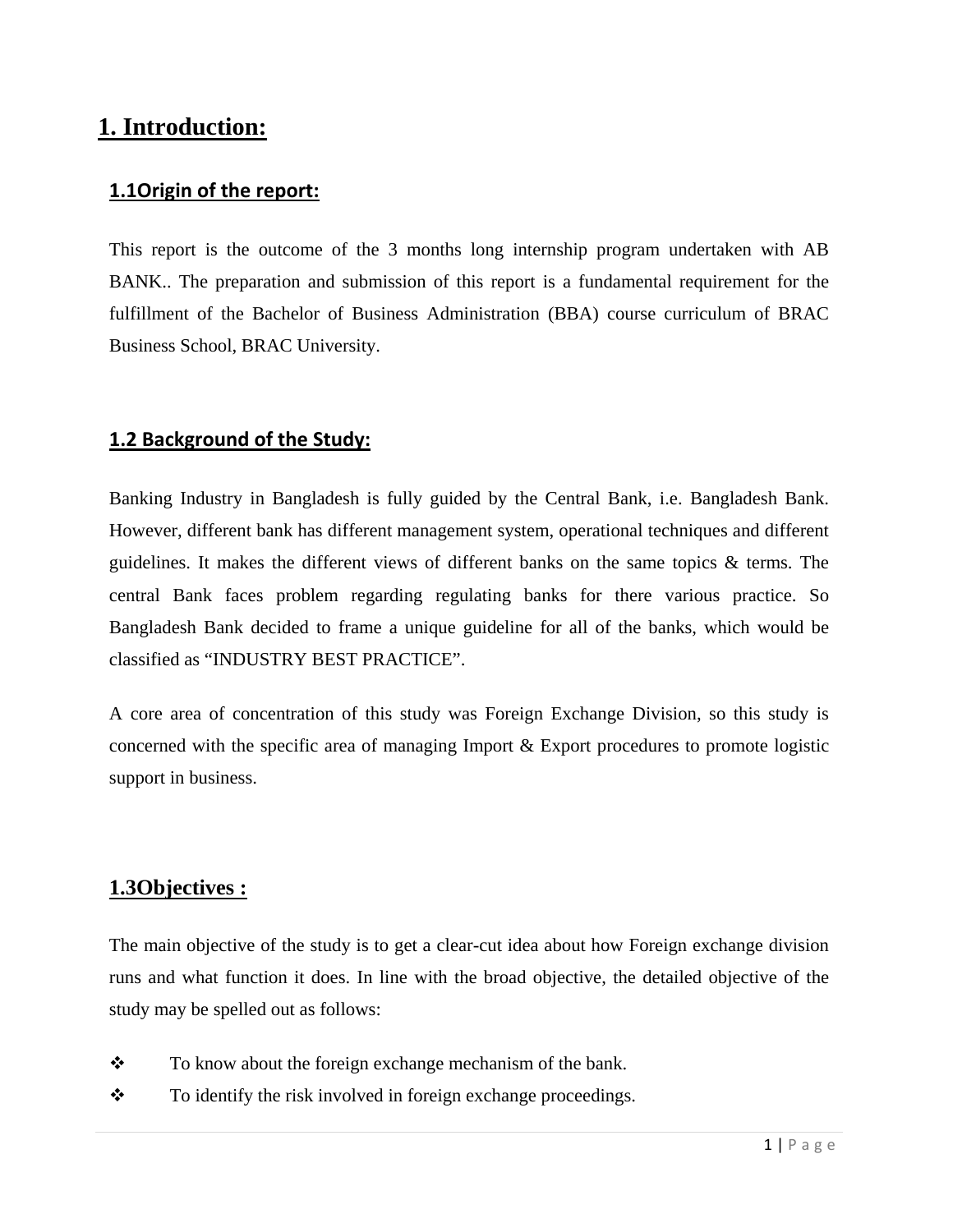\* To find out the problems relating to import and findings the discrepancy and the way to resolve the Risk of import procedures

- The risks involved in repatriation of export proceedings.
- \* To know the regulation and deregulation regarding Foreign Exchange in Bangladesh.

# **1.4 Methodology:**

The study is performed based on the information extracted from different sources collected by using a specific methodology. The detailed is given below:

# **1.4.1. Data collection:**

Sources of data are as follow:

- $\triangle$  Face to Face conversation with the respective officers and staffs
- ❖ Sharing practical knowledge of officials.
- Annual Report of AB Bank.
- Audit Reports
- \* Relevant file study provided by the officers concerned.
- Website
- Relevant books, Research papers, r4ewspapers and Journals
- Internet and various study selected reports.

# **1.4.2. Analytical Tools Used:**

To analyze the collected data chart & graph has been used for better presentation of financial data.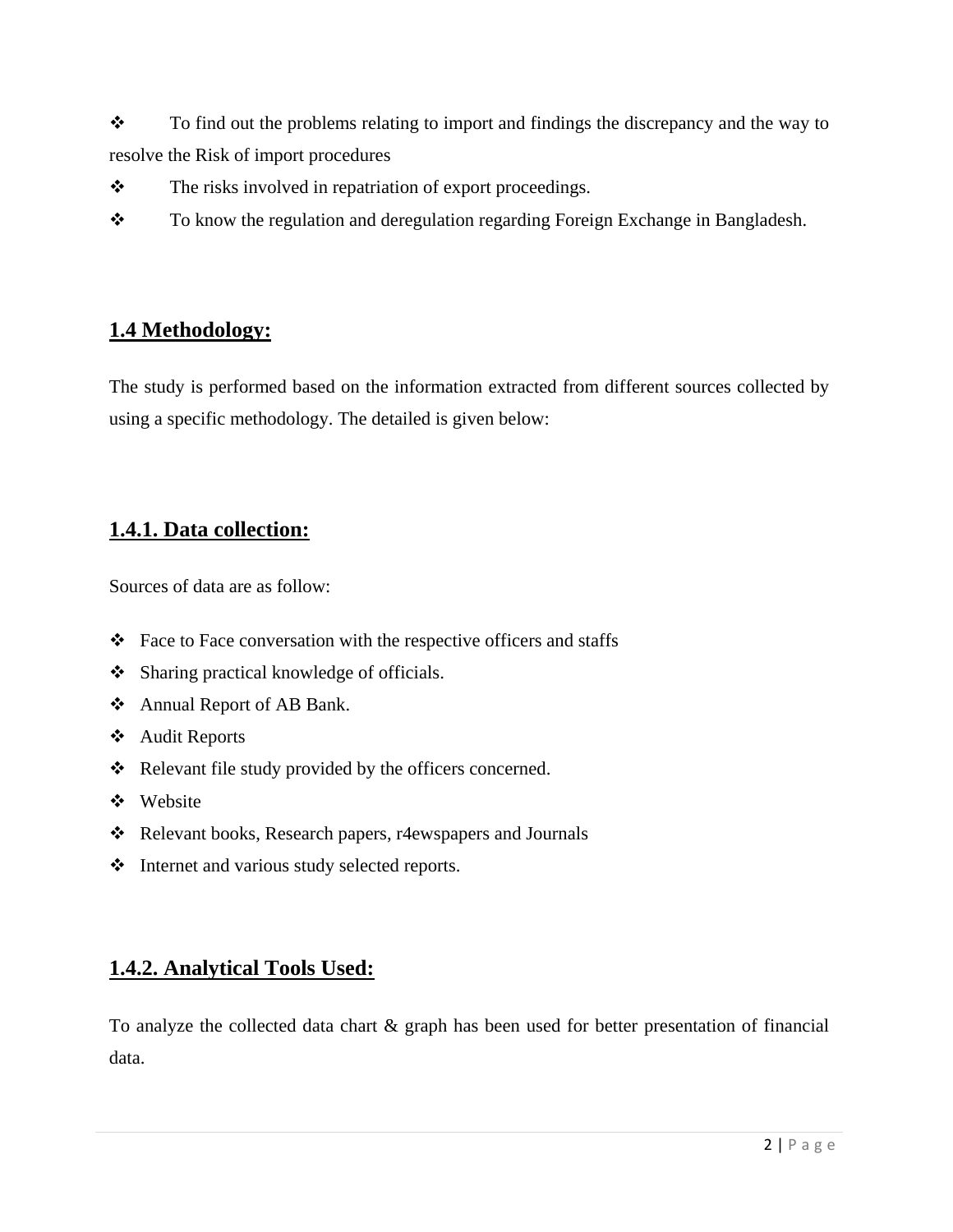#### **1.5 Scope :**

Banking system occupies an important place in a Nation's economy. A banking institution is indispensable in a modern society. It plays a pivotal role in the economic development of a country and forms the core of the money market in an advanced country. In recent times the banking sector over the world has been undergoing a lot of changes due to regulation, technological innovation, globalization etc. Bangladesh banking sector is lagging for behind in adopting these changes. To thrive well in these changing environments, not only development of appropriate infrastructure is necessary but also infusion of professionalism in to banking service is essential.

#### **1.6 Limitations the study:**

From the beginning to end, the study has been conducted with the intention of making it as a complete and truthful one. However, many problems appeared in the way of conducting the study. During the study, it was not possible to visit the whole area covered by the bank although the financial statements and other information regarding the study have been considered. The study considers following limitations:

 $\mathbf{\hat{P}}$  This report suffers from a narrow data range for analysis.

All the concerned personnel of the bank have not been interviewed.

- Lack of experience.
- $\mathbf{\hat{P}}$  The time period for this study was short.
- \* Inadequacy and lack of availability of required Current data.

\* The documentation part of the Letter of Credit with regard to export and import is quite complicated and huge formalities are maintained.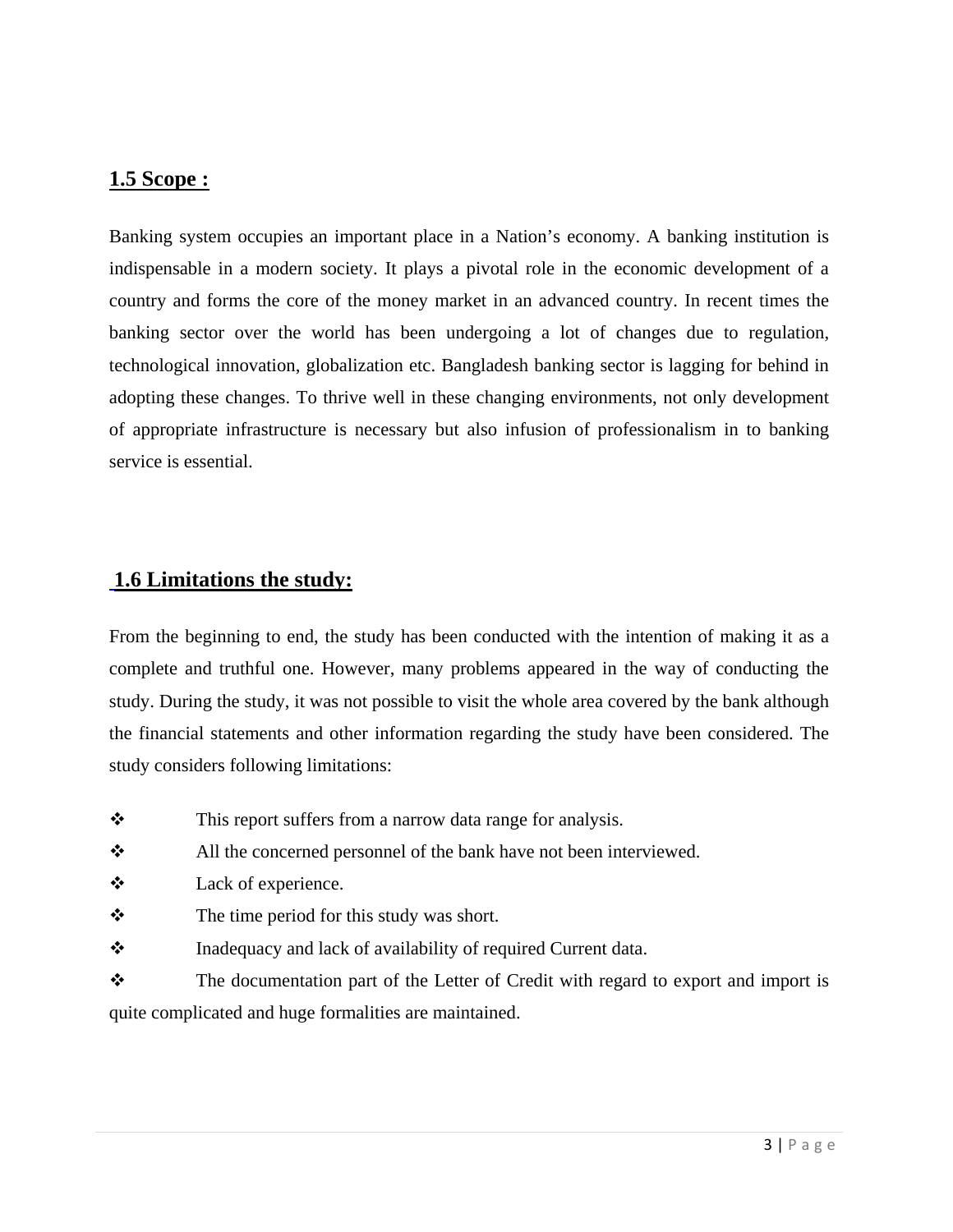# **2.The organization:**

# **2.1 Historical Background:**

AB Bank Limited, the first private sector bank under Joint Venture with Dubai Bank Limited, UAE incorporated in Bangladesh on 31st December 1981 and started its operation with effect from April 12, 1982.

Dubai Bank Limited (name subsequently changed to Union Bank of the Middleast Limited) decided to off-load their investment in AB Bank Limited with a view to concentrate their activities in the UAE in early part of 1987 and in terms of Articles 23A and 23B of the Articles of Association of the Company and with the necessary approval of the relevant authorities, the shares held by them in the Bank were sold and transferred to Group "A" Shareholders, i.e. Bangladeshi Sponsor Shareholders.

As of December 31, 2006; the Authorized Capital and the Equity (Paid up Capital and Reserve) of the Bank are BDT 2000 million and BDT 2582.76 million respectively. The Sponsor-Shareholders hold 50% of the Share Capital, the General Public Shareholders hold 49.43% and the rest 0.57% Shares are held by the Government of the People's Republic of Bangladesh. However, no individual sponsor share holder of AB Bank holds more than 10% of its total shares.

Since beginning, the bank acquired confidence and trust of the public and business houses by rendering high quality services in different areas of banking operations, professional competence and employment of the state of art technology.

During the last 26 years, AB Bank Limited has opened 70 Branches in different Business Centers of the country, one foreign Branch in Mumbai, India, two Representative Offices in London and Yangon, Myanmar respectively and also established a wholly owned Subsidiary Finance Company in Hong Kong in the name of AB International Finance Limited. To facilitate cross border trade and payment related services, the Bank has correspondent relationship with over 220 international banks of repute across 58 countries of the World.

AB Bank Limited, the premier sector bank of the country is making headway with a mark of sustainable growth. The overall performance indicates mark of improvement with Deposit reaching BDT 42076.99 million, which is precisely 53.78% higher than the preceding year. On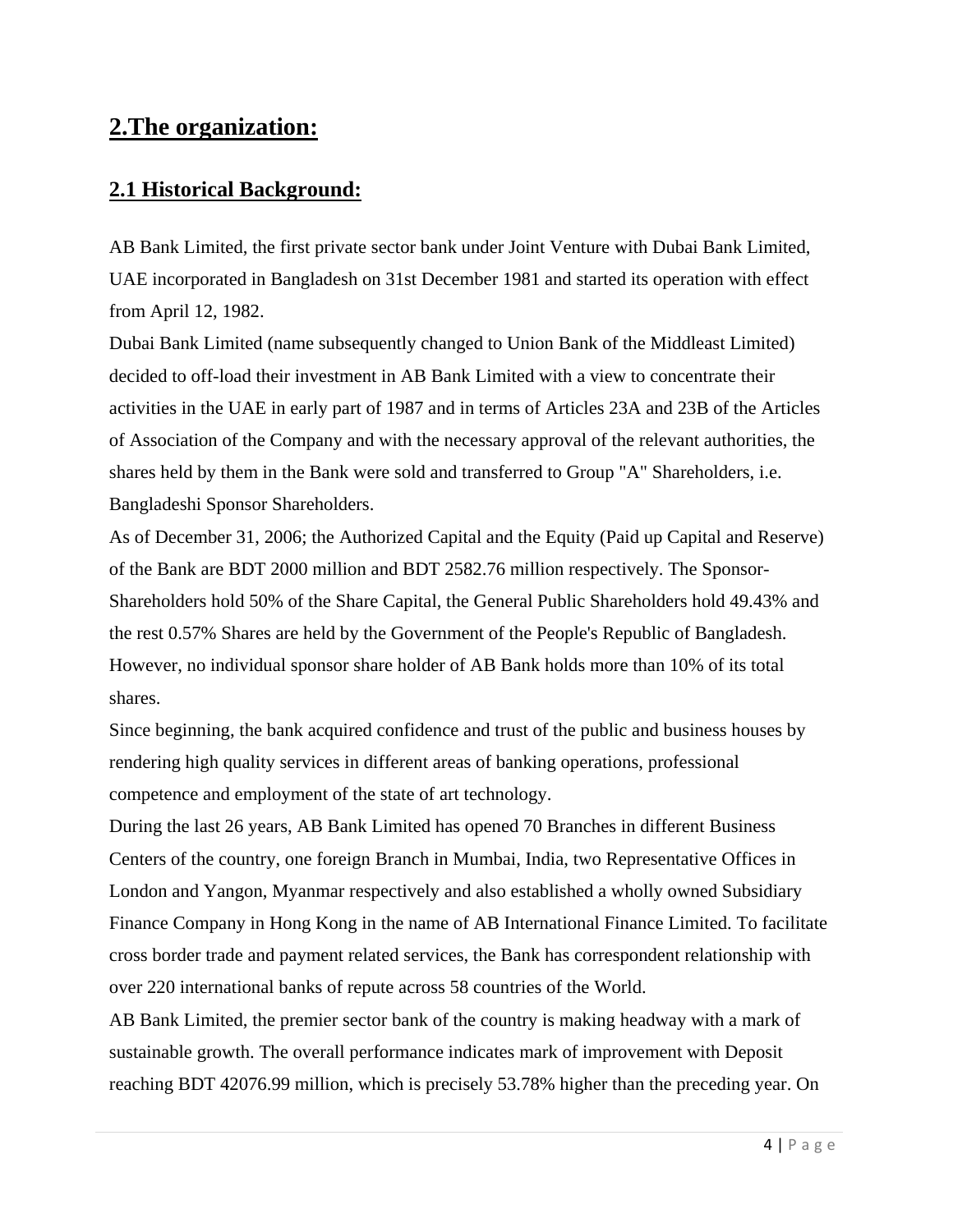the Advance side, the Bank has been able to achieve 46.32% increase, thereby raising a total portfolio to BDT 31289.25 million, which places the Bank in the top tier of private sector commercial banks of the country.

On account of Foreign Trade, the Bank made a significant headway in respect of import, export and inflow of foreign exchange remittances from abroad.

# **2.2 Board of Directors :**



M. Wahidul Haque Chairman



Sajedur Seraj Vice Chairman



Salim Ahmed Director



M. A. Awal Director



Shishir Ranjan Bose Director



Faheemul Huq Director



Syed Afzal Hasan Uddin Director



Mishaal Kabir Director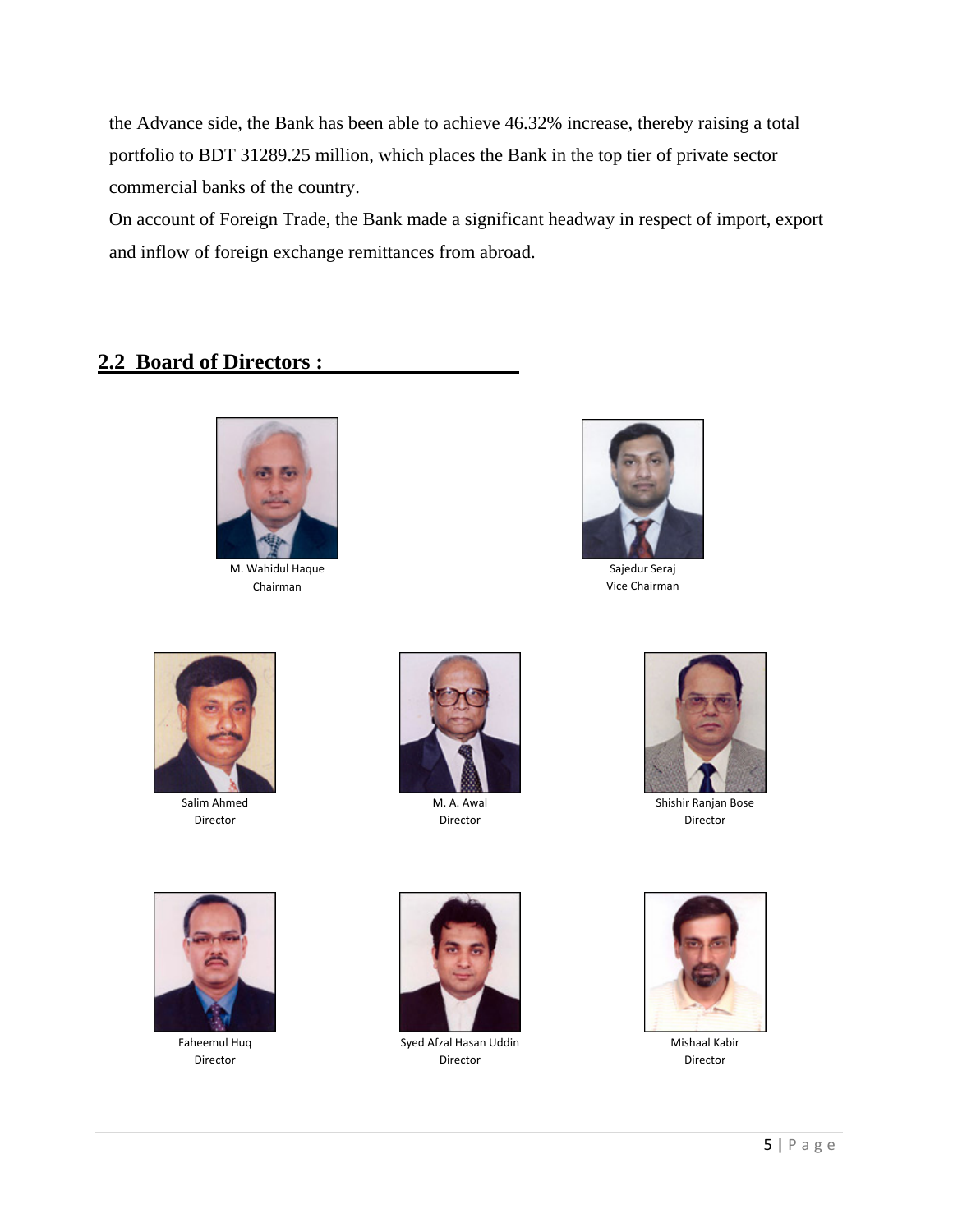

Md Salah Uddin Director



Md Mesbahul Hoque Director



Kaiser A. Chowdhury President & Managing Director



Md. Anawar Jamil Siddqui Director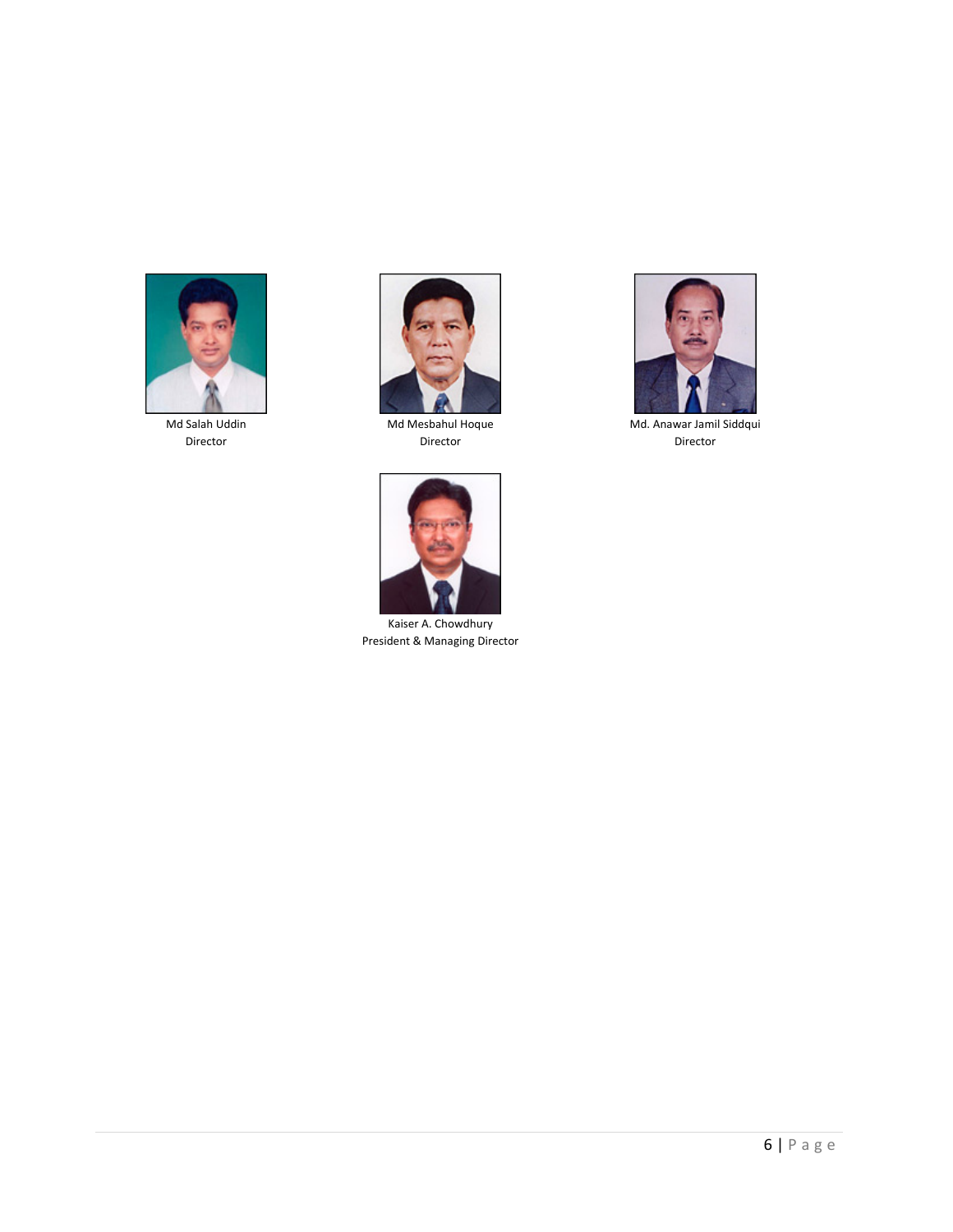# **2.3 Management Committee:**



Kaiser A. Chowdhury President & Managing Director



Niaz Habib Deputy Managing Director, Corporate



M. A. Abdullah Head of Change Management and HRM



Abu Hena Mustafa Kamal Executive Vice President, Head of Financial Institution and Treasury



Faruq M Ahmed Deputy Managing Director, Credit



Fazlur Rahman Senior Executive Vice President, Head of Investment Banking



Reazul Islam Senior Vice President, Head of Information Technology



Shamim Ahmed Chaudhury Deputy Managing Director, Operations



Badrul H. Khan Senior Executive Vice President, Chief Finance Officer



Amzad Hossain Vice President, Head of Internal Control & Compliance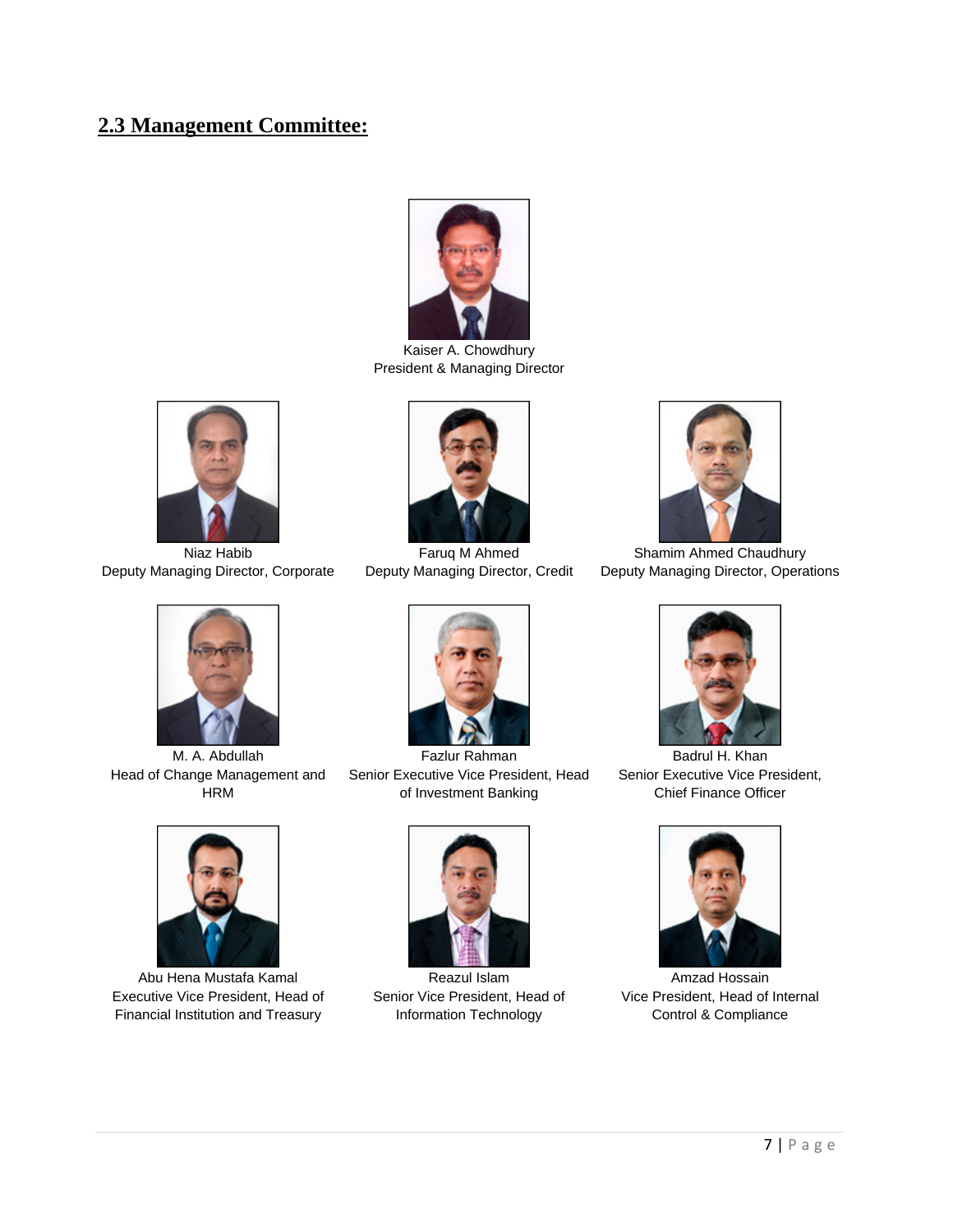# **3. Mission, Vision, Objectives and Strategies:**

#### **3.1 Mission Statement:**

"To be the best performing bank in the country"

# **3.2 Vision Statement:**

"To be the trendsetter for innovative banking with excellence & perfection"

# **3.3 Objectives of the Bank:**

To exceed customer expectations through innovative financial products  $\&$  services and establish a strong presence to recognize shareholders' expectations and optimize their rewards through dedicated workforce.

# **3.3.1. Long term Objective:**

Keeping ahead of other competitors in productivity and profitability.

# **3.3.2. Short term Objective:**

To attain budgetary targets fixed in each area of business

# **3.4 Strategic and Financial Objectives:**

In this report, the major area of commercial banking has been covered is Foreign Exchange Section which comprises of mainly following departments .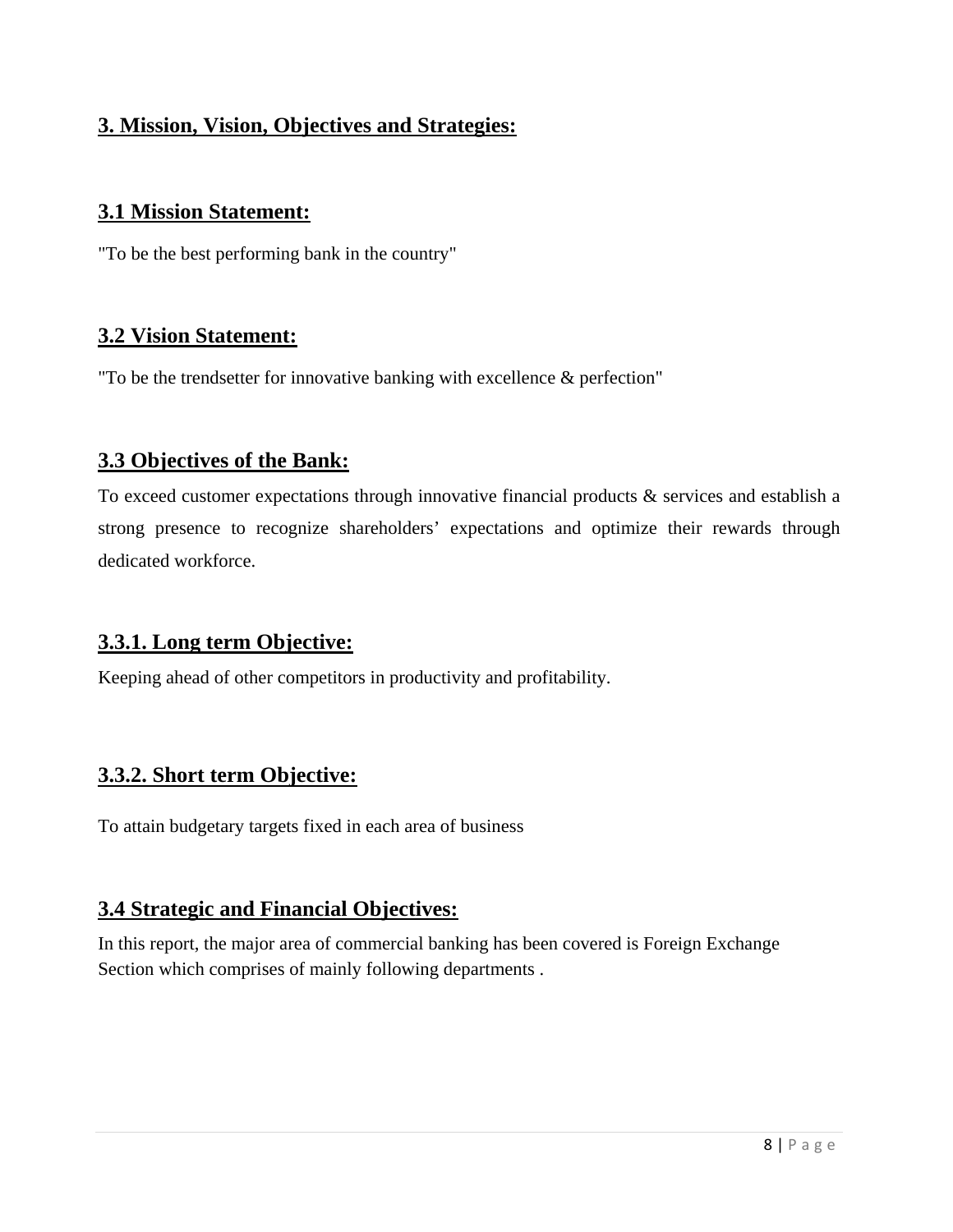# **3.4.1. Strategic Objectives:**

- ❖ A bigger market share
- Broader and more attractive services and products than rivals.
- Superior customer service
- Wider geographic coverage than rivals

#### **3.4.2. Financial objectives:**

- Growth in earnings
- **❖** Higher dividend
- $\triangle$  A more diversified revenue base

My internship in AB BANK at kakrail Branch.AB Bank Kakrail has three divisions. They are-

- 1. General Banking division
- 2. Foreign Trade and Remittance division and
- 3. Credit Management divisin

# *4.GENERAL BANKING DIVISION*

General banking department usually performs a lot of important banking activities. General banking department is the department which is mostly exposed to the maximum number of bank customers. It is the introductory department of the bank to its customers. All business concerns earn a profit through selling either product or a service.

A bank does not produce any tangible product to sell but does offer a variety of financial services to its customers. The kakrail branch of AB BANK LTD. has all the required sections of general banking and this section are run by manpower with high quality banking knowledge. Hence a touch of rich customer service is prevailing in the branch.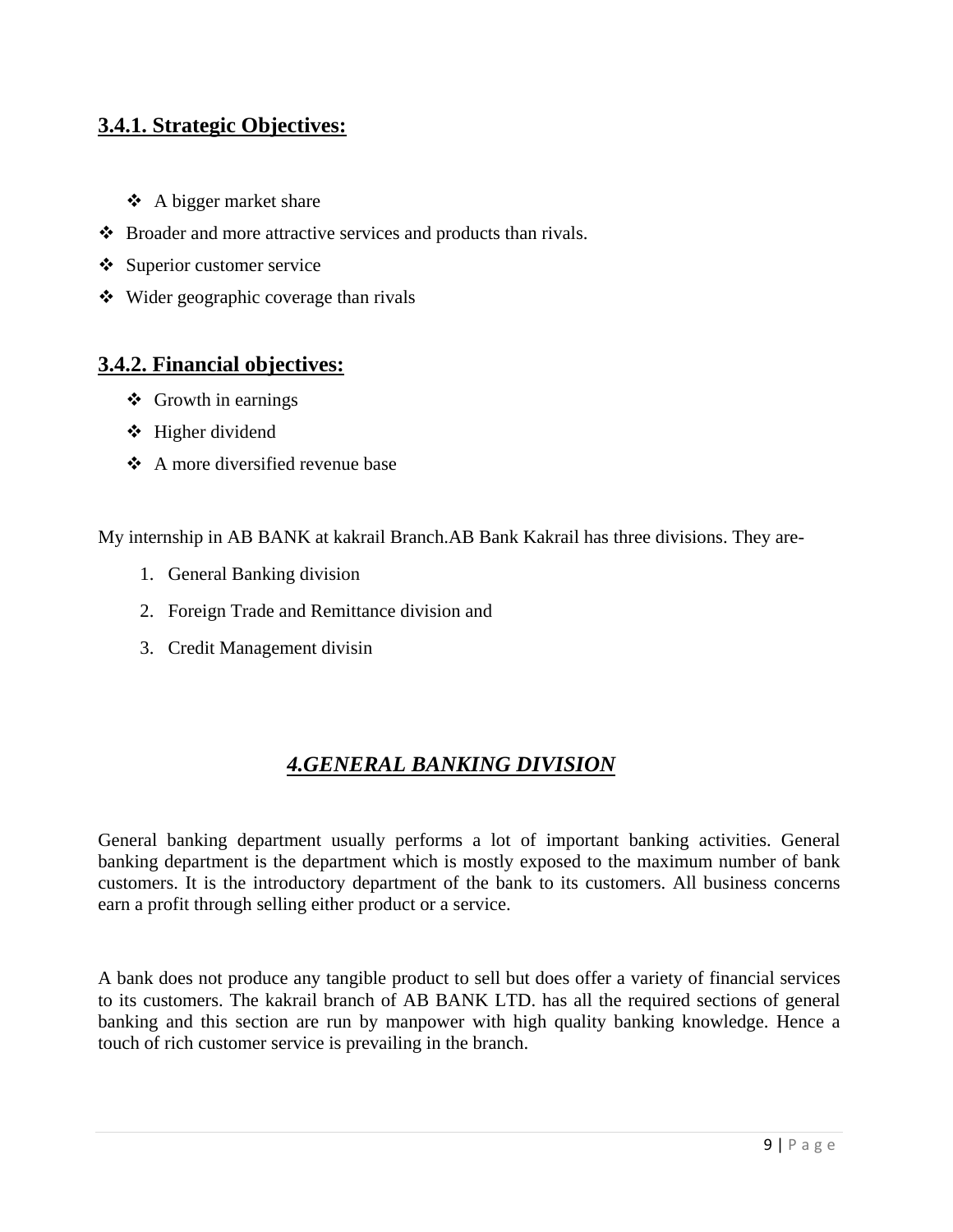General banking division also has three divisions. They are-

- a. Account Opening Department,
- b. Local Remittance Department and
- c. Financial Controlling Department (FCD).

# **4.1. Account Opening**

Banker-customer relationship is a contractual one and this starts through opening of an account. To open an account, customer has to apply through a form provided by the bank named "Account Opening Form (AOF)." Bank requires to take as much as information about its customer during opening an account. The account opening form is a composite one and consists of followings:

- 1. Personal Information Form
- 2. Account Opening Form (Individual/Corporate)
- 3. Expected Transaction Profile (ETP) Form
- 4. KYC Form
- 5. Terms and Conditions
- 6. Specimen Signature (SS) Card.

After receiving the dully fill up forms and necessary documents bank may open that account. The minimum balance for opening an account must be received in cash. With the permission of manager or head of operation, bank opens account. After opening an account, bank will not issue cheque book immediately rather bank issue a "Thanks letter" to customer's address by mail for verification. With the thanks letter, bank sends an "Acknowledgement." When customer comes to bank with acknowledgement, a cheque book requisition form is provided to him. Customer receives cheque book next day after requisition.

The account number has three parts. First, the branch code (4 digits), second, customer's ID number (6 digits) and finally, suffix code (3 digits). For example, an account number is-

#### 4009-343896-000

4009 is the branch code for Kakrail branch, 343896 is customer's ID number and 000 is suffix code for current accounts. Similarly, the suffix codes are as below: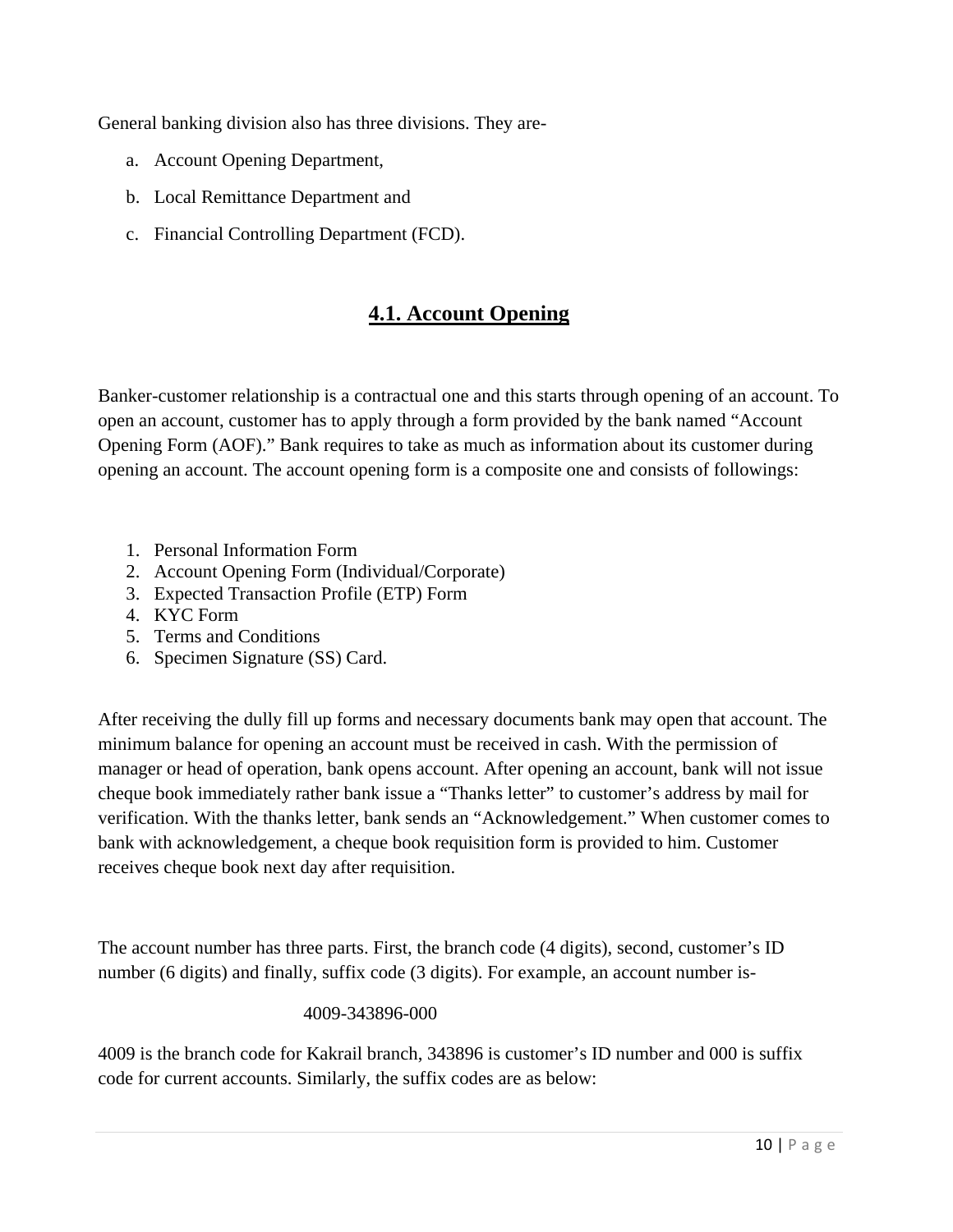| <b>Account Type</b>      | <b>Suffix Code</b> |
|--------------------------|--------------------|
| Current                  | 000                |
| Savings                  | 300                |
| Short Term Deposit (STD) | 430                |
| Foreign Currency (FC)    | 040 (US Dollar)    |
|                          | 043 (Euro)         |
|                          | 048 (Pound)        |

#### **Types of accounts**

- **A.** Basically the following types of accounts are opened. They are-
- 1. Savings account
- 2. Current accounts
- 3. Short term deposit account
- 4. Resident Foreign Currency Deposit (RFCD) account
- 5. Non-Resident Foreign Currency Deposit (NFCD) account

#### 1. Savings Account:

In savings deposit account, interest is payable to the customer. The interest rate for savings account is 6 percent. Interest is calculated on a monthly basis on the lowest balance in the account during the month. Customer can withdraw twice in a week and maximum limit per transaction is BDT.25 thousand and withdrawal beyond this limit requires 7(seven) days prior notice. If the total withdrawal without notice is allowed twice in a week up to 25% of the balance in the account subject to maximum limit of BDT.25,000 withdrawal beyond the maximum limit will require 7(seven) days prior notice, failing of which interest will not be allowed for the month in which the withdrawal occurs. Interest rate may be subject to change without notice to customer. Interest will be credited to customers account on half-yearly basis.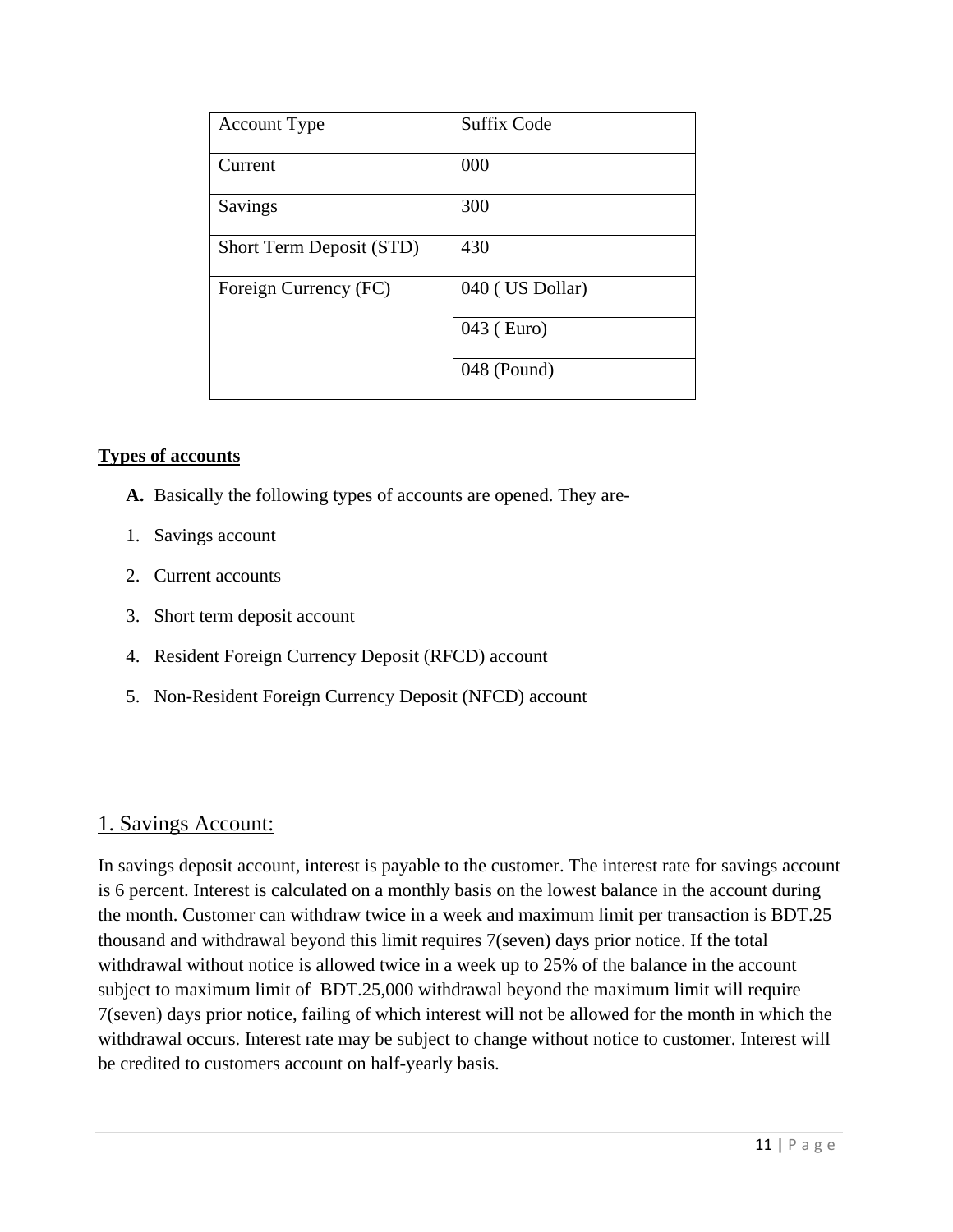The minimum account opening balance is Tk.10, 000. The minimum balance must be maintained in the account. The amount of minimum initial deposit is the minimum balance for maintenance. The account maintaining fee is Tk.500 and charged twice a year. If the balance falls below Tk.10, 000, bank will charge minimum balance charge Tk.250 half-yearly. The bank reserves the right to realize an incidental charge and or/ to close the account without prior notice to the customer(s), if he/she/they fail to maintain the minimum balance.

# 2. Current Account:

No interest is payable in current accounts. Current account has advantages over savings account. Advantages are - no such withdrawal limit and overdraft facility. The minimum account opening balance is Tk.5, 000. The minimum balance must be maintained in the account. The account maintaining fee is Tk.500 and charged twice a year. If the balance falls below Tk.5, 000, bank will charge minimum balance charge Tk.250 half-yearly.

# 3. Short term Deposit (STD) Account:

Deposits held for 7 days to 89 days which is withdrawable on notice are specified as Short Term Deposits. In STD deposit account, interest is payable to the customer. The interest rate for STD account is 4 percent. Interest is calculated on daily basis on the balance in the account during the month. But customer will only receive interest if the balance is 5 lac or above. Interest will be credited to customers account once in a calendar year at the end of December. To qualify for interest any credit into the account must remain deposited for at least 07 days.

The minimum account opening balance is Tk.10, 000. The minimum balance must be maintained in the account. The account maintaining fee is Tk.500 and charged twice a year. If the balance falls below Tk.10, 000, bank will charge minimum balance charge Tk.250 half-yearly.

- **B.** A banker-customer relationship starts through opening an accounts. A bank opens accounts for various types of customers. Normally the banks have to deal with the following types of deposit customers:
- 1. Individuals
- 2. Proprietorship Firms
- 3. Partnership Firms
- 4. Limited Companies
- 5. Clubs and Associations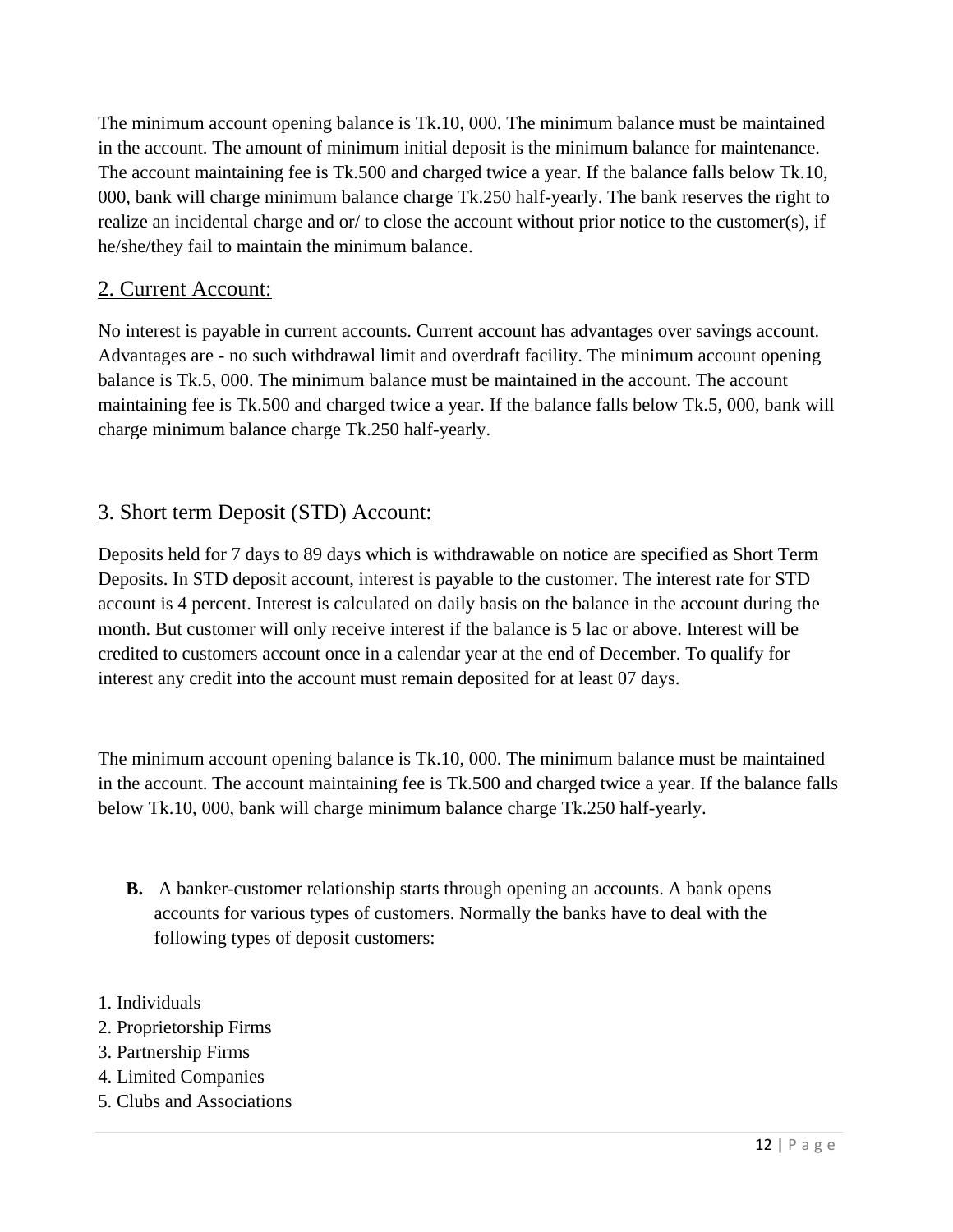- 6. Trusts
- 7. Executors and Administrators
- 8. Cooperative Societies
- 9. Government , Local Bodies & Corporations Account etc.

# **Account Closing**

Account closing is also done by account opening division. The customer may close his/her/their account(s) at any time giving notice to the bank. Similarly, the bank on genuine ground may close customer(s) account giving reasonable notice for the action or without any notice if the conduct of 5the account is not satisfactory to the bank or any reason(s) whatsoever. In either case, bank will realize a closing charge from the customer's account. The usual closing charge is Tk.  $300 + 15\%$ VAT. But, the closing charge of account within three months of opening is Tk.500 + 15% VAT. To close an account-

- 1. Account holder requires applying in a specific form with full signature.
- 2. He/she/they must surrender the unused leaves/cheque book provided by the bank.
- 3. Verification of signature and approval by operation head.
- 4. Close the account.

On closure of the account, the bank will pay the credit balance (if any) of the account and any interest due to the customer(s). The customer(s) shall surrender the unused cheque books/leaves along with the requisition slip and other materials (if any) supplied by the bank for operation of the account.

# **Account Transfer**

AO department also transfers account to from one branch to another on customer's request. The steps are:

- 1. Application for account transfer
- 2. The customer(s) shall surrender the unused cheque books/leaves along with the requisition slip and other materials (if any) supplied by the bank for operation of the account.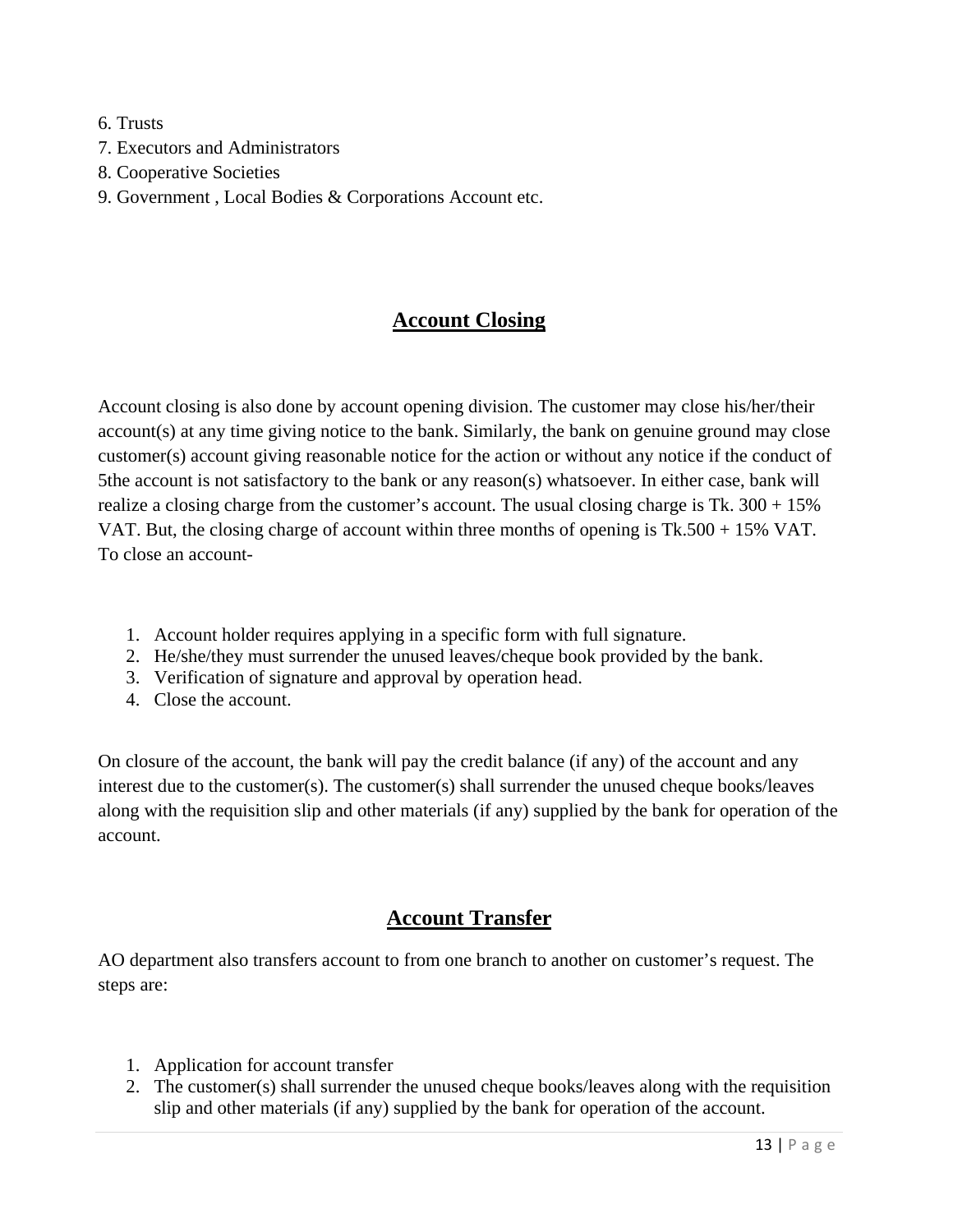- 3. Verification of signature and approval of operation head.
- 4. Inform the respective branch.
- 5. Forward the documents.
- 6. Close the account.

# **Dormant Account Activation**

An account is considered or classified as "Dormant" if the account remains inoperative for six months. To activate dormant account-

- 1. Account holder must come to bank and fill up an activation form.
- 2. Signature verification and approval of operation head.
- 3. Activation of account.

To activate a dormant account, bank will charge  $Tk.500 + 15\%$  VAT as activation fee.

# **Cheque Book Issue**

Bank provides a cheque book one day after requisition. The name of account holder, account number and cheque number are printed on the book and leaves. Bank usually issue cheque book containing 20 leaves for savings account, 50 leaves for current account. A charge for cheque book is Tk.1.50 per leaf plus 15% VAT. So, Tk.34.50 charged for 20 leaves cheque book and Tk.86.25 for 50 leaves cheque book. One may apply for two books. In that case,  $Tk.200 + 15\%$  VAT is charged for the next book.

# **Bank Account Statements and Certificates**

All types of bank statements and certificates such as solvency certificates, income tax certificates, B.O. certificates etc. As per customer's instruction the bank dispatch the account statement/advice to his/her/their address. Moreover, on customer's request, bank provides statement and certificates related to the account.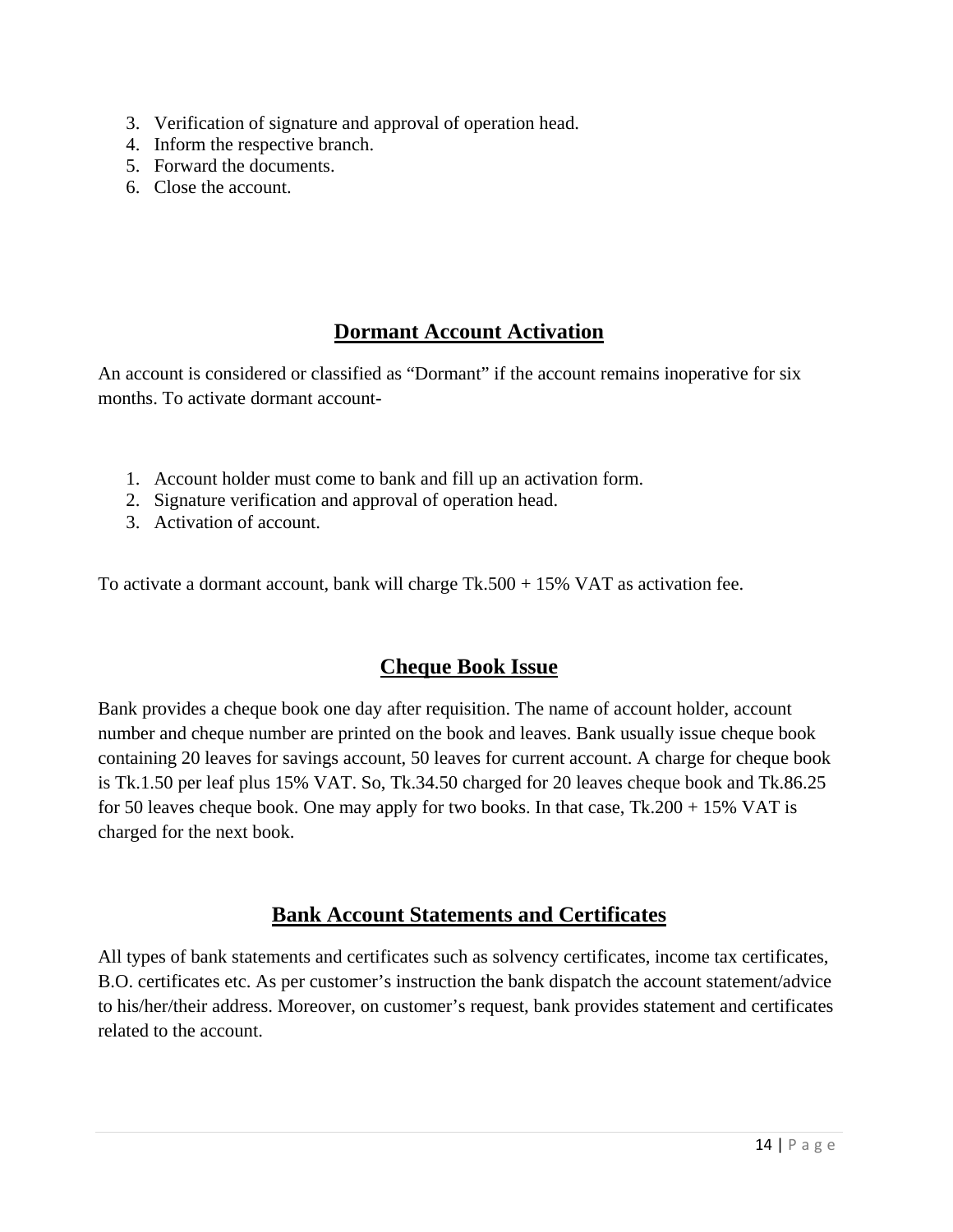# **4.2Local Remittance Division**

# **Remittance of funds:**

Remittance of funds means transfer of remitted funds to a particular person or his order in a particular branch of the same branch or on other banks with which it may have agency arrangement. This facility is available to the customers of a bank as well as non-customers.

# **Modes of Remittance:**

Various modes have been evolved by the banks for remittance of funds from one place to another. Generally such remittance is affected by the banks in three ways, namely:

- 1. Demand Draft (DD)
- 2. Mail Transfer (MT)
- 3. Telegraphic Transfer (TT)

But, the "Local Remittance Department" of AB Bank, Kakrail Branch performs the following functions:

- 1. Pay order (PO)
- 2. Collection
- 3. FDR
- 4. Sanchaya Patra
- 5. ATM card.

Though AB Bank Ltd. has online banking facility, DD, MT and TT are not practiced now. They are substituted by the "Payment Order." No. 3, 4, 5 are not the mode of fund transfer but this particular branch performs these three functions also.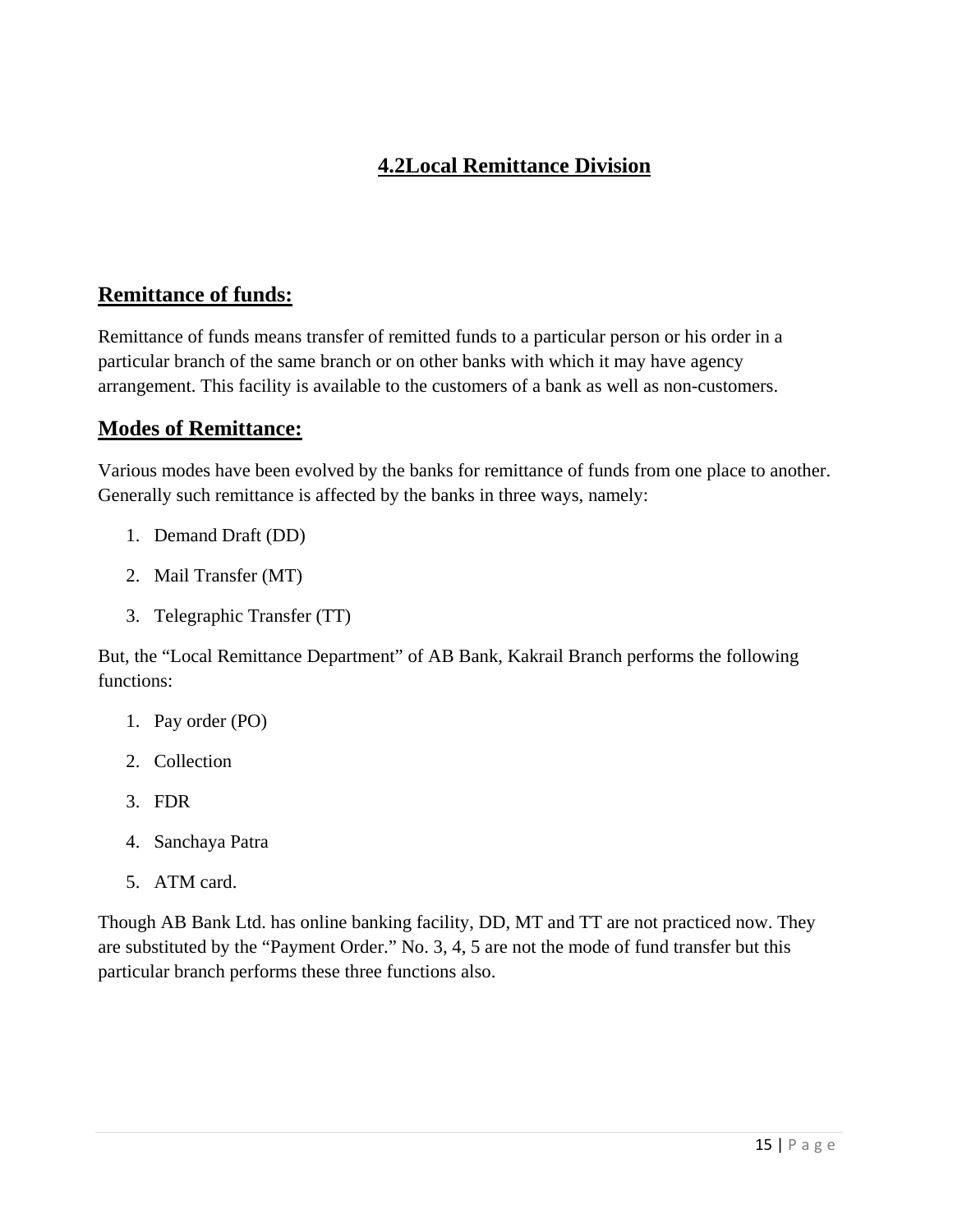# **Payment Order (PO)**

Issued by a branch of the banks is, technically speaking, not a mode of remittance. It appears to be a remittance to the local creditor. A Payment Order is not a negotiable instrument and hence it can neither be endorsed nor crossed like a banker's Draft or Cheque.

The PO application form is stored as a record as well as a PO issuing register is maintained. If the payment is made by cash, then the application form is stored by "Cash Department." And when the payment is made through cheque or debiting customers account, then the application form is stored by "Remittance Department." PO is called the "Manager's Cheque" because it never bounces. It has no time limit for its validity like six months for cheques.

#### **PO commissions rate and VAT:**

Banks provide remittance facility to transfer funds by charging a commission. Commissions charged for remittance vary from bank to bank. But VAT charged by the government is same for all the banks. Usually, VAT is 15 percent of the commission charged by a particular bank. The commissions charged by AB Bank Ltd. and VAT on these commissions are given below:

| Amount (in taka)    | Commission (in taka) | VAT (15% on Commission) |
|---------------------|----------------------|-------------------------|
| 1 - 1000            |                      | 3.75                    |
| $1,001 - 100,000$   | 50                   | 7.50                    |
| $100,001 - 500,000$ |                      | 11.25                   |
| $500,001 - Above$   | 00                   | 15 OO                   |

#### **PO commission rate and VAT of AB Bank Ltd.**

#### **Issuance of PO**

- Application in prescribed form
- Receiving cash deposit, cheque or debiting customer's account
- Writing PO without alteration
- Check and signed by two authorized officer.
- Handover to customer with acknowledgement
- Entry into PO issuing register
- Preserve the application form.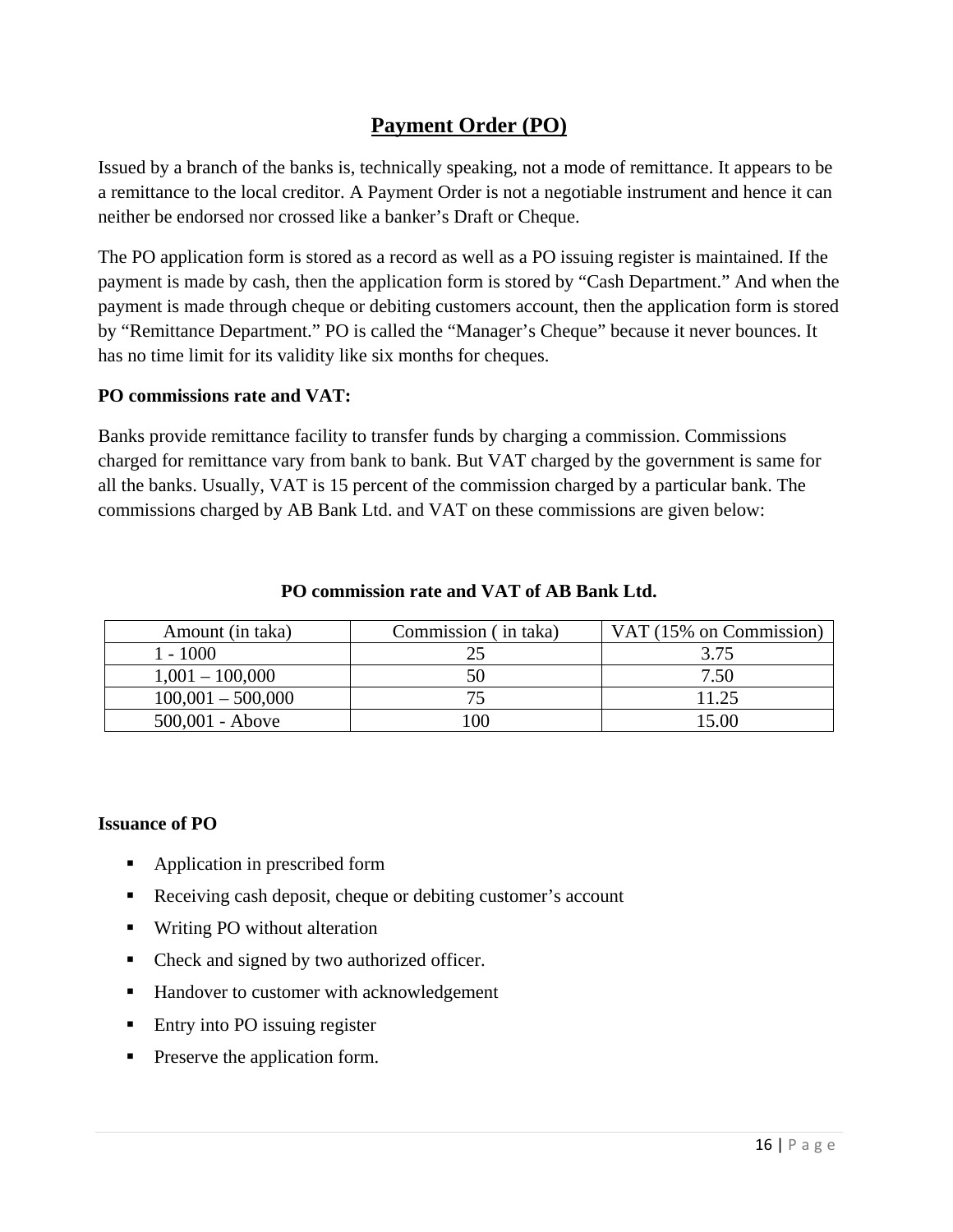During issuance, the PO is signed by two authorized officer. After their signature, they use a P.A. number for preventing fraud and forgery.

#### **Issuance of Duplicate PO:**

- Application with reason
- Verify the signature with the original application form.
- Ensure PO amount not paid.
- **•** Obtain indemnity bond
- Issuance of duplicate PO
- Note in register and application form
- **Message to the branches.**
- **Preservation of application and indemnity bond.**

#### **Payment of PO:**

Usually it is payable at the issuing branch itself. Due to their online service, PO purchased from any branch can be cashed from any branch of AB Bank Ltd. all over Bangladesh. For purchasing a customer has no need to have an account. But for encashment, it is necessary to have an account in the bank. Because PO is only payable to payee i.e. the instrument is "Account payee."

#### **Stop Payment of PO:**

- Application with reason
- Signature verification
- Ensure PO amount not transferred to the payee
- Obtain indemnity bond
- **Issuance of duplicate PO**
- Note in register and application form
- **Message to the branches.**
- **Preservation of application and indemnity bond**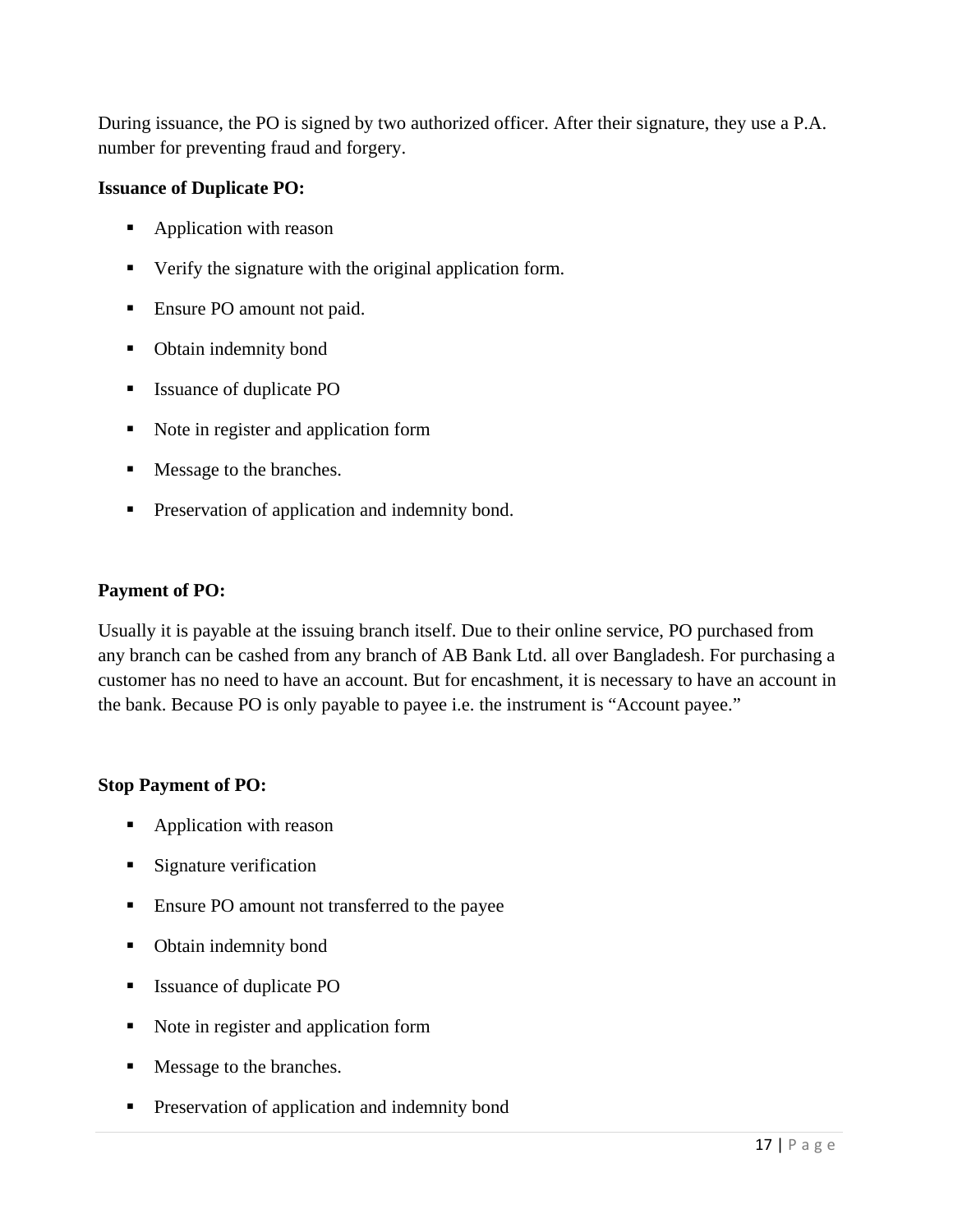#### **Cancellation and Refund of PO:**

If the payment of this order has not been completed and refund is requested, AB Bank Ltd. will endeavors to notify the appropriate office, branch, correspondent or agent to cancel the transaction. The cancellation process in brief is as below:

- Application with instrument
- Signature verification
- Ensure PO amount not transferred to the payee
- Confirmation about duplicate issue
- Obtain cancellation charge
- Note in PO register and application form
- Cancellation of instrument.

If the order is expressed in the currency of the country when the order was issued, refund will be made in such currency. If the order is expressed in any other currency banks only responsibility is to make refund at the current value of such currency at the time such refund is made in the place where the order was issued. Any loss due to fluctuation in the rate of exchange or impairment or destruction of such currency will be assumed by the sender. The Bank need not however, make any refund unless or until they are in receipt of proof satisfactory to them that the payment of this order has not been complete, that this order is no longer operative, that no charge by virtue of this order exists or will be against the account upon which this order was drawn, and that any portion of that account which was charged or earmarked for payment is at our free disposal. All cable and other expenses in connection with establishing such proof shall be borne by the sender. If at the time of the refund is to be made there is no market in the place where this order was issued for currency called for in this order, bank needs make no refund unless and until such a market exists.

# **Bills Collection**

AB Bank Ltd. collects the payment of cheques deposited by their customers. Usually, interbranch collection is made through online, but interbank collections are made through "Clearing House."

**Process of collection:** When a branch receives cheques for collection, they can collect it directly through the "Clearing House" or through other branches. Each branch has a zone for collection. If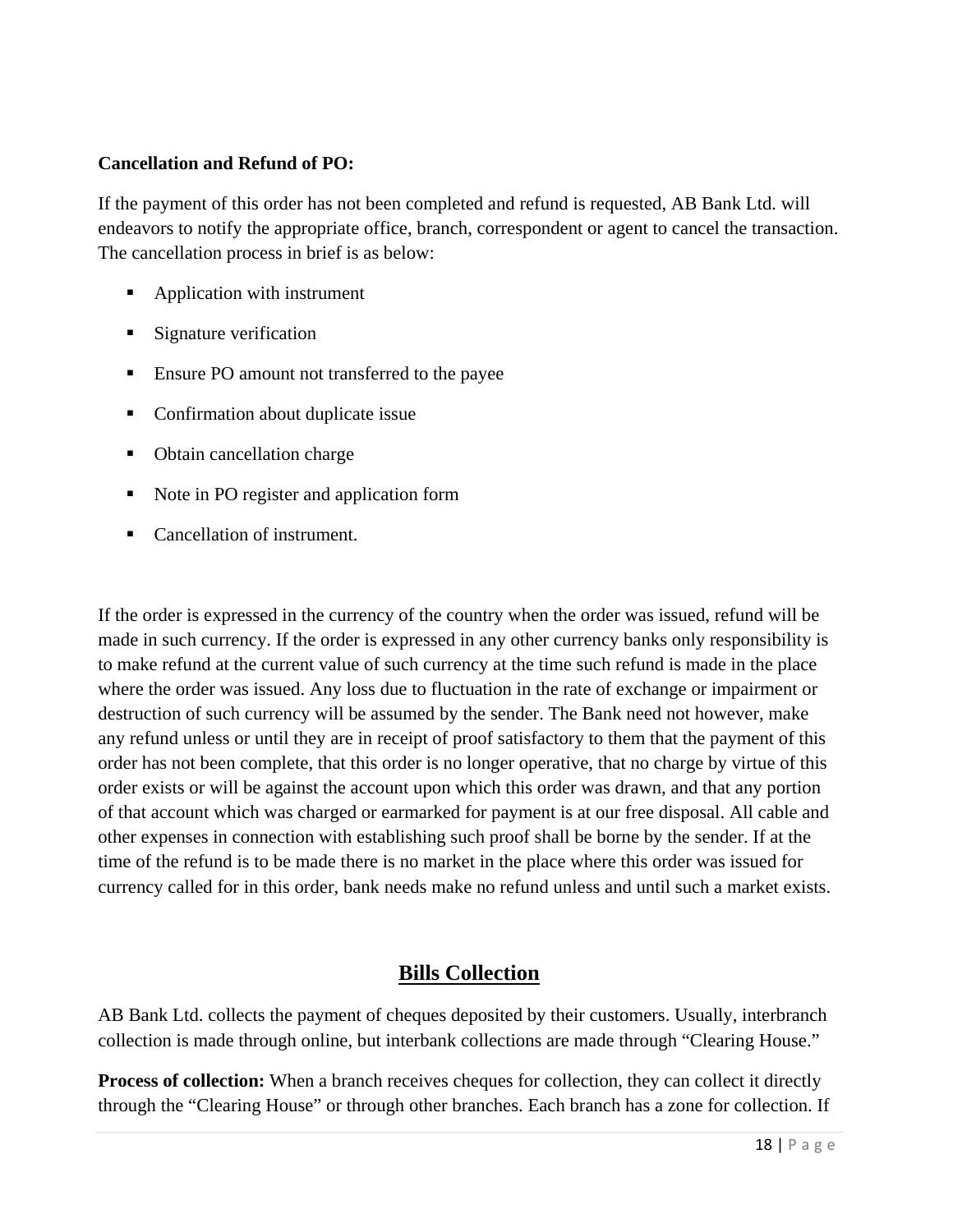the cheques of different banks received from customers are within their clearing zone, they collect it directly through their "Clearing Section." But if the cheques are outside their zone, they forward these cheques to another branch of that area with forwarding slip named for collection. This is called Outward Bills Collection (OBC). The process of forward cheques to other branches i.e. OBC is as below:

- 1. Receiving cheques from cash section and entries are made to OBC register.
- 2. Then, stamp OBC on cheques with OBC serial number.
- 3. Crossing and Endorsement.
- 4. Confirmation of endorsement by authorized signature.
- 5. Making a forward slip narrating number of cheques, total amount and account number to which the amount is to be credited.
- 6. Attach forwarding slip and cheques only and make a copy of them.
- 7. Send the cheques with forwarding slip to respective branch.
- 8. Preserve copy of forwarding slip and cheques with customer's depository slip.

In the same way, when a branch receives cheques or bills for collection from other branches of AB Bank Ltd. then the branch in whose favor the bills are sent, collects bills for those branches.

The step by step process of collection may be stated as below:

- 1. Receiving the cheques for collection.
- 2. Making DAD (Deposit Awaiting Disposal) Entries.
- 3. Making Bills Department Entries.
- 4. Crossing and Endorsement
- 5. Confirmation of endorsement by authorized signature.
- 6. Send to the "Clearing Section."
- 7. Send a message to depositors whose cheques are dishonored.
- 9. Making debit and credit vouchers for honored cheques and stored.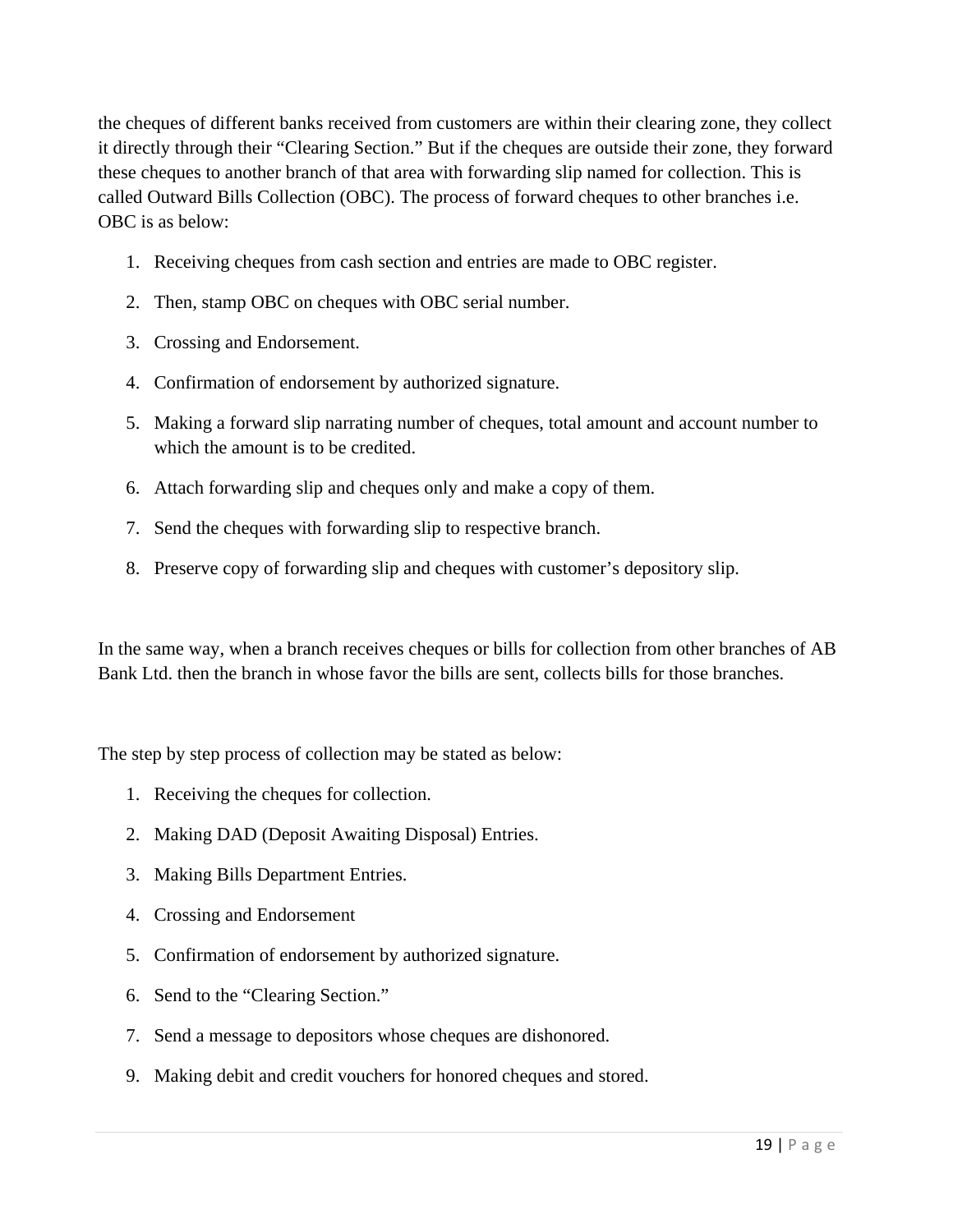# **Clearing:**

Cheques for clearing can be classified into two classes. One is the "Same day cheques" and other one is "Normal day cheque." Cheques those are required to be cleared through clearing house on the same day at which it is sent for clearing, are called the "Same day cheques." Prerequisites of same day cheques are-

- 1. Face value of cheque should be above 5 lacs.
- 2. Paying banks should be within Motijheel area (5km around the central bank).

On the other hand, cheques those are required to be cleared through clearing house on the next day at which it is sent for clearing, are called the "Normal day cheques." Normal day cheques send to head office, next day they are send to clearing house. It takes one more day for clearing than same day cheques. Clearing house arranged twice in a day – in morning and after launch. In morning,  $1<sup>st</sup>$ house starts at 9:30 a.m. and clears the normal day cheques.  $2<sup>nd</sup>$  house starts at 11:30 a.m. and clears the same day cheques. After launch, the dishonored cheques are returned to the collecting banks.

- 1. Receiving the cheques for collection.
- 2. Making computer (Clearing and Online deposit) Entries.
- 3. Making a bank wise summary and attach it with cheques of respective banks.
- 4. Send to the head office.

During computer posting, the cheques deposited by customers of a branch itself, credits the customer's account. But this amount is not included in available balance of that account. This credit is called "Shadow Credit." If deposited cheques are honored, the customer's accounts will be auto credited by central clearing of the bank. Sometimes, a branch collects cheques for other branch or deposited by account holder of another branch. Then, the collecting branch credits (shadow) their own DAD account. If cheques are honored, then collecting branch credits customer's account directly by debiting their DAD account. If deposited cheques are dishonored, the customer's accounts will be auto debited by central clearing of the bank.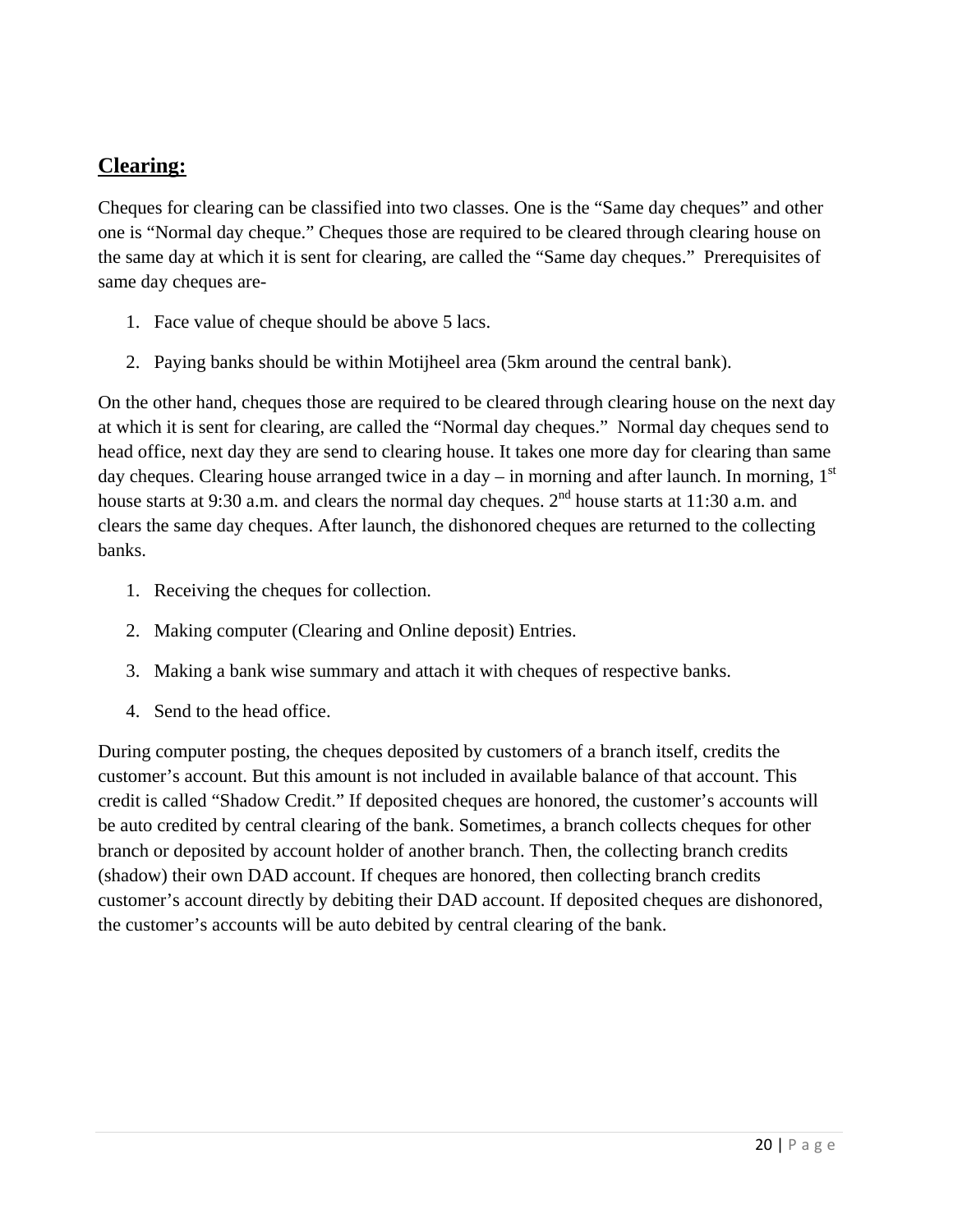#### **Accounting Process:**

When bills received for collection-

|                                         | <b>Output contra Account</b> | Dr.        |
|-----------------------------------------|------------------------------|------------|
|                                         | <b>DAD</b> Account           | Cr.        |
| When bills are collected and disposed - |                              |            |
|                                         | DAD Account                  | Dr.        |
|                                         | <b>Output contra Account</b> | $\Gamma$ . |

AB Bank, Kakrail branch maintains Output contra account and DAD account for the purpose of collection. The account number of Output contra is 832210, suffix no. 050 and DAD account is 884270, suffix no. 050. The transaction code for Dr. and Cr. is 140 and 640 respectively.

# **Fixed Deposit Receipt (FDR)**

FDR is the instrument of a bank itself. Customers can put their money in the bank for a fixed period and earn interest from it. AB Bank has four types of FRD. This classification actually based on the maturity period. They are:

- 1. FD 1 Maturity Period: 3 (Three) months (P1).
- 2. FD 2 Maturity Period: 6 (Six) months (P2).
- 3. FD 4 Maturity Period: 1 (One) year (P4).
- 4. FD 5 Maturity Period: 2 (Two) years and above (P5).

It should be noted that the interest of FDR is calculated by compound interest rate.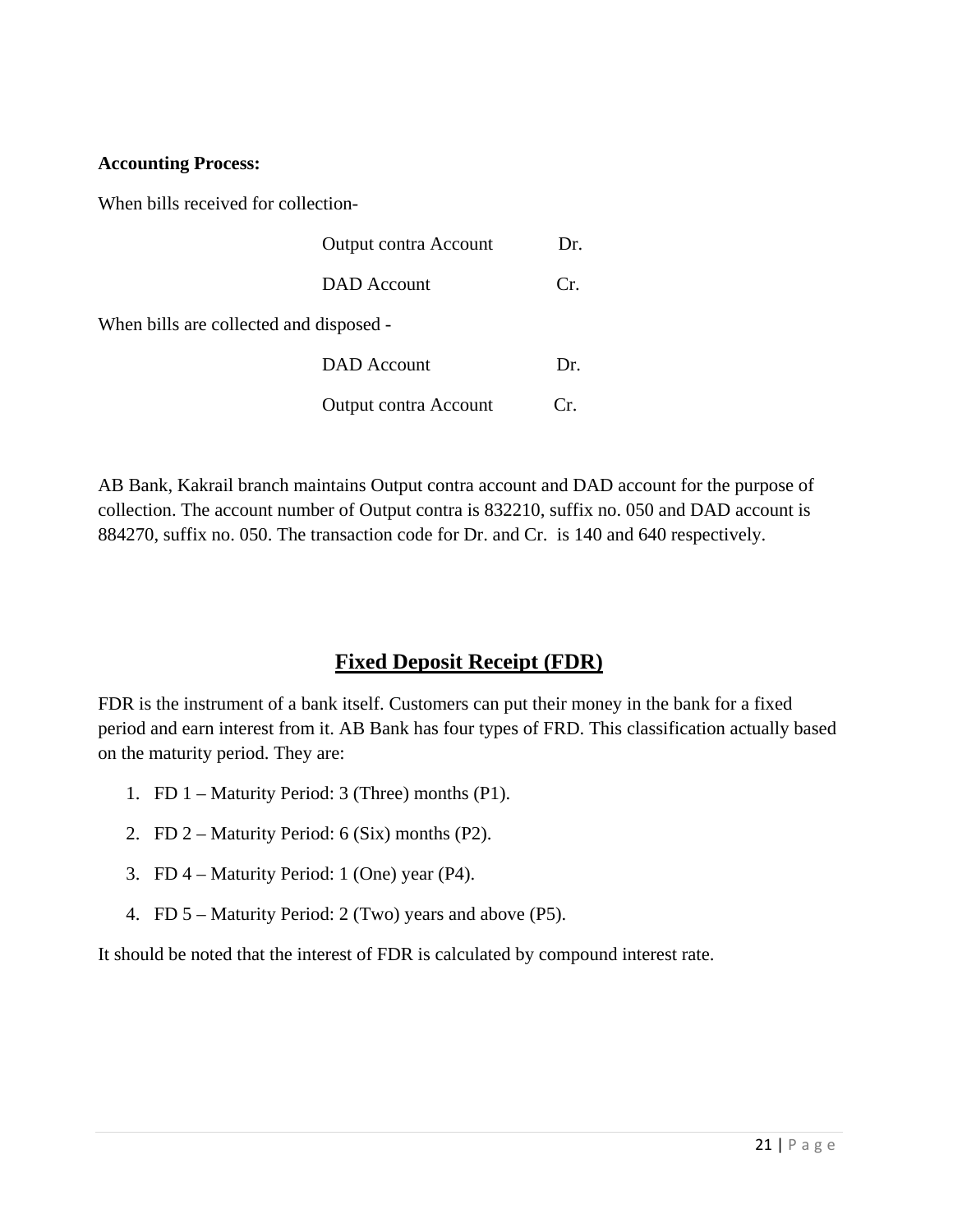#### **Interest Rate of FDR**

 AB bank gives interests to their customers according to their treasury circular and it is effective from August 24, 2009. The interest rates are given below:

| Products        | Interest rate |
|-----------------|---------------|
| FD <sub>1</sub> | 8.00%         |
| FD <sub>2</sub> | 8.00%         |
| FD <sub>4</sub> | 8.50%         |
| FD <sub>5</sub> | 7.50%         |

**Source:** AB Bank Ltd. Treasury Circular No.: 17/09. Date: August 24, 2009

#### **Income Tax**

Income tax charged by the government when the FDR matures. Income tax rate is 10 percent of the interest received by the customer.

#### **Excise Duty on FDR**

Excise duty is charged once in a year and in the beginning of the year. First excise duty charged on the principal amount of FDR. From next year, it is charged on the present value of FDR.

| Deposited Amount (in Taka) | Excise Duty (in Taka) |
|----------------------------|-----------------------|
| Up to 20,000               | <b>Nil</b>            |
| 20,001 to 1,00,000         | 120                   |
| 1,00,001 to 10,00,000      | 350                   |
| 10,00,001 to 1,00,00,000   | 1,000                 |
| 1,00,00,001 to 5,00,00,000 | 5,000                 |
| Above 5,00,00,000          | 10,000                |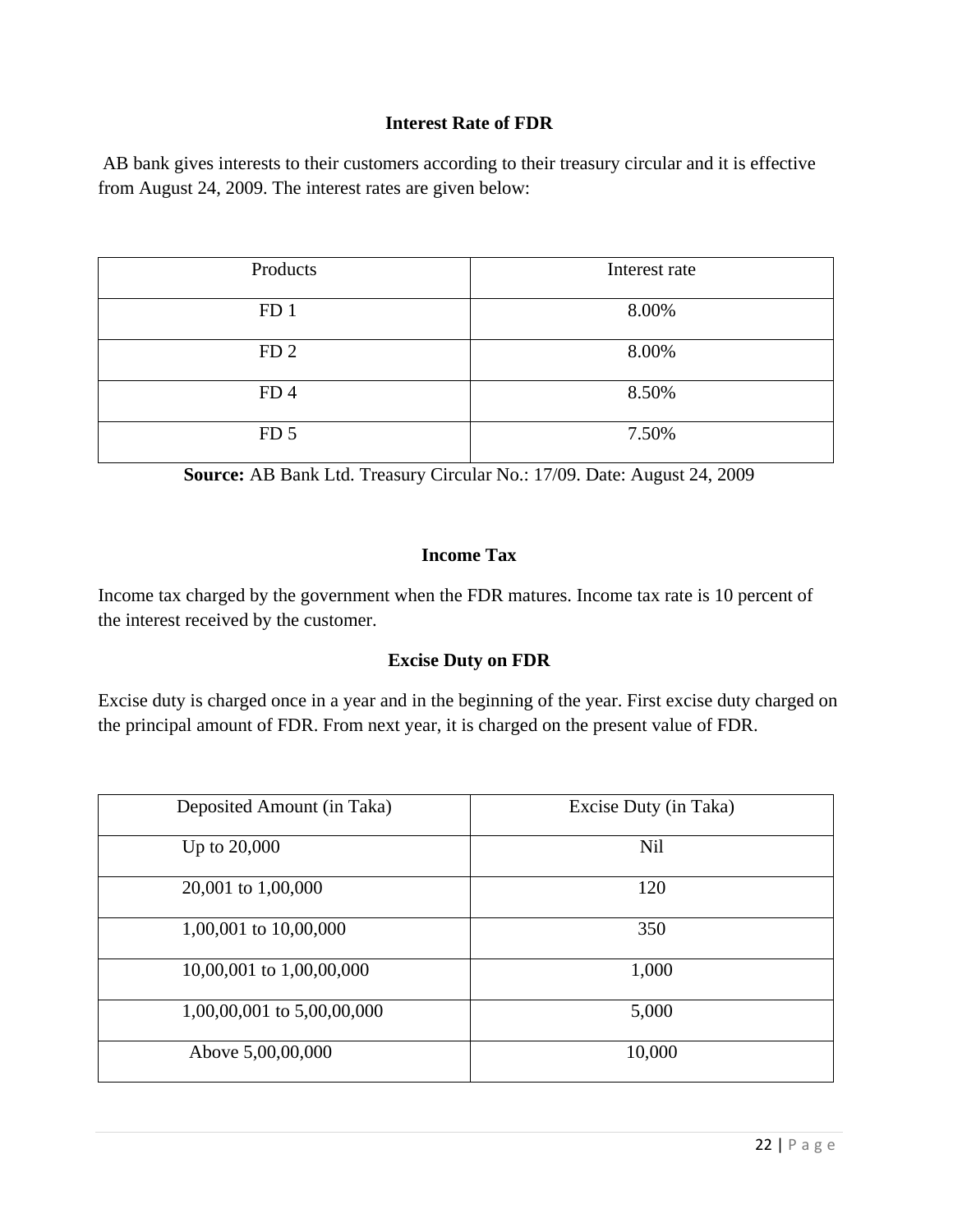#### **Process of Issuing FDR:**

- 1. Application in prescribed form.
- 2. Receiving cash deposit, cheque or debiting customer's account.
- 3. Obtaining two passport size photographs (One of the purchasers and one of the nominees).
- 4. Writing FDR without alteration.
- 5. Check and signed by two authorized officer.
- 6. Handover to customer with acknowledgement.
- 7. Entry into FDR issuing register and computer.
- 8. Preserve the application form.

The application form has two parts. One is account opening form and another is personal information form. If the purchaser already has an account in AB Bank Ltd. he or she needs not to fill up the account opening form. He or she only required to fill up the personal information form. One can purchase FDR in single name or joint names. In case of joint purchaser, each purchaser required to fill up one personal information form. If the purchaser has no account, then bank opens an account for the customer. Every account has a suffix number which indicates types of account. The last three digits of an account number is its suffix number. The suffix numbers of different types of categories are as below:

| Products        | <b>Suffix Numbers</b> |
|-----------------|-----------------------|
| FD <sub>1</sub> | 200                   |
| FD <sub>2</sub> | 202                   |
| FD <sub>4</sub> | 206                   |
| FD <sub>5</sub> | 20                    |

If the customer gives cash or cheque of AB Bank to purchase FDR, bank can issue FDR then and then. But if the cheque is of other banks, then the FDR is issued after the cheque has been honored which usually takes 2-3 days.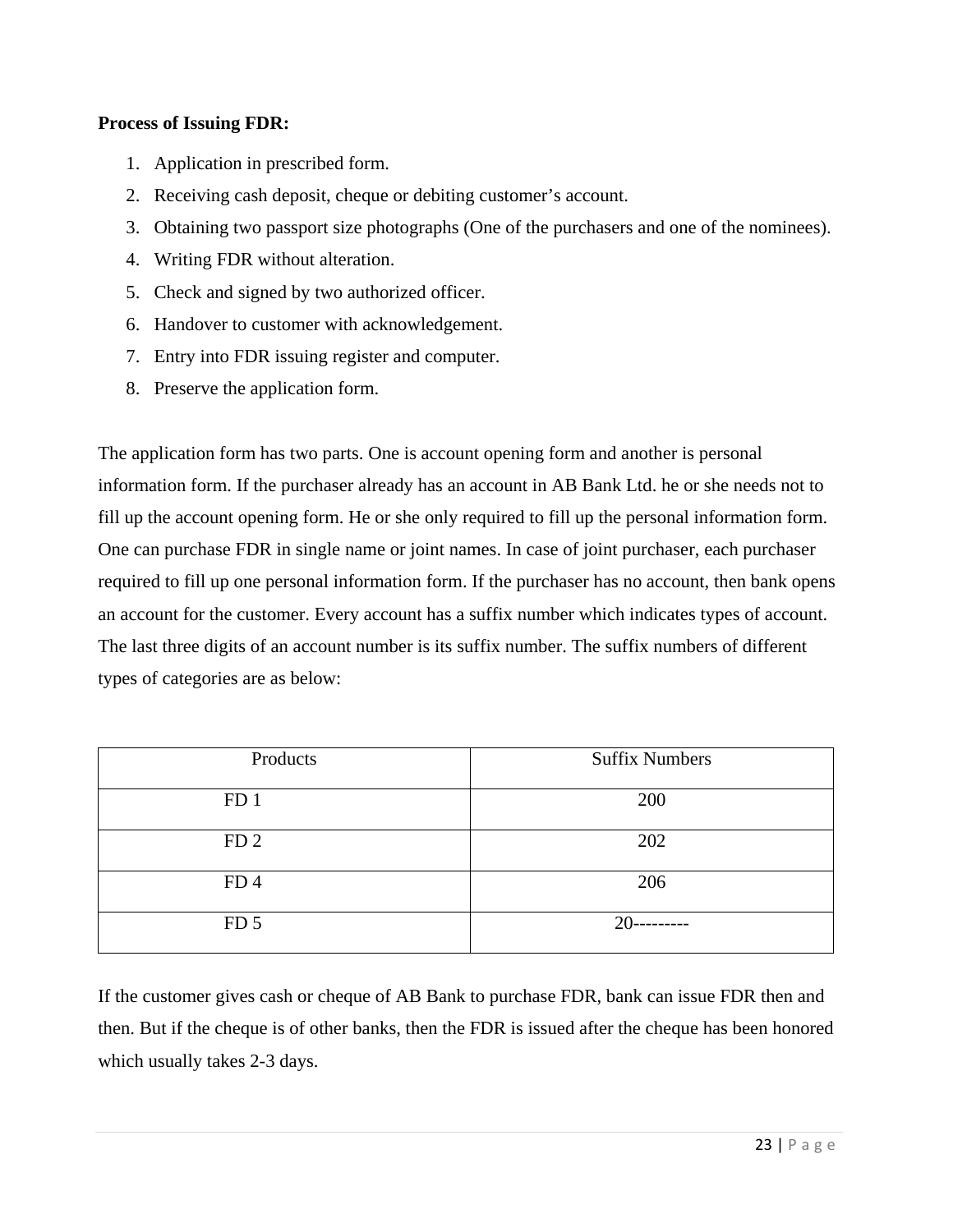There is no guideline about the minimum required amount to purchase FDR. A client can purchase FDR worth of any amount. But in practice, banks will prefer minimum 25,000 taka for purchasing FDR.

#### **Payment of FDR:**

Payment of FDR may be made before maturity or after maturity.

**Premature Encashment:** If encashment request is received within 30 days of issuing date, the purchaser will not receive any interest on it. Moreover, following charges will be subtracted from the principal amount:

| Premature charge                                     | 300 taka.                  |
|------------------------------------------------------|----------------------------|
| VAT $(15\% \text{ on } P \text{.)}$ charge): 45 taka |                            |
| <b>Excise Duty</b>                                   | Based on principal amount. |

For any premature encashment these charges are taken by the bank. After subtracting all the charges, rest amount is given to the client.

If encashment request is received after 30 days of issuing date to any date before maturity, the purchaser will receive interest at savings interest rate (6%) on it. But he/she has to pay the stated premature encashment charges.

**Matured Encashment:** After maturity, a purchaser can apply for payment of FDR. He/she can take either entire amount i.e. principal amount plus interest or only the interest. If the purchaser wishes to draw only the interest earned, this interest can be paid in cash or transfer to customers account. If the purchaser wants entire amount, he/she should submit the instrument to the bank. The payment process in brief is given below:

- **Instrument received with two signatures on back side.**
- Signature verification from FDR application form.
- Calculation of total amount to be credited to customer after subtracting income tax and excise duty.
- Payment is made by transfer to account of customer or cash. For cash payment, a debit voucher is issued for payment of interest credited.
- Entry in FDR issuing register and made customer account nil.
- Mark paid on application form and FDR issuing register.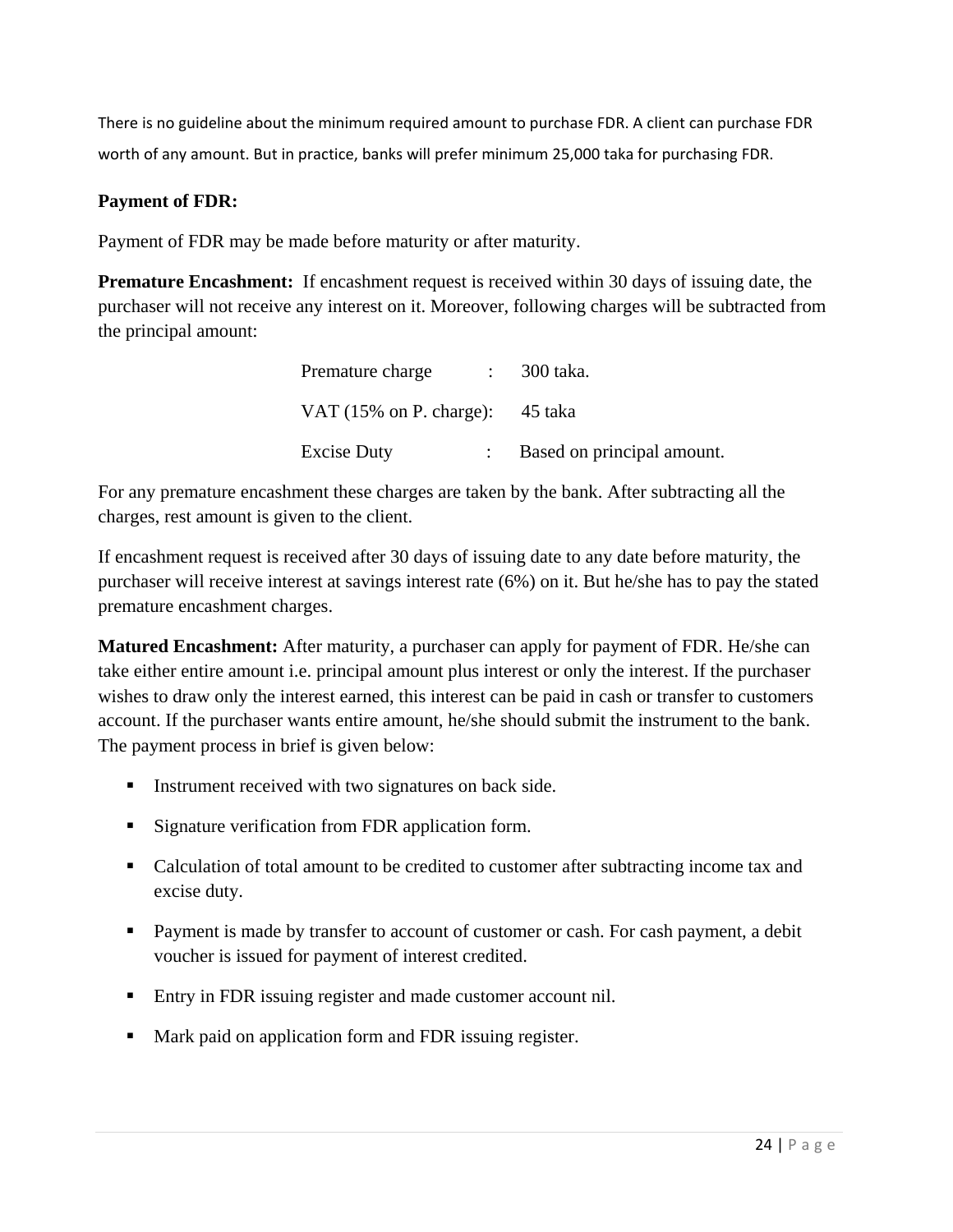#### **Renewal of FDR:**

The FDR renewal is done after its maturity if purchasers will not apply for encashment of FDR. During renewal, interest obtained as prescribed rate is added to principal amount. Then income tax and excise duty is subtracted from the amount obtained earlier. The balance amount will be the new principal amount for renewal. It should be noted that, income tax is charged on each maturity when client receives interest and excise duty charged once in a year and at the beginning of that year. If the customer only takes the interest earned on maturity, the principal amount will be the initial FDR amount. Renewal entries are made in the FDR issuing register and then it is posted to the computer. The computer has automated software for FDR renewal which provides a date wise list of FDRs with interest at the beginning of each month. According to that list, renewal of FDRs is made on that day. The renewal entries are posted to the computer only if the purchaser will not apply for encashment of FDR and apply only for interest earned on maturity date. For paid FDR, no computer entry is made.

#### **Present value calculation of FDR:**

1. FDR of three months maturity period matures four times in a year.

After first maturity:

Present value of  $FDR = Principal$  amount + Interest earned - (Income tax + Excise duty). After second maturity:

Present value of FDR = Principal amount + Interest earned - Income tax.

After third maturity:

Present value of  $FDR = Principal$  amount  $+$  Interest earned  $-$  Income tax

After fourth maturity:

Present value of  $FDR = Principal$  amount  $+$  Interest earned  $-$  Income tax

2. FDR of six months maturity period matures twice in a year.

After first maturity: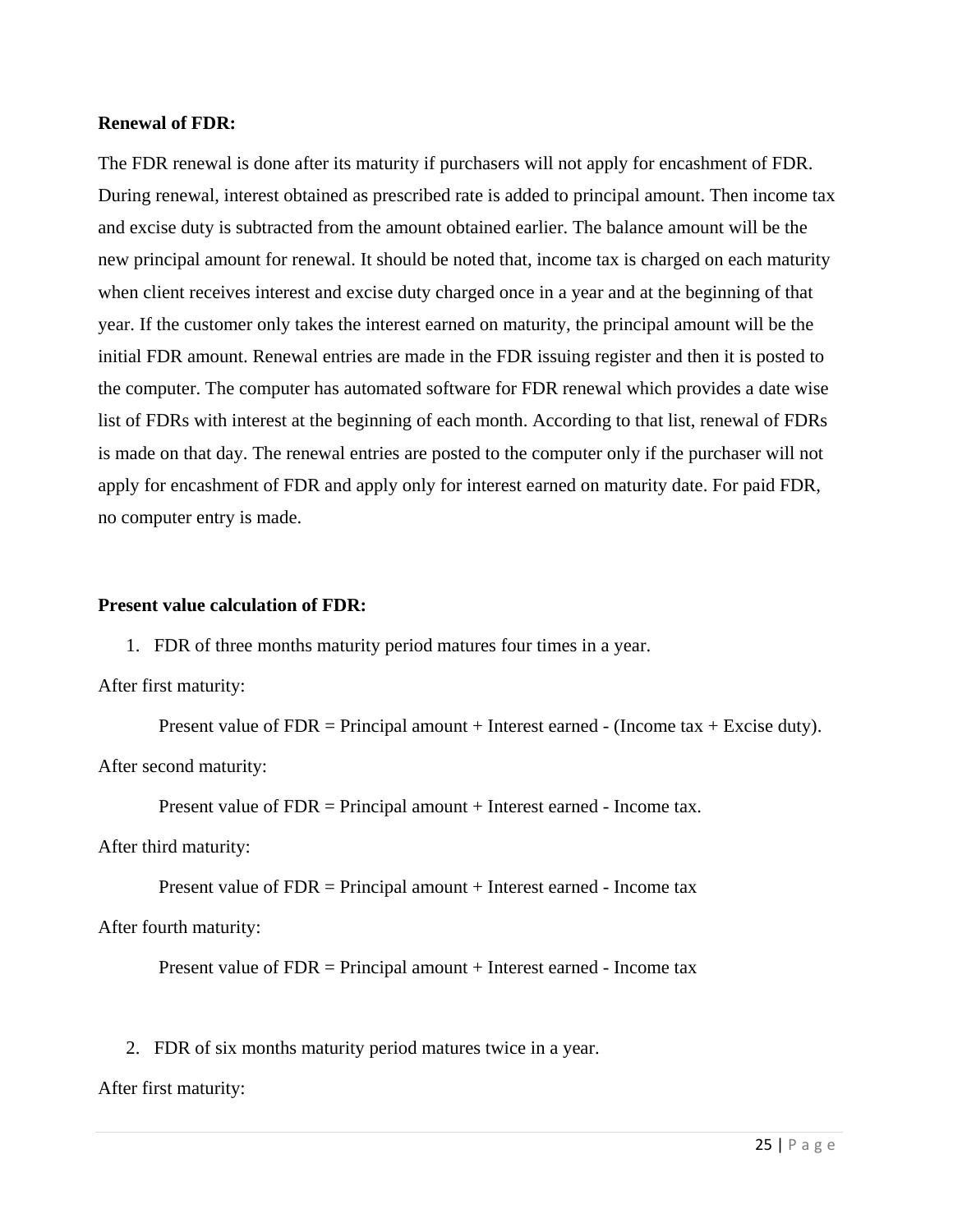Present value of  $FDR = Principal$  amount + Interest earned - (Income tax + Excise duty). After second maturity:

Present value of FDR = Principal amount + Interest earned - Income tax.

3. FDR of one year maturity period matures once in a year.

#### After maturity:

Present value of  $FDR = Principal$  amount + Interest earned - (Income tax + Excise duty).

#### **Accounting Process:**

When FDRs are issued -

|                  | <b>FDR</b> Account          | Dr. |
|------------------|-----------------------------|-----|
|                  | <b>Customer Account</b>     | Cr. |
| During renewal - |                             |     |
|                  | Income tax                  | Dr. |
|                  | Excise duty (if applicable) | Dr. |
|                  | Interest                    | Cr. |
|                  | <b>Customer Account</b>     | Cr. |
| During payment-  |                             |     |
|                  | Interest paid               | Dr. |
|                  | Principal paid              | Dr. |
|                  | Balance paid                | Cr. |

AB Bank, Kakrail branch maintains customer account and FDR account. The account number of FDR is 911111, suffix no. 050.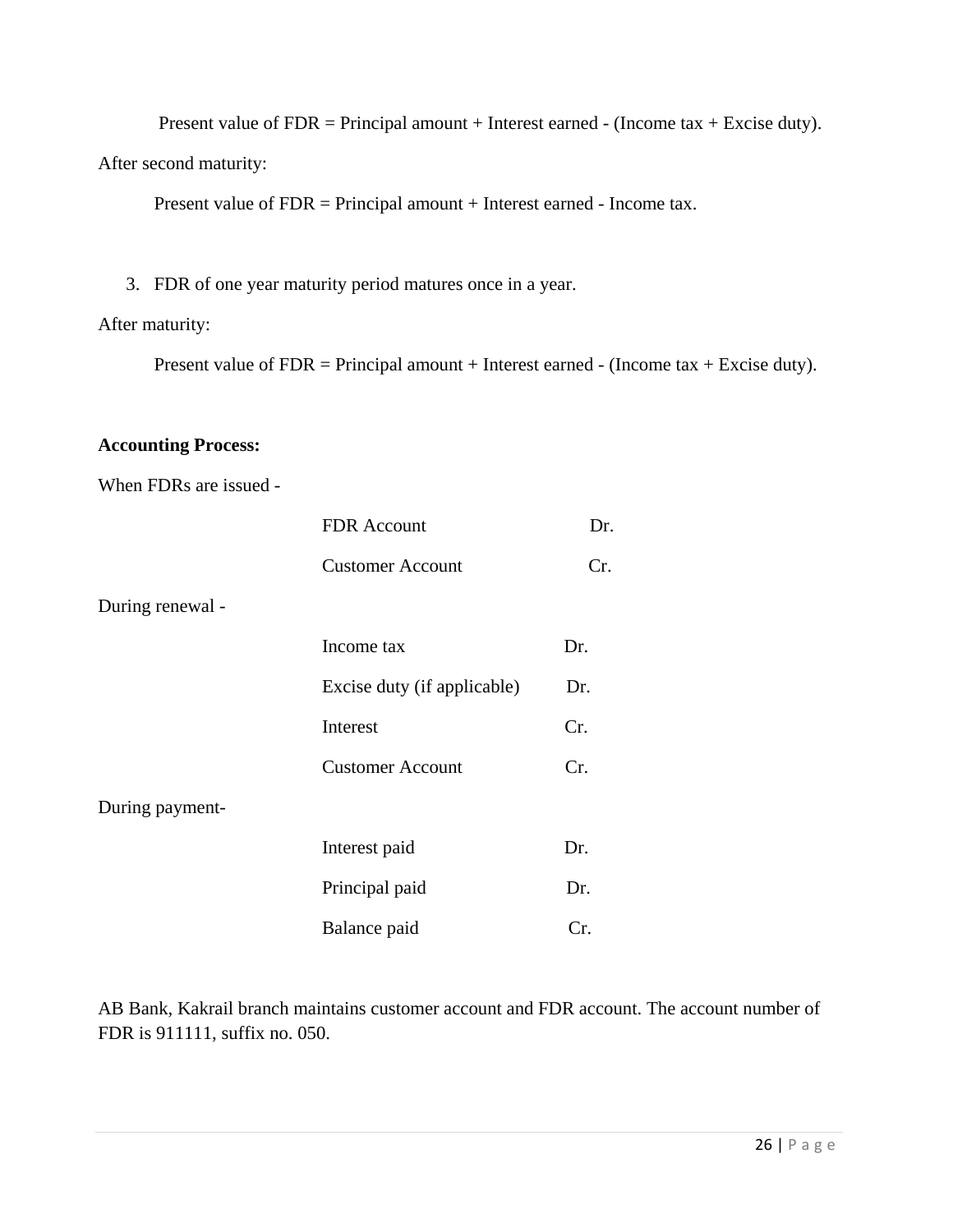# **Sanchaya Patra**

Sanchaya Patra is the instrument of Government of Bangladesh. Bangladesh Bank issues Sanchaya Patra on behalf of government. All the scheduled banks sell this instrument as an agent of Bangladesh Bank. Banks will get commission at the rate of 0.5 percent i.e. 0.5 taka per 100 taka. The sales taka will send to Central Bank at the end of each month. Bank will maintain a register for commission on sales and forward this claim to Central Bank within the announced date of Central Bank. Then, Central Bank will pay the commissions to the bank.

#### **Types of Sanchaya Patra:**

Central Bank issues three types of Sanchaya Patra which have different maturity periods and interest rates. They are:

- 1. Three Months Term Investment Scheme (TMT).
- 2. Five Years Bangladesh Sanchaya Patra (BSP).
- 3. Five Years Pensioner Sanchaya Patra (PEN).

TMT and BSP are most widely seen. In brief, maturity periods and interest rates are given below:

| Sanchaya Patra | <b>Maturity Period</b> | <b>Interest Rate</b> |
|----------------|------------------------|----------------------|
| <b>TMT</b>     | 3 years                | 11.50 %              |
| <b>BSP</b>     | 5 years                | 12.00%               |

It should be noted that Sanchaya Patra is free from charges such as income tax and excise duty as it is an instrument of government. The available Sanchaya Patras are:

| Sanchaya Patra | Face value in BDT |
|----------------|-------------------|
|                | 1,00,000          |
| <b>TMT</b>     | 2,00,000          |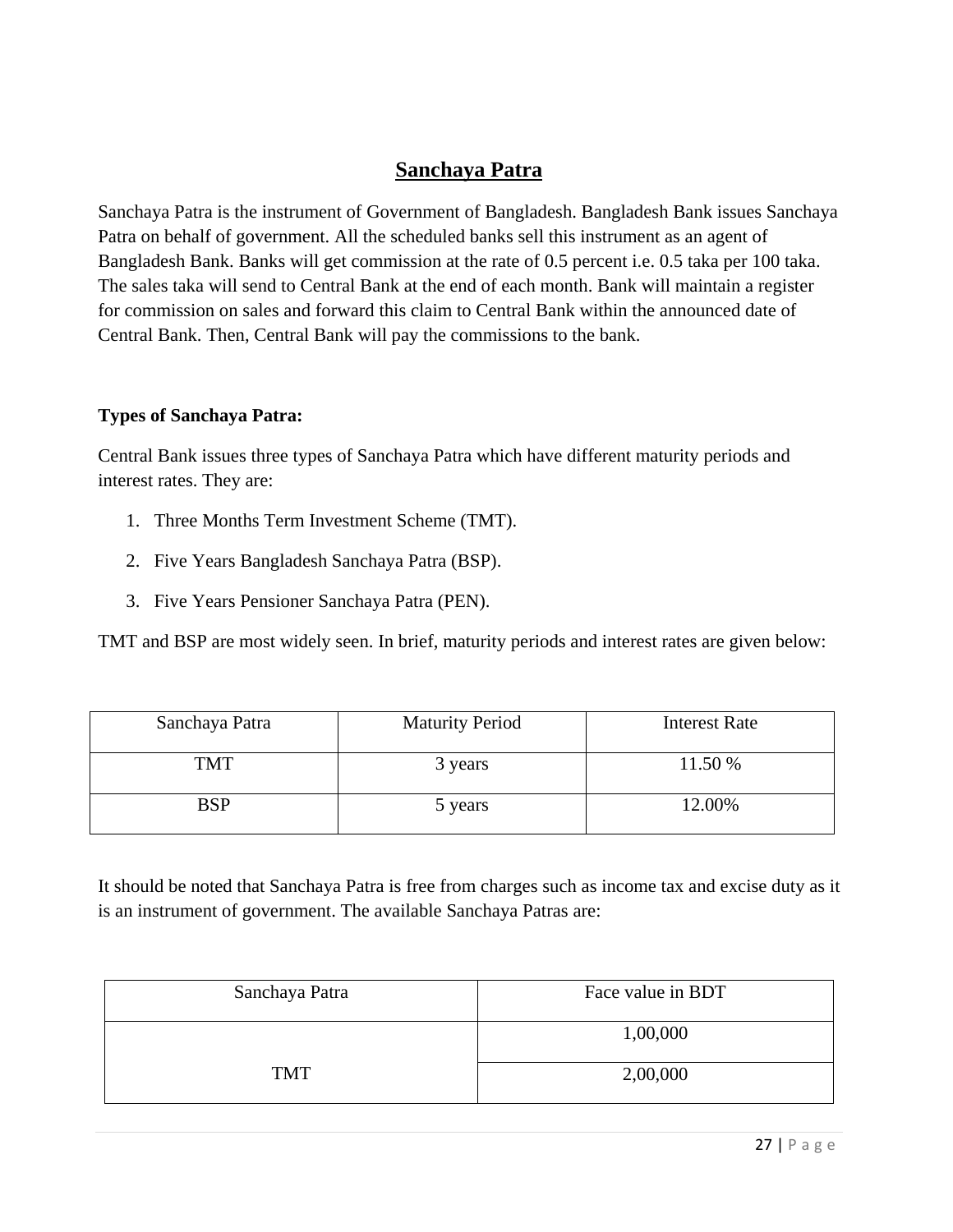|            | 5,00,000 |
|------------|----------|
|            | 10,000   |
|            | 25,000   |
| <b>BSP</b> | 50,000   |
|            | 1,00,000 |
|            |          |

#### **Features of Sanchaya Patra:**

- 1. It is an instrument of the government.
- 2. It gives highest interest rate.
- 3. Its interest is free from tax and excise duty.
- 4. In case of TMT, purchaser can avail interest on every three months
- 5. In case of premature encashment, no premature charge is applied like FDR.
- 6. In Sanchaya Patra, nomine can be two in number.

#### **Purchasing of Sanchaya Patra:**

A person can purchase Sanchaya Patra in single name worth of maximum 50 lacs and in joint names worth of 1 crore. The process of purchasing Sanchaya Patra is as below:

- 1. Receiving cash deposit, cheque or debiting customer's account.
- 2. Obtaining proof of customer's identity.
- 3. Obtaining four passport size photographs (Two of the purchasers and two of the nominees).
- 4. Issue Sanchaya Patra.
- 5. Check and signed by two authorized officer.
- 6. Handover to customer with acknowledgement.
- 7. Entry into Sanchaya Patra stock card.
- 8. Statement preparation and send to head office within 24 hours.
- 9. Preserve the application form.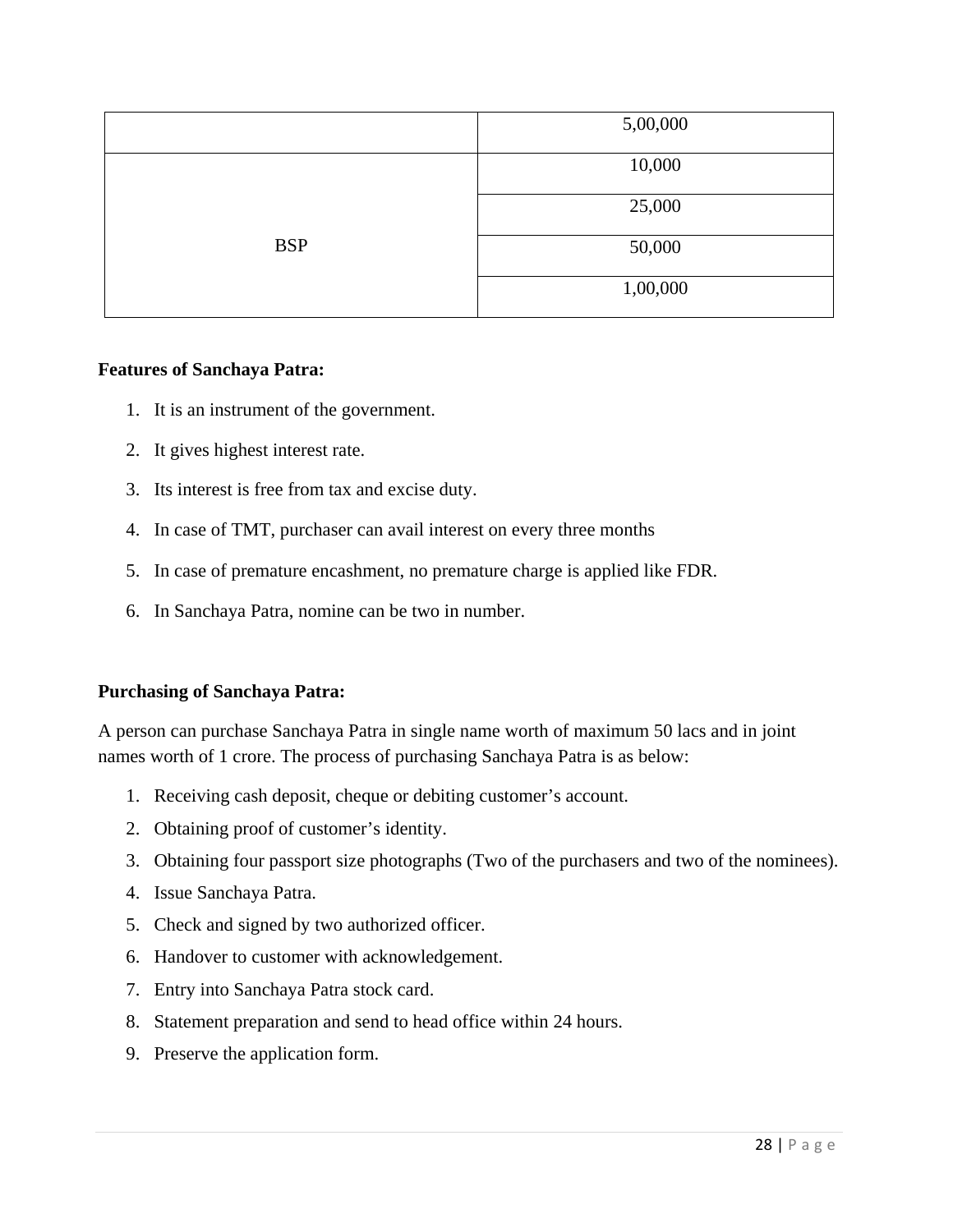If the customer gives cash or cheque of AB Bank to purchase, bank can issue Sanchaya Patra then and then. But if the cheque is of other banks, then the FDR is issued after the cheque has been honored which usually takes 2-3 days.

#### **Payment of Sanchaya Patra:**

Payment of may be made before maturity or after maturity.

**Premature Encashment:** If encashment request is received for payment before maturity, it is called premature encashment. For both TMT and BSP premature payment before one year from issuing date, the purchaser will not receive any interest on it. He/she will only receive the principal amount. After completion of one year of issuing date to any date before maturity, the purchaser will receive interest at a prefixed interest rate on it. In case of TMT, purchaser avails interest after each three months. In that case, purchaser should place the token that is supplied with the instrument. Before maturity all the interest taken by the purchaser will be adjusted during payment and rest amount is given to the client.

**Matured Encashment:** After maturity, a purchaser has to place the instrument for payment. There is no difficulty in payment after maturity. The payment process in brief is given below:

- **Instrument received with two signatures on back side.**
- Signature verification from Sanchaya Patra application form.
- Adjustment of interest paid if any.
- **Payment is made by transfer to account of customer or cash. For cash payment, a debit** voucher is issued for payment of interest credited.
- Preparation of a voucher for the payment made.
- Mark paid on application form.

# **ATM Cards**

The local remittance department of AB bank Ltd. Kakrail branch also performs the function of issuance and bills collection of ATM cards. For debit cards, no particular forms are supplied. The application forms are attached with account opening form. But for credit cards, customer has to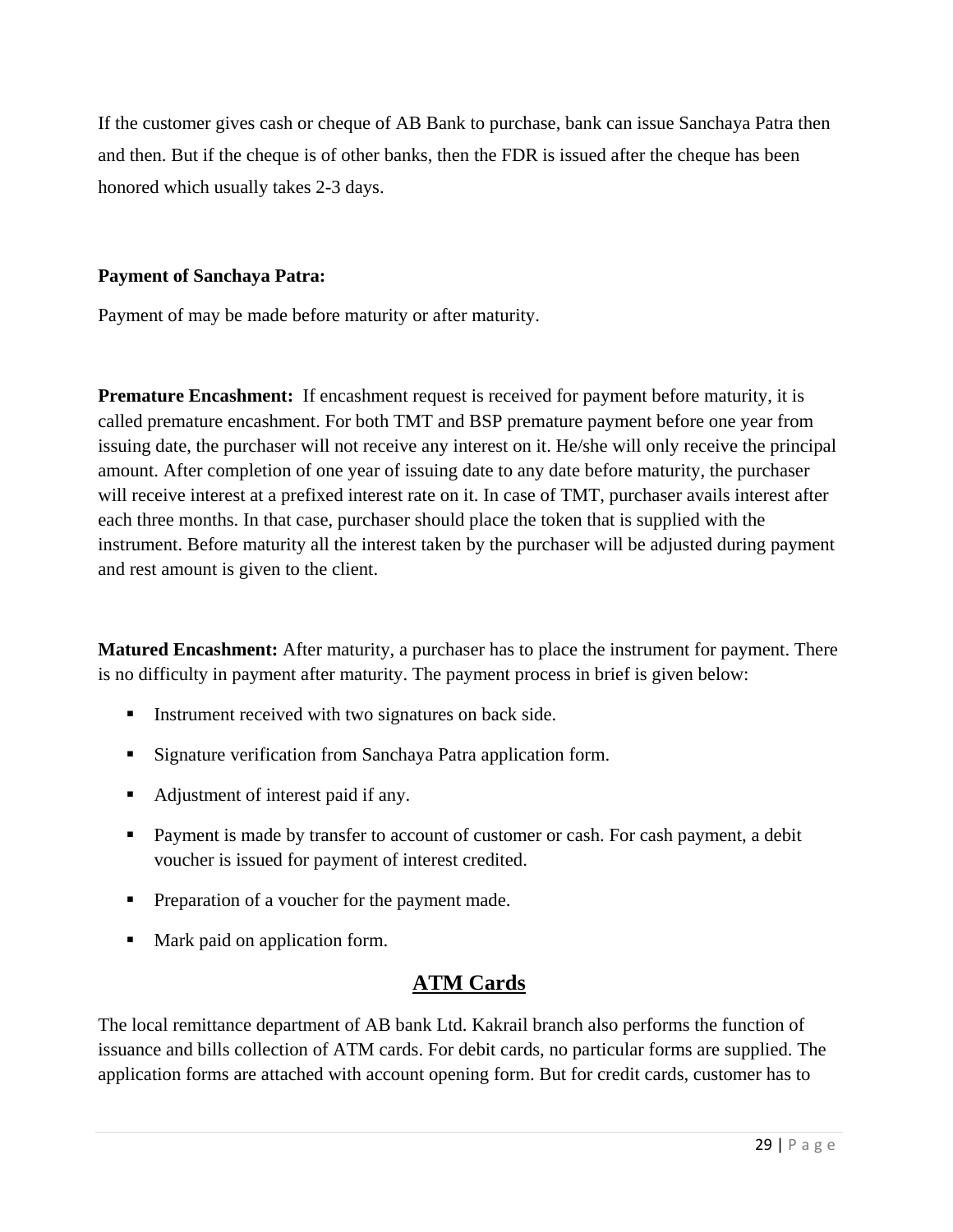apply in a particular form supplied by bank. Then this form along with necessary documents is sent to head office. Head office will determine the allowable credit limit of the applicant.

# **4.3Financial Controllling Department (FCD)**

FCD usually perform financial activities, human resource management activities and branch management activitis. These are the broad classification of function those are performed by FCD. For example-

- **1. Financial Activities:** Preparation of daily position, additional information for Thursday position, monthy statement, quarterly statement, half yearly and yearly statement etc. Moreover, the Yearly Budget for the Branch also prepared by the FC Department. If the budget is approved by the Head Office, FCD analyses the progress of achievement as per budget time to time.
- **2. HRM Activities:** Joining of new employee in the branch, release order, leave permission, payment of salaries etc. That is FCD acts as HRM department for the branch.
- **3. Branch Maintenance and Management Activities:** All the activities those facilitate the smooth operation of the Branch are done by the Branch FCD. It also includes safety of vaults, requisition of stationeries, storage and distributes among the departments, maintenance of computers, and network server, and power generator, payment of bills by the Branch, keep the Branch office and surroundings neat and clean, arrangement of monthly meetings and take necessary decisions and all other necessary works.

**Duties and Responsibilities of Branch FCD in-charge:** An in-charge of FC Department controls all the duties and responsibilities of FCD. The duties and responsibilities of Branch FCD incharge are as below:

- 1. Responsible for overall Branch accounting performance including daily balancing of GL account outstanding appeared in the Daily Balance Sheets and other detailed ledger/ subhead details etc.
- 2. Originating depreciation, accrued expenses and other related vouchers.
- 3. Custodian of stitched and sealed vouchers.
- 4. Send statements and returns of Head Office and Bangladesh Bank.
- 5. Supervises the safe keeping of books/computer printouts and vouchers.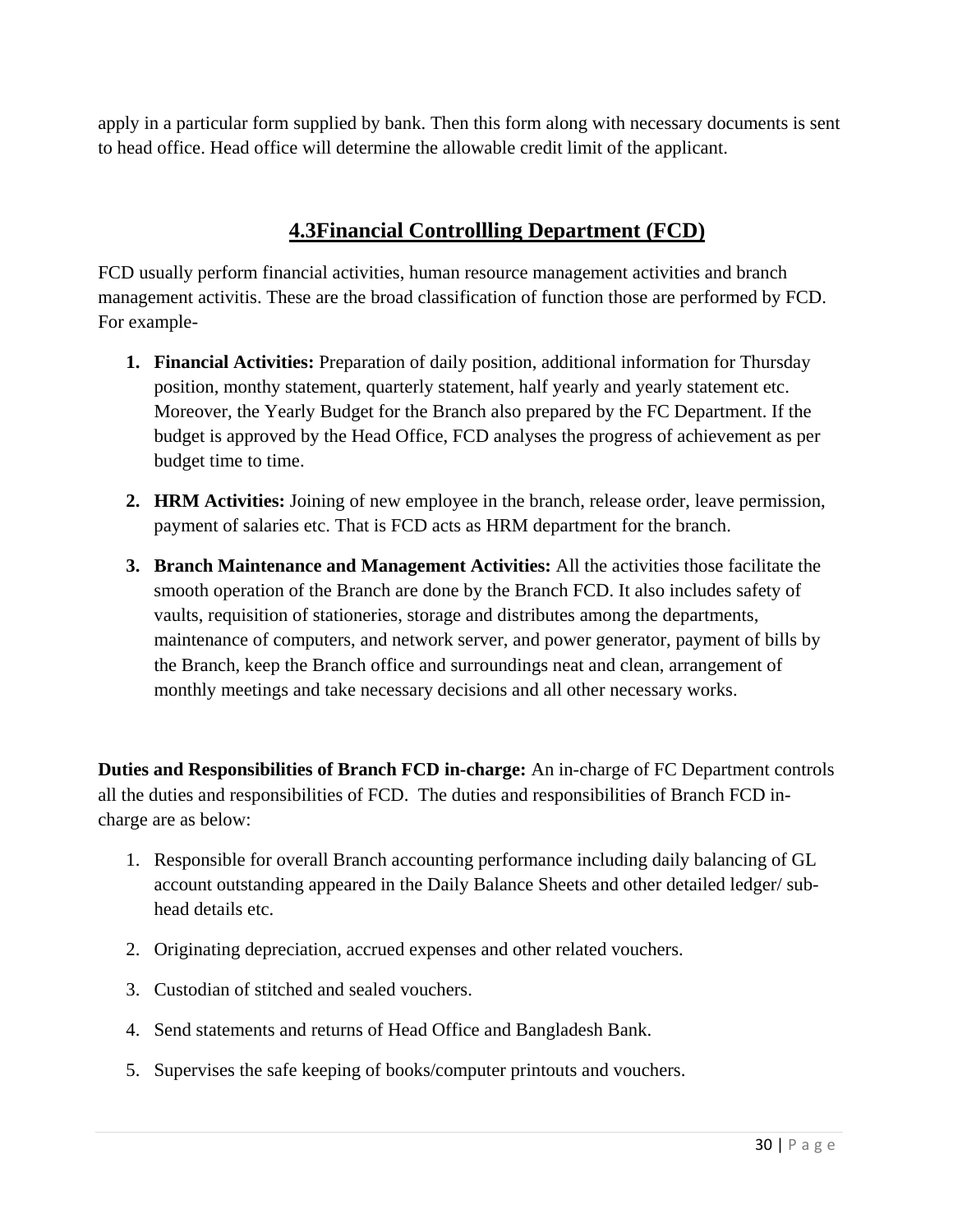- 6. To complete the double entry requirements the Account in-charge shall pass the adjustment, closing and reversing entries.
- 7. Attends the reconciliation statement of Banker's and ABBL Head Office Accounts.

One of the important duties other than Branch maintenance is to prepare the statements on regular basis and send them to Head Office and Bangladesh Bank. The list of statements, categories and their submission date is given below:

| SI             | <b>Name of Statement</b>                                          | Category  | <b>Submission Date</b>             |
|----------------|-------------------------------------------------------------------|-----------|------------------------------------|
| N <sub>0</sub> |                                                                   |           |                                    |
| 01             | Daily Position - General Ledger - AD-1                            | Daily     | Daily                              |
| 02             | Additional Information for Thursday Position-AW-1                 | Weekly    | 1 <sup>st</sup> day of each week   |
| 03             | Consolidated Detailed Statement of Condition -<br>Profit and Loss | Monthly   | 5 <sup>th</sup> day of each month  |
| 04             | <b>Consolidated Condensed Statement of Condition</b>              | Monthly   | 5 <sup>th</sup> day of each month  |
| 05             | <b>Off-Balance Sheet Items</b>                                    | Monthly   | 5 <sup>th</sup> day of each month  |
| 06             | Deposit held by Sector Corporation                                | Monthly   | 5 <sup>th</sup> day of each month  |
| 07             | Supplementary Information on SBS-1 Return                         | Monthly   | $3rd$ day of each month            |
| 08             | $SBS-1$                                                           | Monthly   | 5 <sup>th</sup> day of each month  |
| 09             | <b>Monthly Business Position</b>                                  | Monthly   | 1 <sup>st</sup> day of each month  |
| 10             | Reconciliation Statement of Suspense Account                      | Monthly   | 5 <sup>th</sup> day of each month  |
| 11             | <b>Leave Statement</b>                                            | Monthly   | 15 <sup>th</sup> day of each month |
| 12             | <b>Salary Statement</b>                                           | Monthly   | $25th$ day of each month           |
| 13             | <b>Challan Statement</b>                                          | Monthly   | $10th$ day of each month           |
| 14             | $SBS-2$                                                           | Quarterly | $15th$ day of following<br>quarter |
| 15             | <b>Statement of Fixed Assets and Depreciation</b>                 | Quarterly | $15th$ day of following<br>quarter |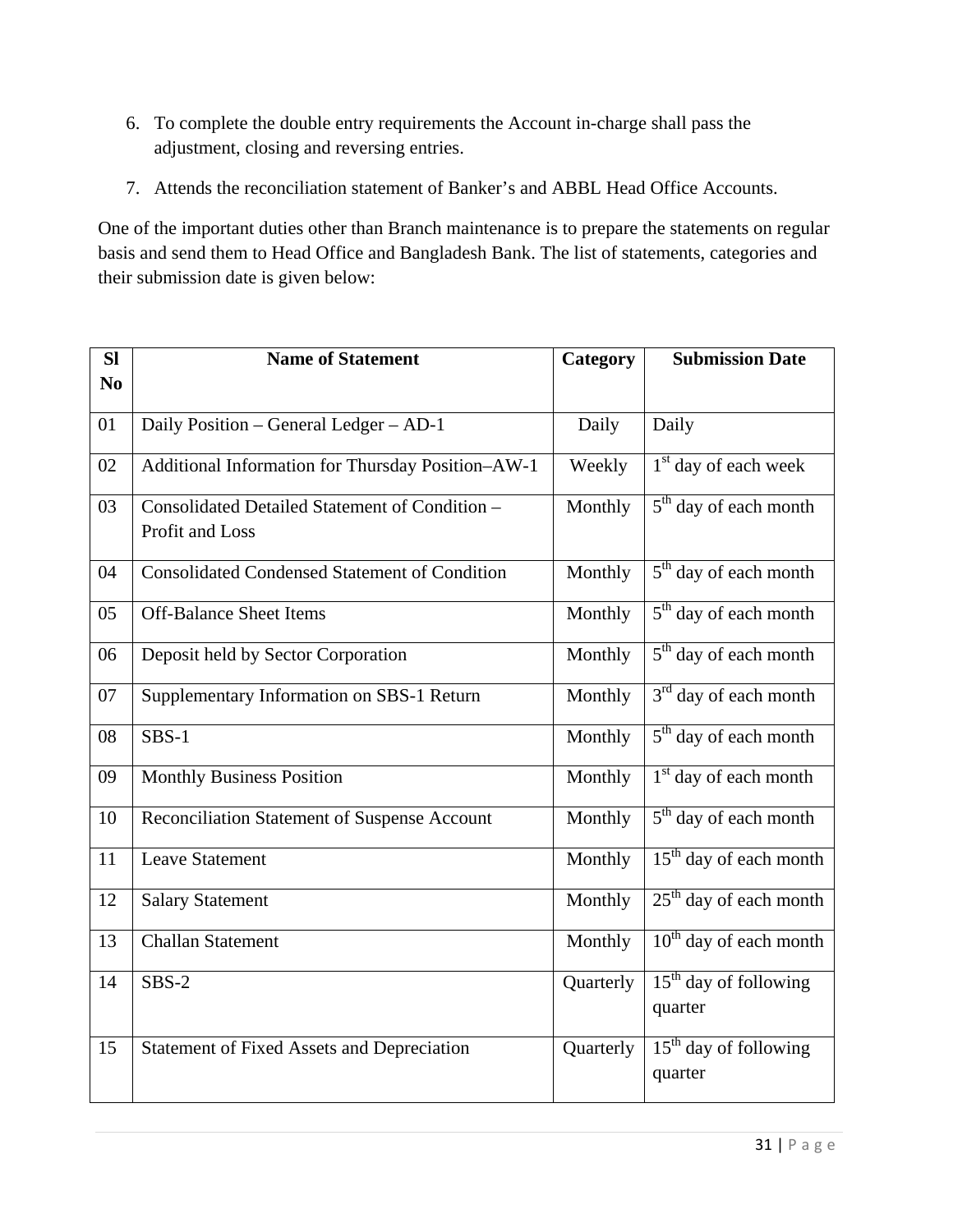| 16 | Half yearly and Yearly Statement | $\overline{\phantom{0}}$ | As per HO   |
|----|----------------------------------|--------------------------|-------------|
|    |                                  |                          | requirement |

Every day FCD has to maintain and store five (5) documents of previous day. They are:

- 1. Daily Position General Ledger
- 2. Profit and Loss Statement
- 3. Reserve Cash proof Sheet
- 4. Inter Branch Transaction Statement
- 5. Transaction List

# **Job description**

# *5.FOREIGN TRADE AND REMITTANCE DIVISION*

Foreign exchange means the exchange of currency in terms of goods from one country to another. This is the most well-known and well-organized business uniform in world business. Foreign exchange division includes the following departments:

- 1. Foreign Trade Department and
- 2. Foreign Remittance Department.

# **5.1. Foreign Trade Department:**

Foreign Trade means exchange of foreign currency for the trade purpose between two countries. In other words, Foreign exchange deals foreign financial transactions related to trade or business. Foreign Trade Department has two sections. They are-

- I. Import Section and
- II. Export Section.

Before discussing the Import and Export section, some concepts related to foreign trade should be clarified.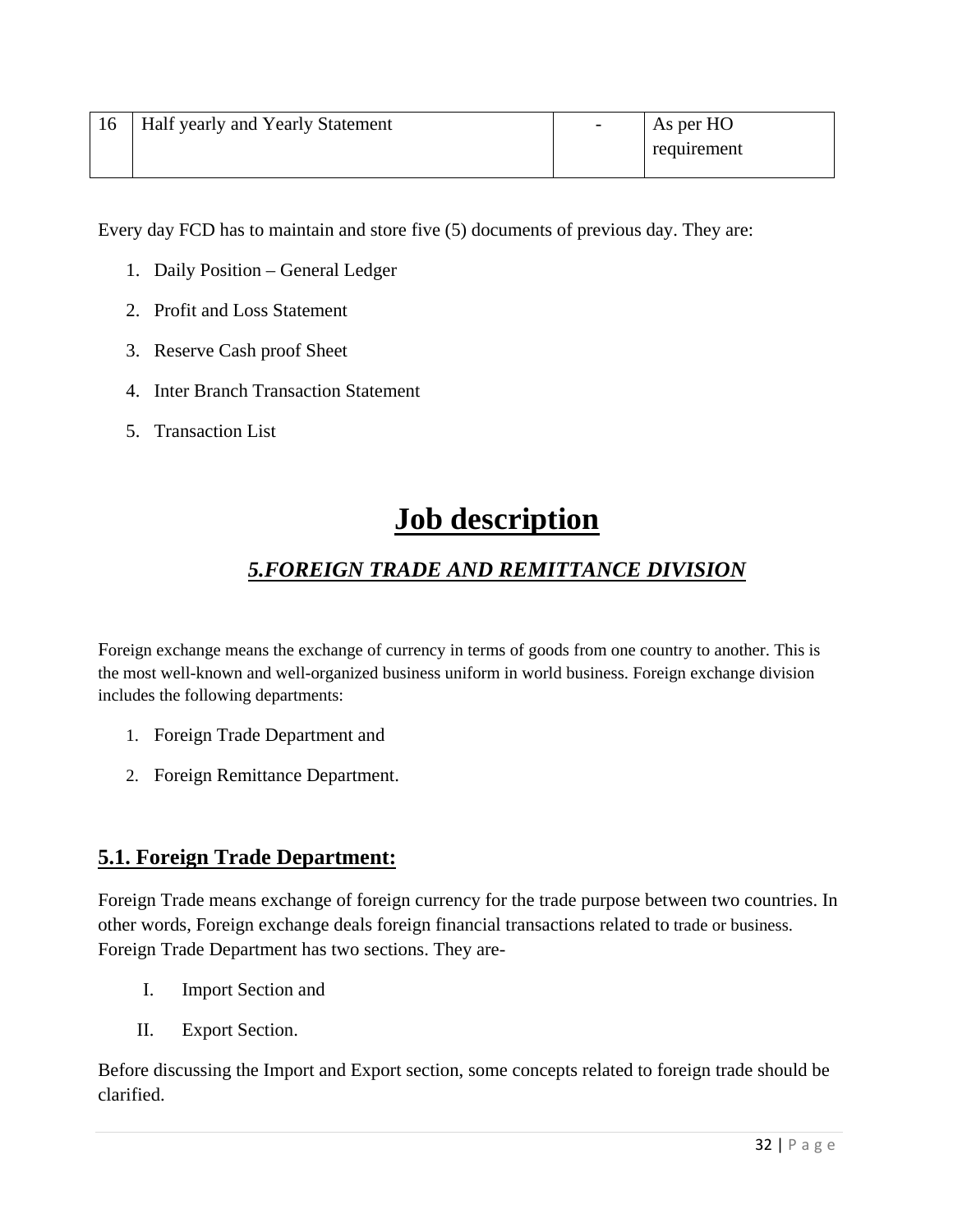#### **Concepts:**

Important concepts of foreign trade as per UCPDC 600 are discussed below:

#### *Importer / Buyer/ Opener/ Applicant:*

Applicant means the party on whose request the credit is issued.

#### *Issuing/ opening bank:*

Issuing bank means the bank that issues a credit at the request of an applicant or on its own behalf.

#### *Exporter/ seller/ beneficiary:*

Beneficiary means the party in whose favor a credit is issued.

#### *Advising / notifying bank:*

Advising bank means the bank that advises the credit at the request of the issuing bank.

#### *Conforming bank:*

Confirming bank means the bank that adds its confirmation to a credit upon the issuing bank's authorization or request.

#### *Conformation:*

Confirmation means a definite undertaking of the confirming bank, in addition to that of issuing bank, to honor or negotiate a complying presentation.

#### *Complying presentation:*

Complying presentation means a presentation that is in accordance with with the terms and conditions of the credit, the applicable provisions of these rules and international standard banking practice.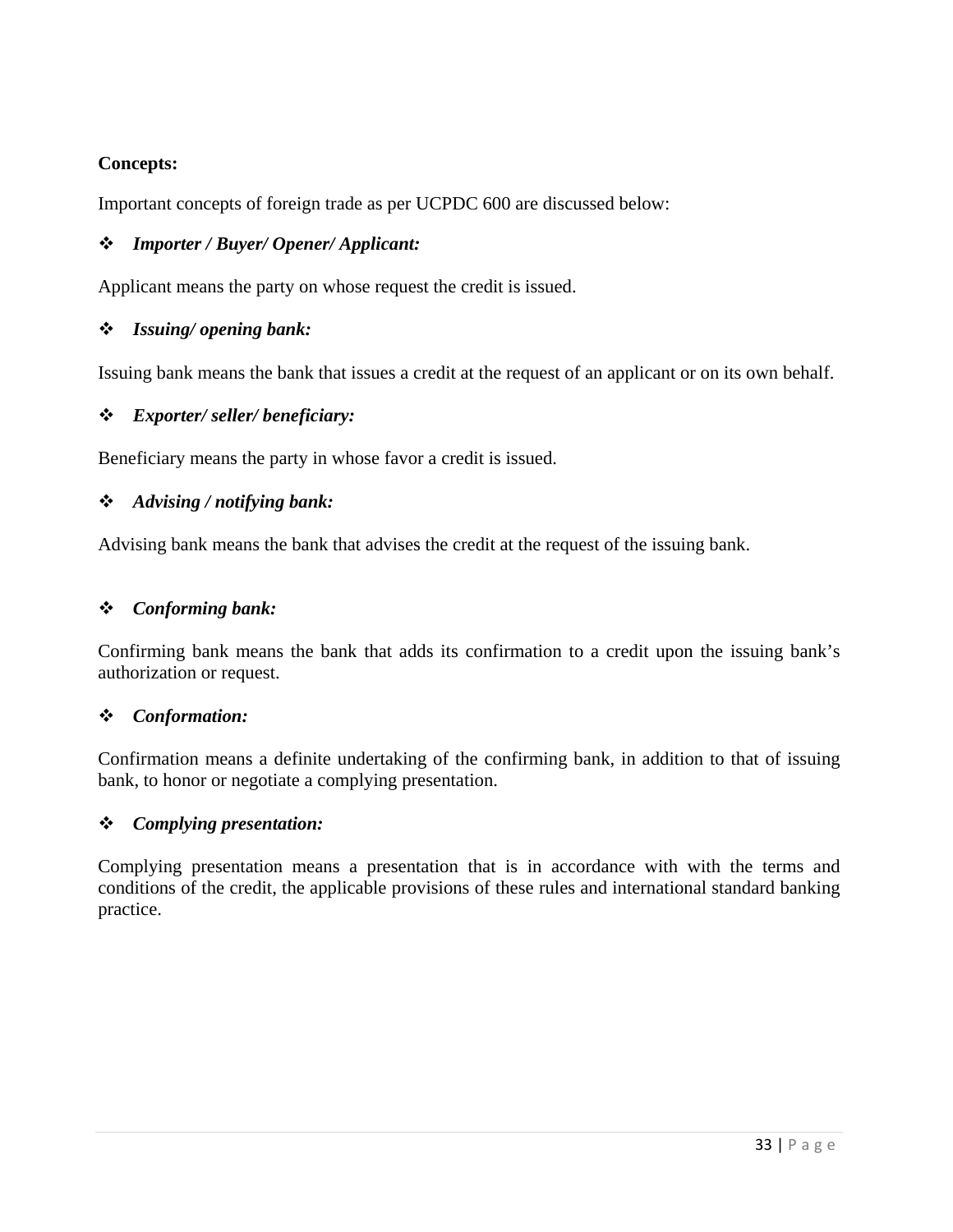#### *Negotiating bank:*

The bank that negotiates the bill (draft) of exporter drawn under the credit is known as negotiating bank. If the advising bank is also authorized to negotiate the bill (draft) drawn by the exporter he becomes the negotiating bank.

#### *Reimbursing bank:*

If the issuing bank does not maintain any account with a bank who will be negotiating documents under a L/C, then arrangement is made to reimburse the negotiating bank for the amount to be paid under credit from some other bank with which the issuing bank maintains his account. The latter bank is termed as reimbursing bank. An authority to debit his account is sent to the bank where he holds balance advising to honor claims placed by a negotiating bank.

#### *Paying bank:*

The bank who effects payment to the beneficiary (as named in the latter of credit) is known as paying bank/drawee ban

#### *Letter of Credit:*

Credit means any arrangement however named or described, whereby a bank (issuing bank) acting at the request and the instructions of a customer (the applicant) or of its own behalf.

1). is to make payment to or to the order of a third party (beneficiary), or is to accept and pay bill of exchange (drafts) drawn by the beneficiary.

2) Authorizes another bank to effect such payment, or to accept and pay such bill of exchange.

3). Authorizes another bank to negotiate.

Against stipulated documents, provided that the terms and conditions of the credit are complied with.

#### *Undertakings:*

Both the issuing bank and the confirming bank have taken some undertakings. They are-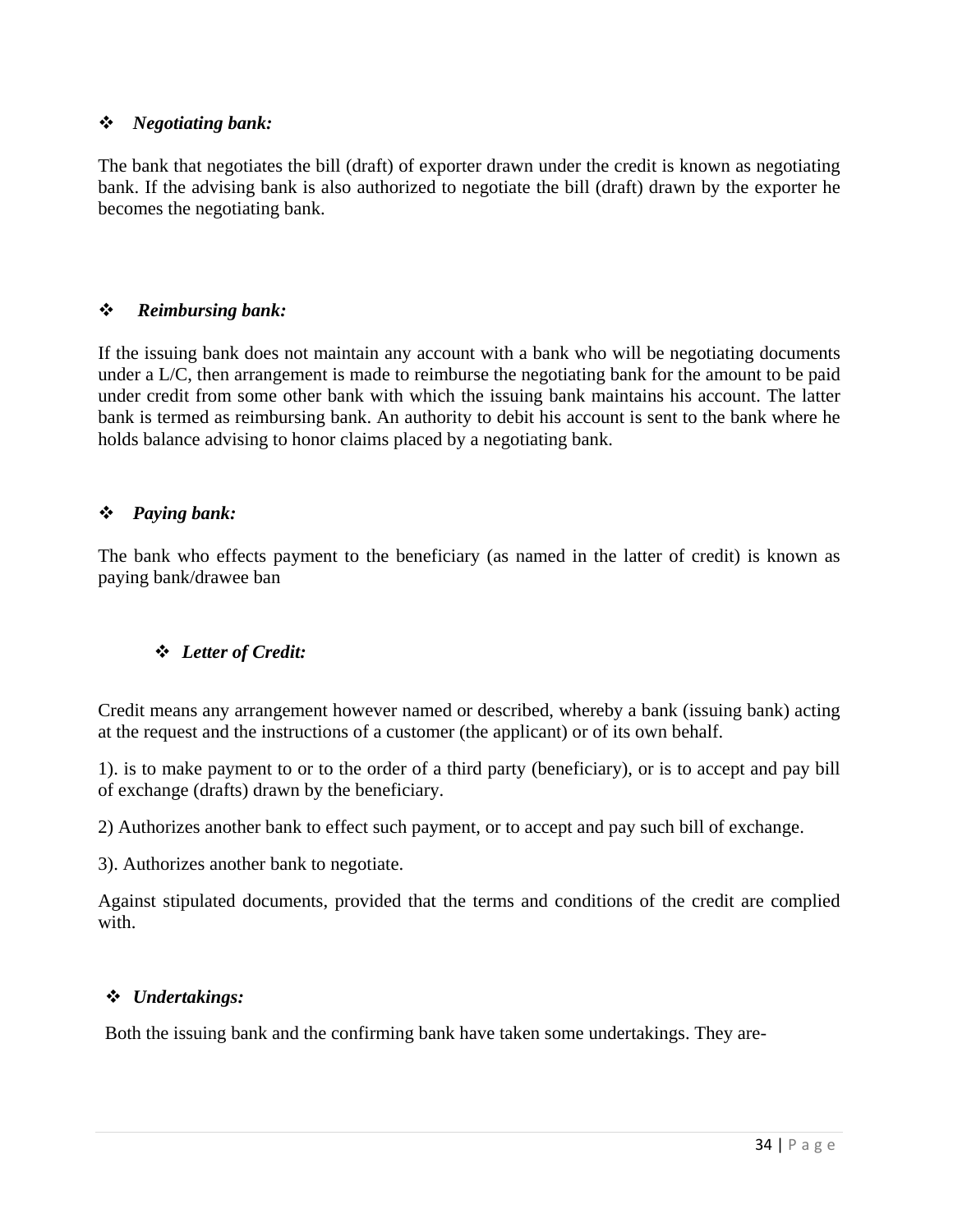#### **Issuing Bank Undertaking:**

- 1. Provided that the stipulated documents are presented to the nominated bank or to the issuing bank and that they constitute a complying presentation, the issuing bank must honor if the credit is available by:
	- a. Sight payment, deferred payment or acceptance with the issuing bank.
	- b. Sight payment with a nominated bank and that nominated bank does not pay
	- c. Deferred payment with a nominated bank and that nominated bank does not incur its deferred payment undertaking or, having incurred its deferred payment undertaking, does not pay at maturity.
	- d. Acceptance with a nominated bank and that nominated bank does not accept a draft drawn on it, having accepted a draft drawn on it, does not pay on maturity.
	- e. Negitiation with a nominated bank and that nominated bank does not negotiate.
- 2. An issuing bank is irrevocably bound to honor as of the time it issues a credit.
- 3. An issuing bank undertakes to reimburse a nominated bank tat has honored or negotiated acomplying presentation and forwarded the documents to the issuing bank. Reimbursement for the amount of a complying presentation under a credit available by acceptance or deferred payment is due at maturity, whether or not the nominated bank prepaid or purchased before maturity. An issuing bank's undertaking is to reimburse a nominated bank is independent of the issuing bank's undertaking to the beneficiary.

#### **Confirming Bank Undertaking:**

- 1. Provided that the stipulated documents are presented to the confirming bank or to any other nominated bank and that they constitute a complying presentation, the confirming bank must :
	- I. Honor if the credit is available by:
		- a. Sight payment, deferred payment or acceptance with the confirming bank.
		- b. Sight payment with a nominated bank and that nominated bank does not pay
		- c. Deferred payment with a nominated bank and that nominated bank does not incur its deferred payment undertaking or, having incurred its deferred payment undertaking, does not pay at maturity.
		- d. Acceptance with a nominated bank and that nominated bank does not accept a draft drawn on it, having accepted a draft drawn on it, does not pay on maturity.
		- e. Negitiation with a nominated bank and that nominated bank does not negotiate.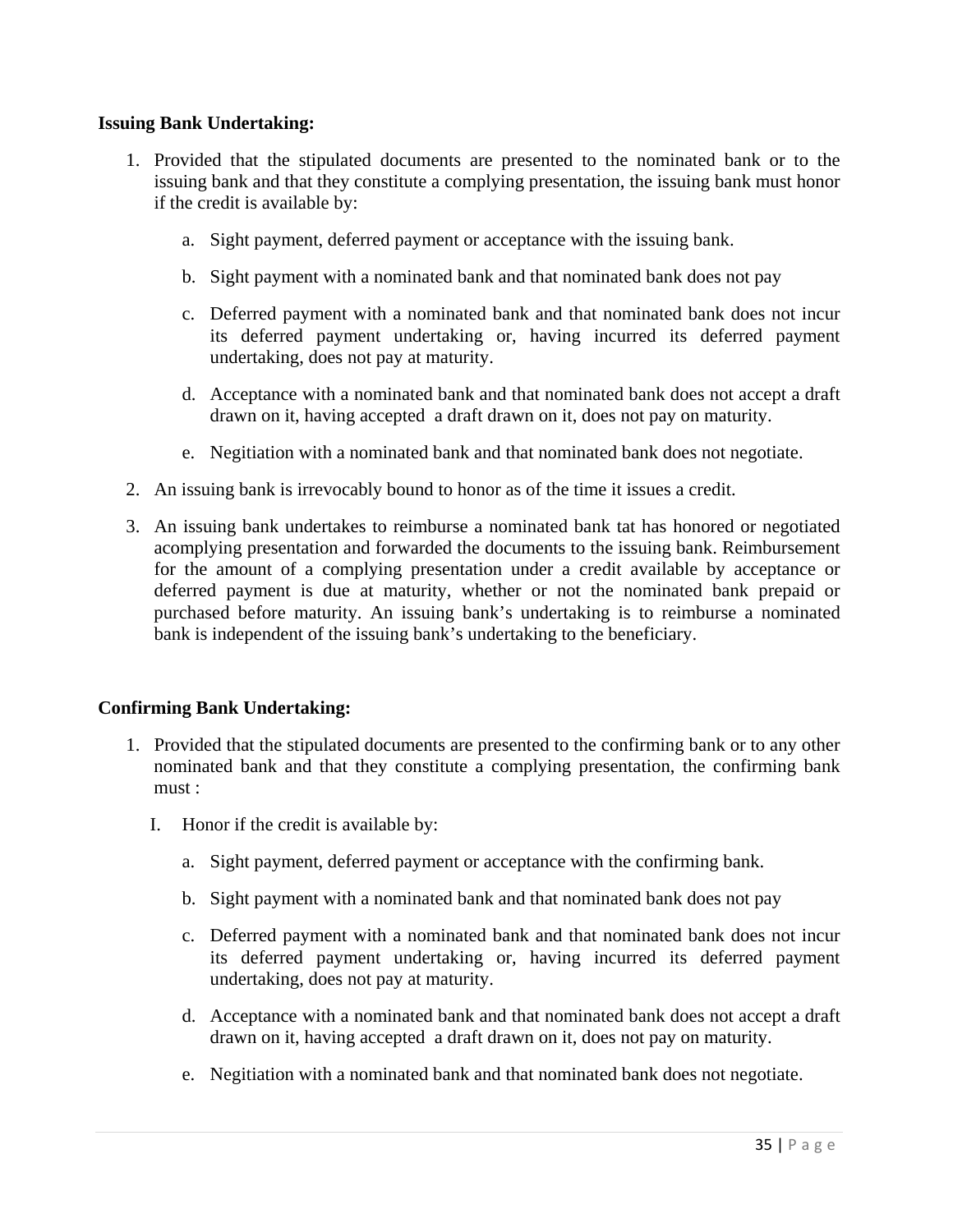- II. Negotiate, without recourse, if the credit is available by negotiation with the confirming bank.
- 2. An confirming bank is irrevocably bound to honor or negotiate as of the time it adds its confirmation to the credit.
- 3. An confirming bank undertakes to reimburse a nominated bank tat has honored or negotiated acomplying presentation and forwarded the documents to the confirming bank. Reimbursement for the amount of a complying presentation under a credit available by acceptance or deferred payment is due at maturity, whether or not the nominated bank prepaid or purchased before maturity. An confirming bank's undertaking is to reimburse a nominated bank is independent of the confirming bank's undertaking to the beneficiary.
- 4. If abank is authorized or requested by the issuing bank to confirm a credit but is not prepared to do so, it must inform the issuing bank without delay and may advise the credit without confirmation.
- I. Import Section:

#### **Import Mechanism**

To import, a person should be competent to be 'Importer'. According to Import and Export Control Act, 1950, the Office of Chief Controller of Import and Export provides the Import Registration Certificate (IRC) to the importer. After obtaining this, person has to secure a Letter of Credit Authorization (LCA). And then a person becomes a qualified importer. He is the person who requests or instructs the opening bank to open an L/C. He is also called opener or applicant of the credit.

#### **Things Are Done In Import Mechanism**

In broader aspect the major responsibilities that are performed here are —

- L/C Issuing.
- $\triangleleft$  L/C Amendment (if necessary)
- Lodgement.
- Retirement of documents.
- **\*** Import Financing.

#### **L/C Issuing:**

This is the first thing to be done for import. Already the definition of L/C is discussed. Now, the important types of L/C is discussed below:

#### **Classification of L/C:**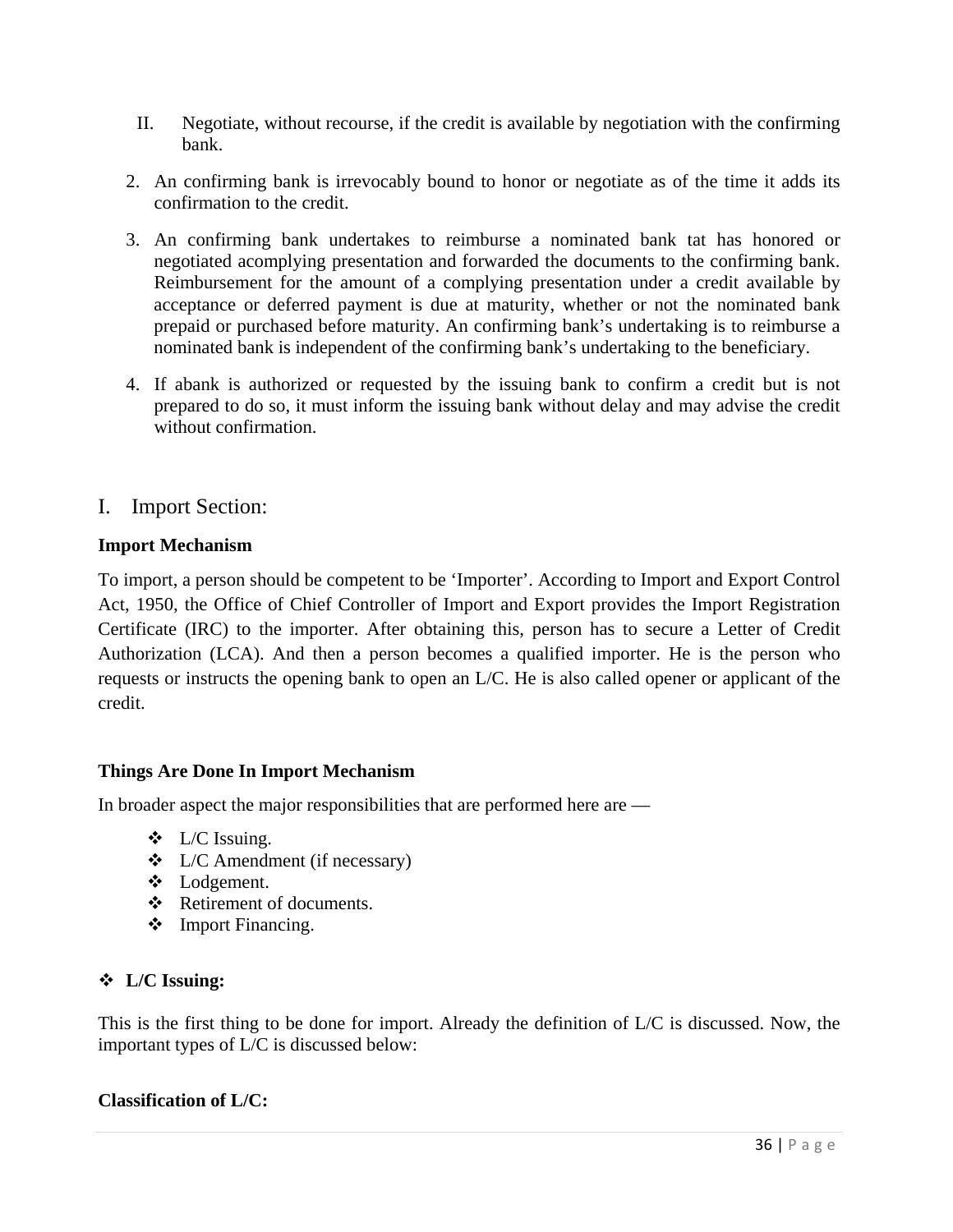#### Generally L/C has two types. These are

- Clean letter of credit
- □ Documentary letter of credit

#### **Documentary is two types**

- Revocable credit
- $\Box$  Irrevocable credit

#### **Revocable credit**

A revocable letter of credit may be cancelled or modified after its date of issue, by the issuing bank.

#### **Irrevocable credit**

An irrevocable letter of credit includes a guarantee by the issuing bank that if all of the terms and conditions set forth in the letter are satisfied by the beneficiary, the letter of credit will be honored.

There are three types of L/C offered by Kakrail Branch, AB Bank. They are:

- $\Box$  Sight L/C
- Deffered / Usance L/C
- $\Box$  Back -to -Back L/C
- **Sight L/C:** Payment must be made within five (5) working days after the documents has been received from the exporter.
- **Deffered / Usance L/C:** Payment must be made on or after the due date i.e. shipment date or Bill of Lading date. Deffered L/C usually opened for 90 days.
- **Back -to -Back L/C:** Usually, this L/C is opened by the exporter. If exporer needs to import goods or equipments to manufacture the ordered goods, then he may import those goods or equipments by opening a L/C against this mother L/C. The value of the back-to-back L/C can be 80 percent of the mother L/C.

Before issuing a L/C the buyer and the seller located in different countries, a "sales contract" providing for payment by documentary credit. As per requirement of the seller the buyer then instructs the bank – the issuing bank – to issue a credit in favor of the seller (beneficiary). Instruction/Application for issuing a credit should be made by the buyer (importer) in the issuing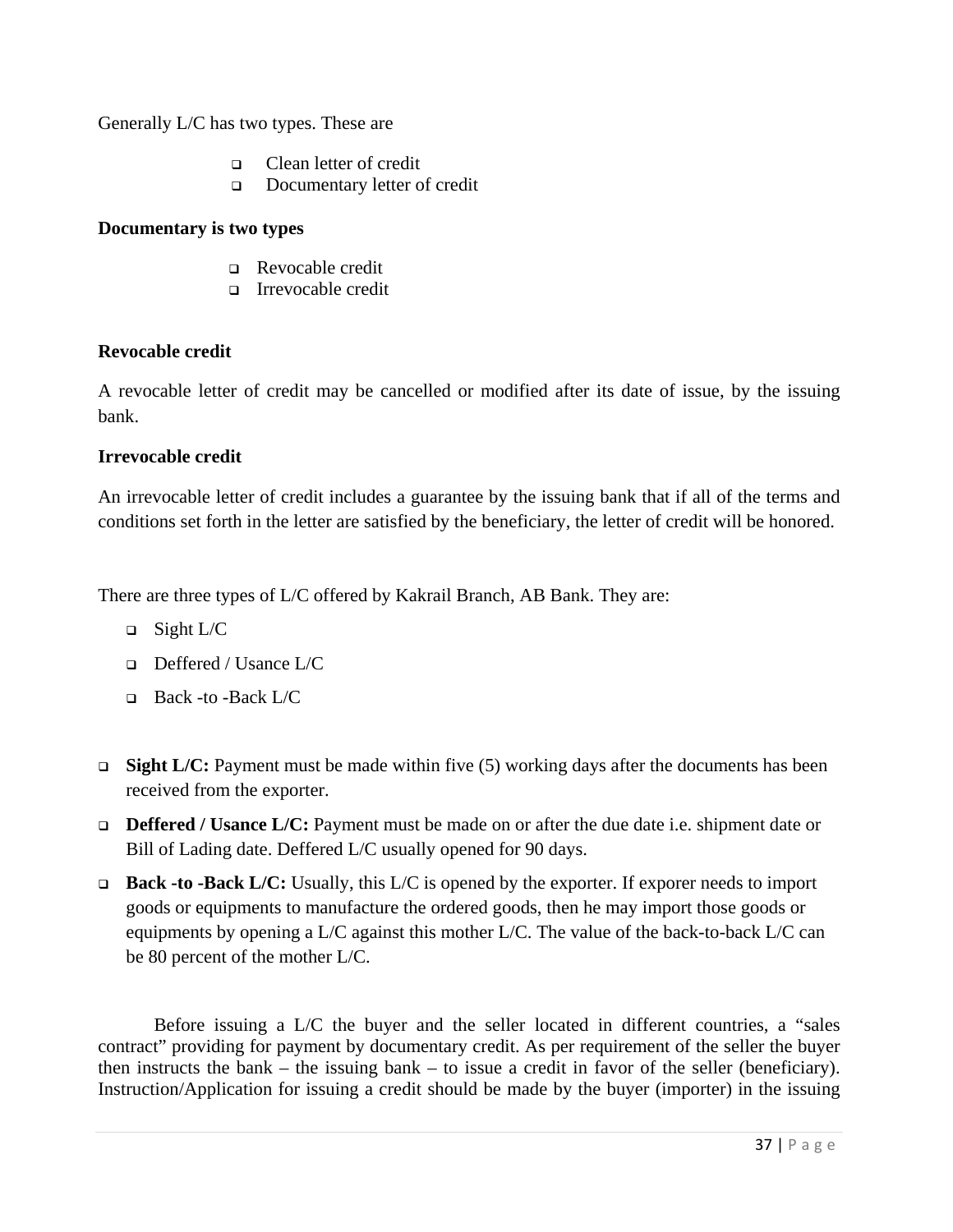bank's slandered form. The credit application, which contains the full details of the proposed credit, also serves as an agreement between the bank and the buyer. After being convinced about the necessary conditions contains in the application form and sufficient conditions to be fulfilled by the buyer for opening a credit, the opening bank then proceeds for opening the credit to be addressed to the beneficiary.

#### **Check Lists for Issuance of Import L/C:**

Usually, Kakrail Branch, AB Bank issues import L/C for both the regular and for new importers. For new importers, they send a request for approval to open L/C. After the approval, bank will open L/C with 100 percent margin, but for their regular importers they open L/C with 10 percent margin. What will be the margin is decided by the Head Office.

Followings are the important documents to be obtained by the issuing bank before opening an import L/C:

- 1. Head Office approval (For new importer)
- 2. Proforma Invoice/ Indent duly accepted by the Importer and signature verified thereof
- 3. L/C application form duly filled in and applicant's signature verified thereof
- 4. Gurrantors's signature in the L/C application form, if required
- 5. Insurance Cover Note with monet receipt along with the proof of payment of Insurrance Premium.
- 6. Insurance checked for value (insured amount must be Indent/ PI value plus 10%) validity, goods, mode of transport,shipment from and to etc.
- 7. IMP Form duly signed
- 8. LCA Form properly filled in and duly signed
- 9. Valid IRC held
- 10. Membership Certificate from Chamber of Commerce/ Business Association
- 11. VAT Registration Certificate
- 12. Up to date Income Tax Certificate
- 13. No outstanding overdue Bill of Entry/ NOC from previous Bank in case of new customer
- 14. Chech Bangladesh Bank Circular in case of import through land port and fulfill the requirements
- 15. Check the goods that are not banned/ restricted item as per Import Policy/ Public Notice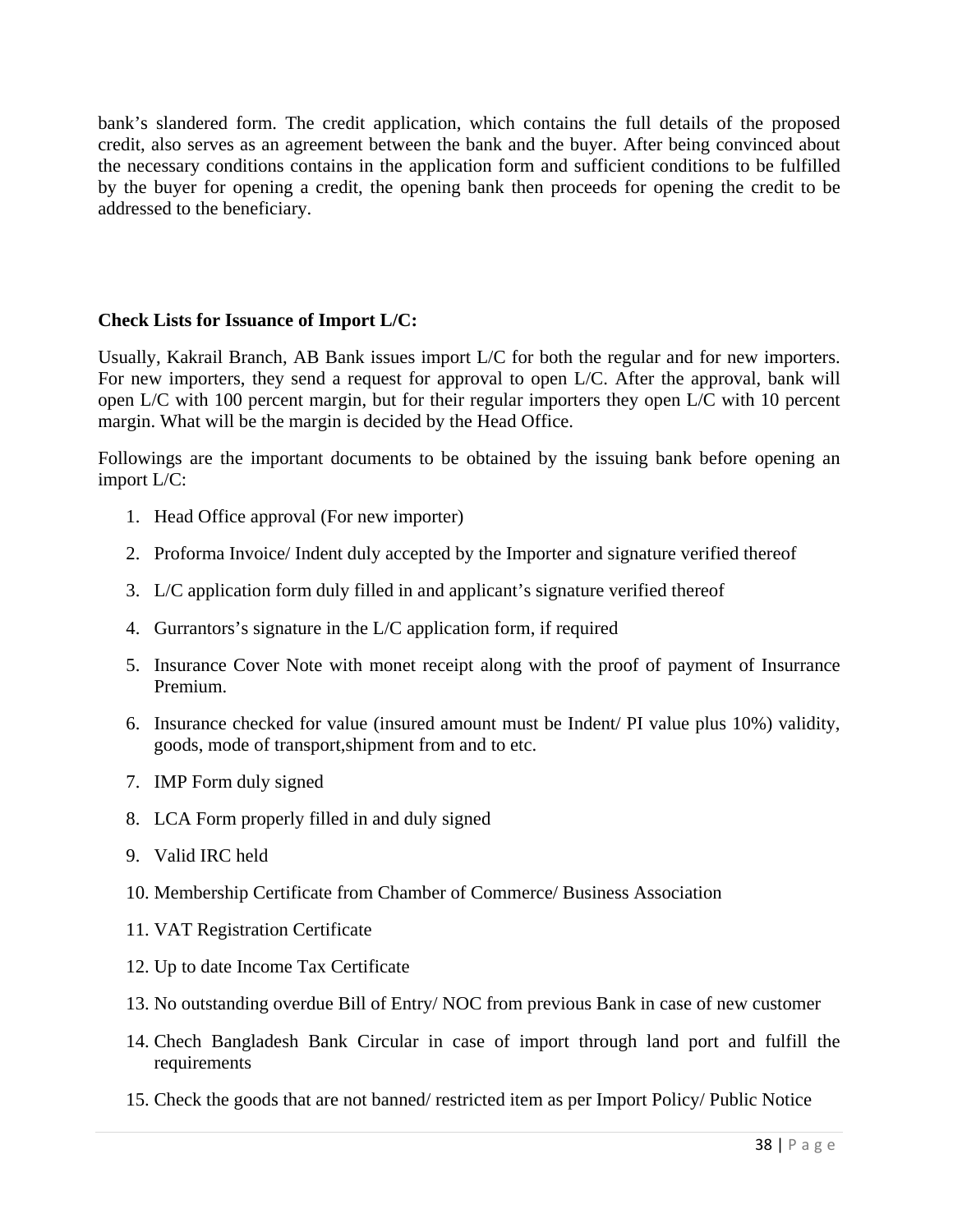- 16. Check country of origin and no import to made from banned countries
- 17. Undertaking ND clause
- 18. Undertaking Rate fluctuation
- 19. Undertaking Non-incorporation of add confirmation against the L/C applied for
- 20. Check availability, shipment and expiry of Export L/C in case of Back-to-Back L/C (under liened)
- 21. Margin including all L/C related charges realized
- 22. Updated Supplier's / Beneficiary,s Credit Report.

#### **Pre-shipment Inspetion:**

Imports all items into Bangladesh except ready-made garments have been subject to compulsory pre-shipment inspection by 3 zone wise govt. appointed inspection agencies. To ensure preshipment inspection besides incorporating the inspection clause and nominating respective inspection agency in the L/C is mentioned. If PSI clause incorporated in L/C, issuing Bank sends the following documents to rhat inspection agency along with the request letter:

- 1. Photocopy of VAT Registration Certificate : Duly attested
- 2. Photocopy of TIN Certificate : Do
- 3. Photocopy of Marine Cover Note : Do
- 4. Photocopy of Proforma Invoice : Do
- 5. Photocopy of Letter of Credit : Do

#### **Desk Work**

- **a. Register Entry**
	- Then the particulars of  $L/C$  are recorded in the  $L/C$  opening register Date and  $L/C$ number
	- Name of the party
	- Amount in Tk. And foreign currency
	- Name of advising bank
	- Expiry dates.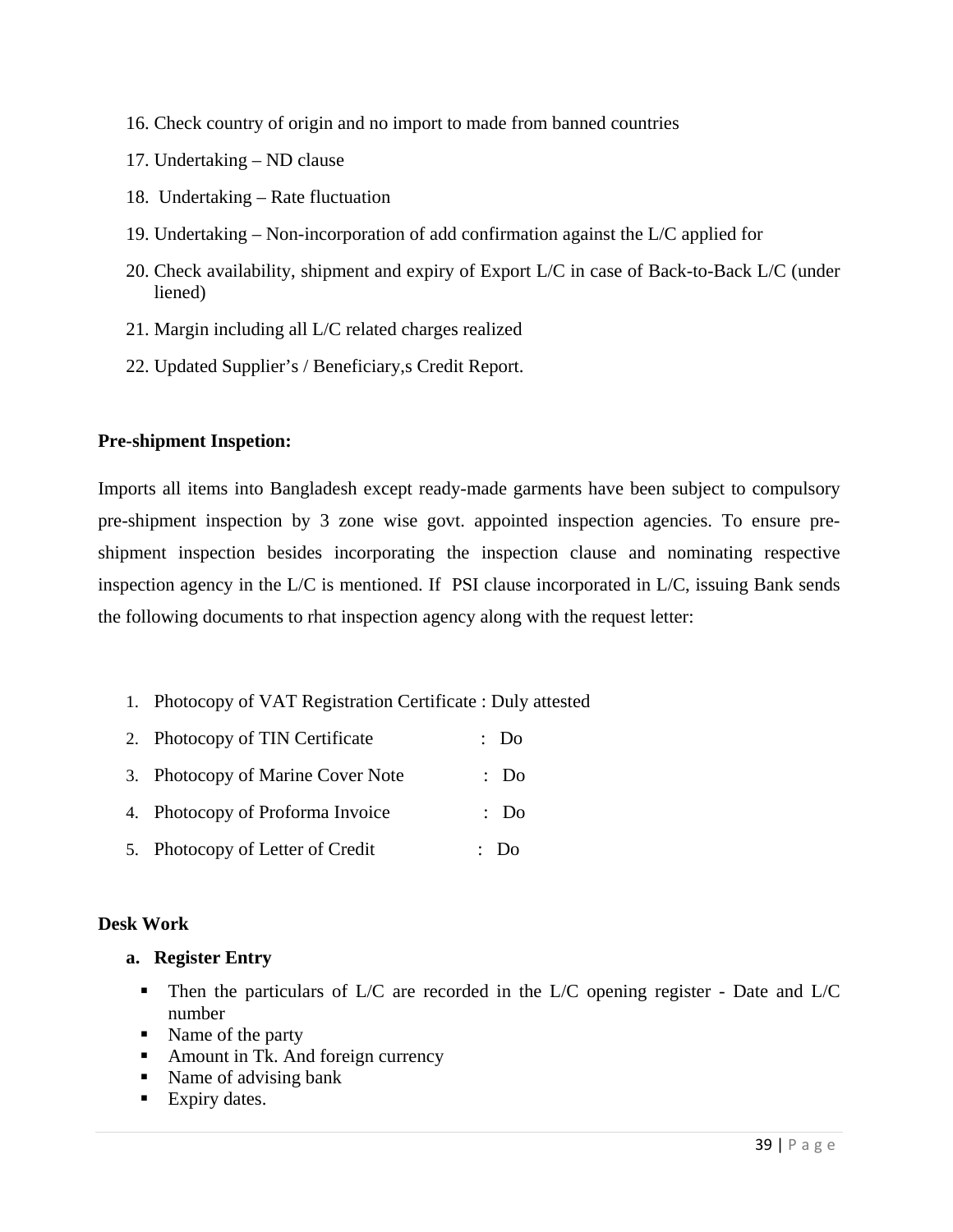- **Percentage of margin and amount of margin**
- Amount of commission, handling charge, postage charges, SWIFT charges.

#### **b. Bangladesh Bank Entry**

Another entry is made to L/C Monitoring cell of Bangladesh Bank through its web site.

#### **Transmitting L/C**

After securitization of the L/C application and authorization L/C is transmitted to the advising bank. Letter of credit can be transmitted to the advising bank through three methods. They are in Telex, Courier, or **SWIFT (Society for Worldwide Inter Telecommunication Network).** In ABBL the most common form of transmitting is SWIFT. L/C is disposed in the following manner:

- First two copies sent to the advising bank original for beneficiary and second copy for advising bank.
- One copy to the reimbursing bank if this bank is other than the negotiating/advising bank with — reimbursing instruction
- One copy to Head office
- One copy is sent to the importer
- One copy is sent to the Bangladesh Bank.
- $\blacksquare$  One copy is sent to the C.C.I.&E
- One copy is retained as office copy.

Exporter receive the L/C through the advising bank. Receiving L/C, exporter manufactures the goods as per the reqiurements and ships it before due date. If any amendmand is required, exporter contacts with the importer . If the importer agrees to do so, the issuing bank then amendment the  $L/C$ .

#### **Amendment:**

Parties involved in a L/C, particularly the seller and the buyer cannot always satisfy the terms and conditions in full as expected due to some obvious and genuine reasons. In such a situation, the credit should be amended. Bank transmits the amendment by SWIFT or by post to the advising bank. If the L/C is amended, service charge and telex charge is debited from the party account accordingly.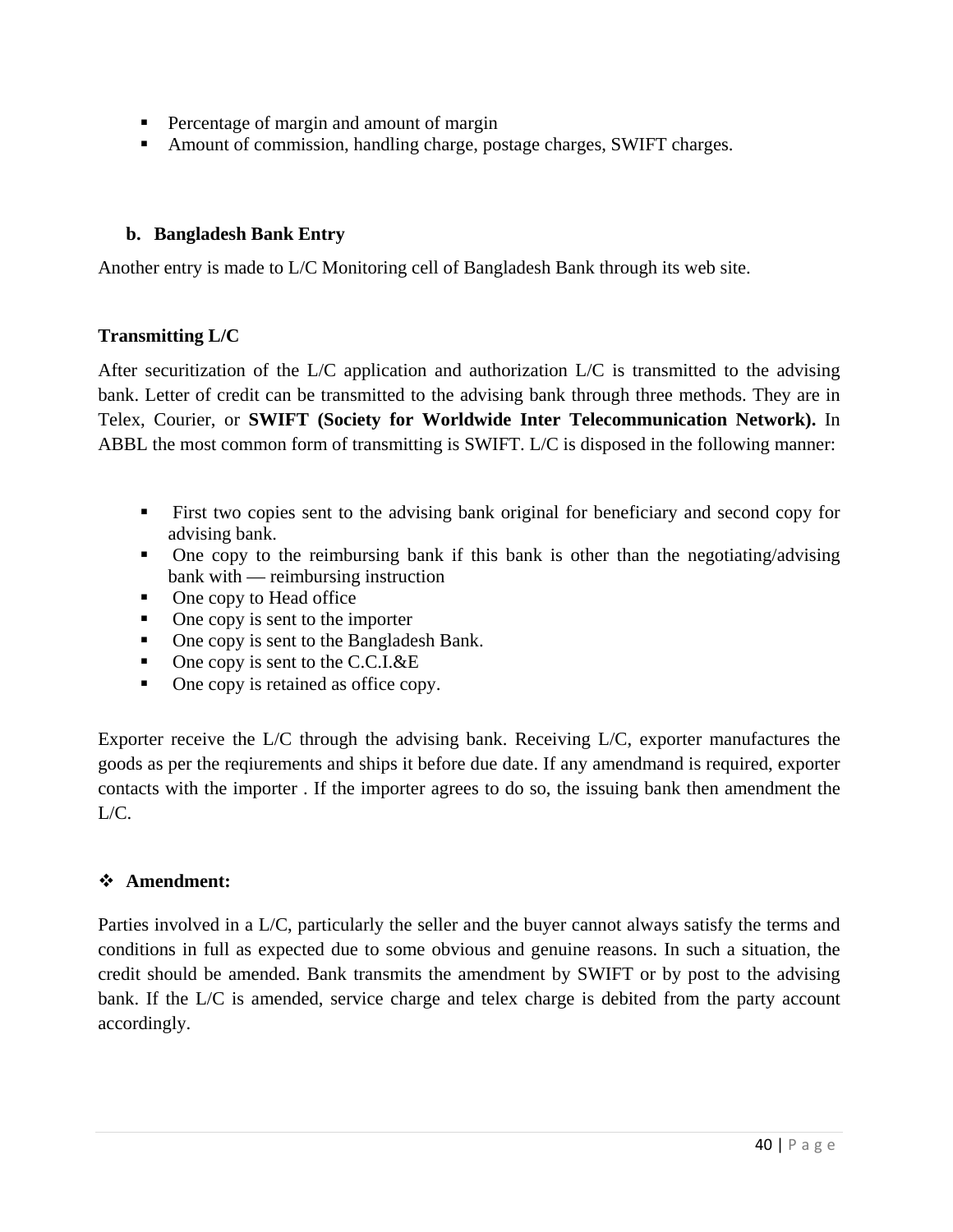Amendment can be done for various reasons under the guideline of F. Exchange. Usually it is done for the reasons below –

- **Extension of date of shipment**
- Extension of draft amount within L/C limit.
- Change of specification of commodities, price or quantity to be imported.

After shipment of goods, the exporter prepares the required documents and submit it to advising bank for payment. After shipment, exporter submits the following documents for negotiation:

- "Bill of Exchange
- Bill of Lading
- **Insurance Policy/ Certificate**
- **Certificate of Origin**
- **Inspection Certificate**
- **Commercial Invoice**
- Packing List
- Full set of shipping documents

The advising bank scrutinizes the documents and advised it. Advised documents are then send to issuing bank through mail.

#### **Lodgement:**

Lodgment means payment of import bills or transfer of funds for import bills. Here L/C issuing bank will arrange to make payment against L/C through reimbursement bank or any other way. Through SWIFT a telex message is transmitted to the correspondent bank ensuring that payment is being made.

 After scrutinizing the import-negotiating document, if no discrepancy is found then it treated to be accepted after the end of five banking days for the day of receipt of the document. But if any discrepancy is found then the banker inform it to the importer that whether be accept the bill with discrepancies or not. If the importer does not accept, the banker informs it to the negotiating bank within seven banking days from the date of receipt of the documents, otherwise it is treated to be accepted and the opening bank must bound to pay.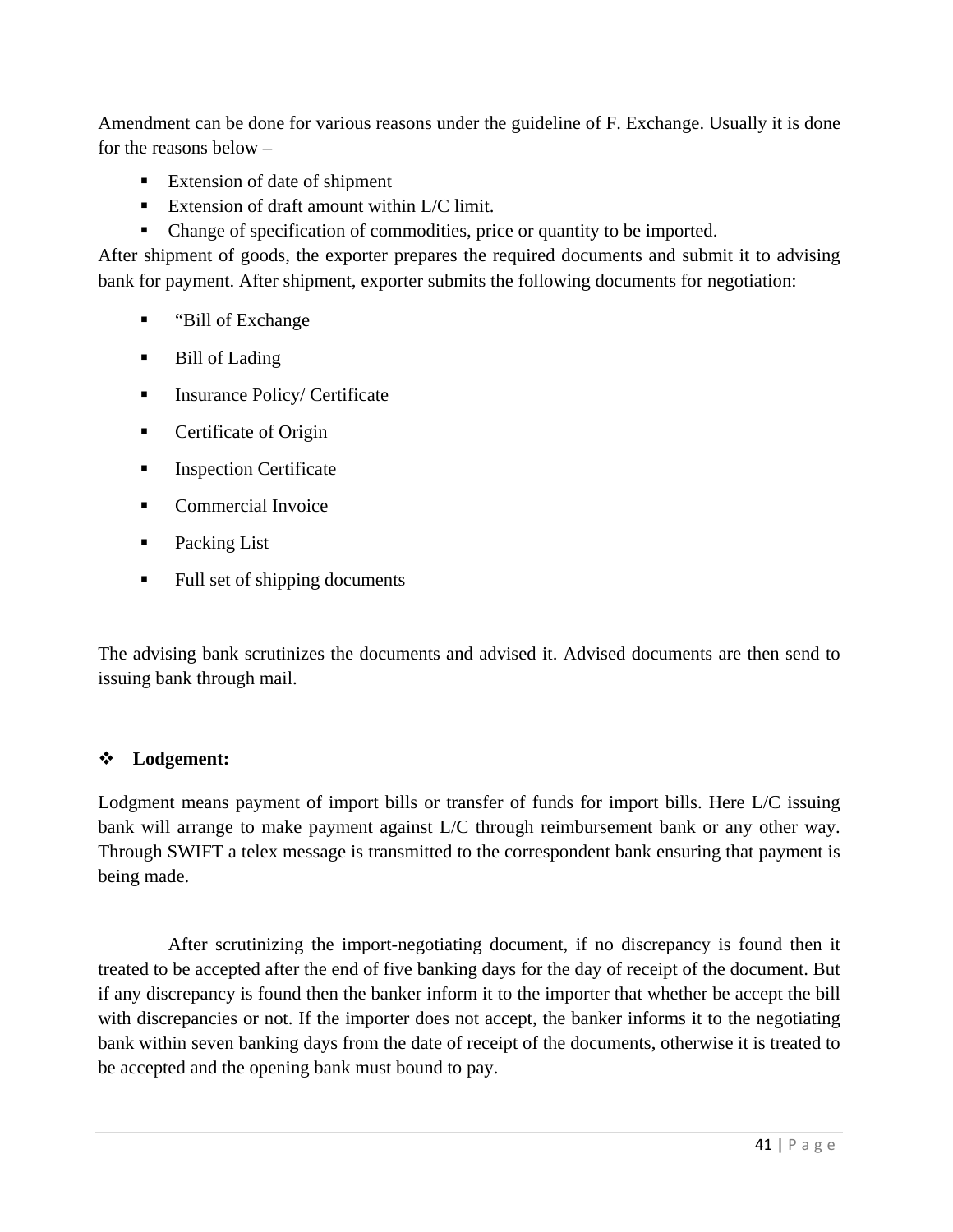Usually the payment is disbursed through creating a new liability, BLC (Bills under Letter of Credit). Thus the amount stands advance on behalf or the importer. After the documents received from the negotiating bank then — the shipping documents is then stamped with BLC number & entered in the BLC register. In case of Sight L/C the BLC is created and for Usance L/C LTR (Loan against Trust Receipt) is created.

#### **Steps involved in Lodgment**

When the scrutiny of import bills is over the steps should be taken for lodgment:

- At first all the particulars of the document are entered in BLC register BLC No. Seal is given on all the copies of the received document.
- Convert the foreign currency into Bangladeshi currency.
- Reverse the contingent liability and entry in the liability register.
- **Prepare Lodgment voucher**
- Send IBCA to the Head Office
- Entry is made to L/C Monitoring cell of Bangladesh Bank through its web site.
- Make initiation to the import.

#### **Modes of payments of Export Bills under L/C**

The most common methods of payment under a L/C are as follows:

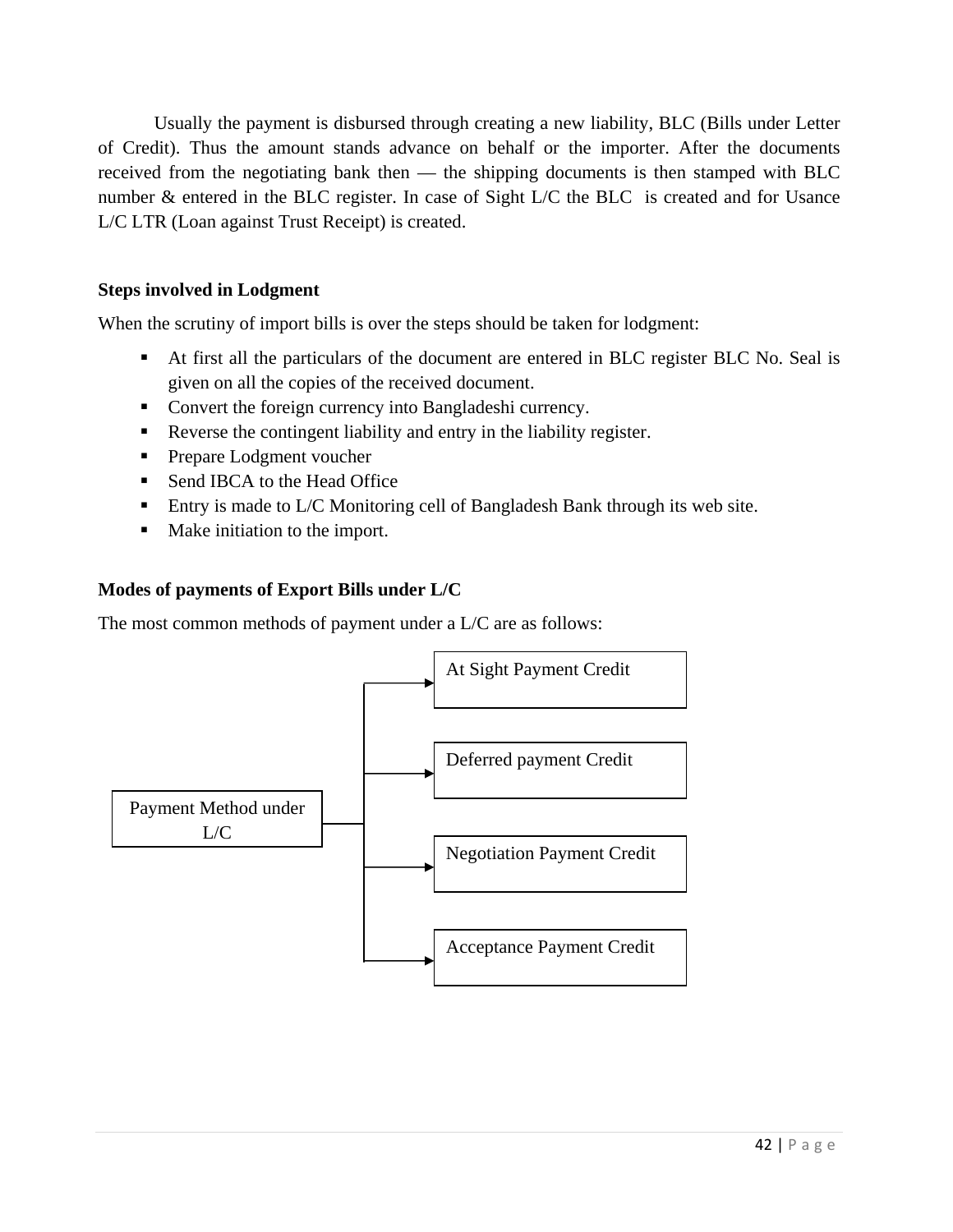#### **Sight Payment Credit**

In a Sight Payment Credit, the bank pays the stipulated sum immediately against the exporter's presentation of the documents.

#### **Negotiation Credit**

In Negotiation credit, the exporter has to present a bill of exchange payable to him in addition to other documents, which the bank negotiates.

#### **Deferred Payment Credit**

In deferred payment the bank agrees to pay on a specified future date or event, after presentation of the export documents. No bill of exchange is involved. In NCCBL, payment is given to the party at the rate of D.A 60-90- 120-1 80 as the case may be. But the Head office is paid at T.T dean rate. The difference between the two rates is the exchange trading for the branch.

#### **Acceptance credit**

In acceptance credit, the exporter presents a bill of exchange payable to him and drawn at the agreed tenor (that is, on a specified future date or event) on the bank that is to accept it. The bank signs its acceptance on the bill and returns it to the exporter. The exporter can then represent it for payment on maturity. Alternatively he can discount it in order to obtain immediate payment.

#### **Retirement of Documents:**

After lodgment the issuing bank will send the importer an intimation regarding the document arrival notice. On intimation the importer calls on the bank's counter requesting retirement of the shipping documents against payment to the debit of their account by the bill amount and other charges payable. Steps involved in retirement are—

- Calculation of interest it any
- **Preparation o the Memo, Bill amount, Interest commission, overdue interest if any,** Agents charges, postage etc
- Passing vouchers.
- $\blacksquare$  Entry in the register
- Endorsement is made on the back of the bill or exchange as 'Received Payment'
- On the back of bill of lading endorsed to the effect that 'Please deliver to the order of AB Bank, Kakrail Branch' under two authorized signatures of the bank
- Acknowledgement received on the office copy of the cost memo from the importer in his authorized agent.
- Filling of the office copy.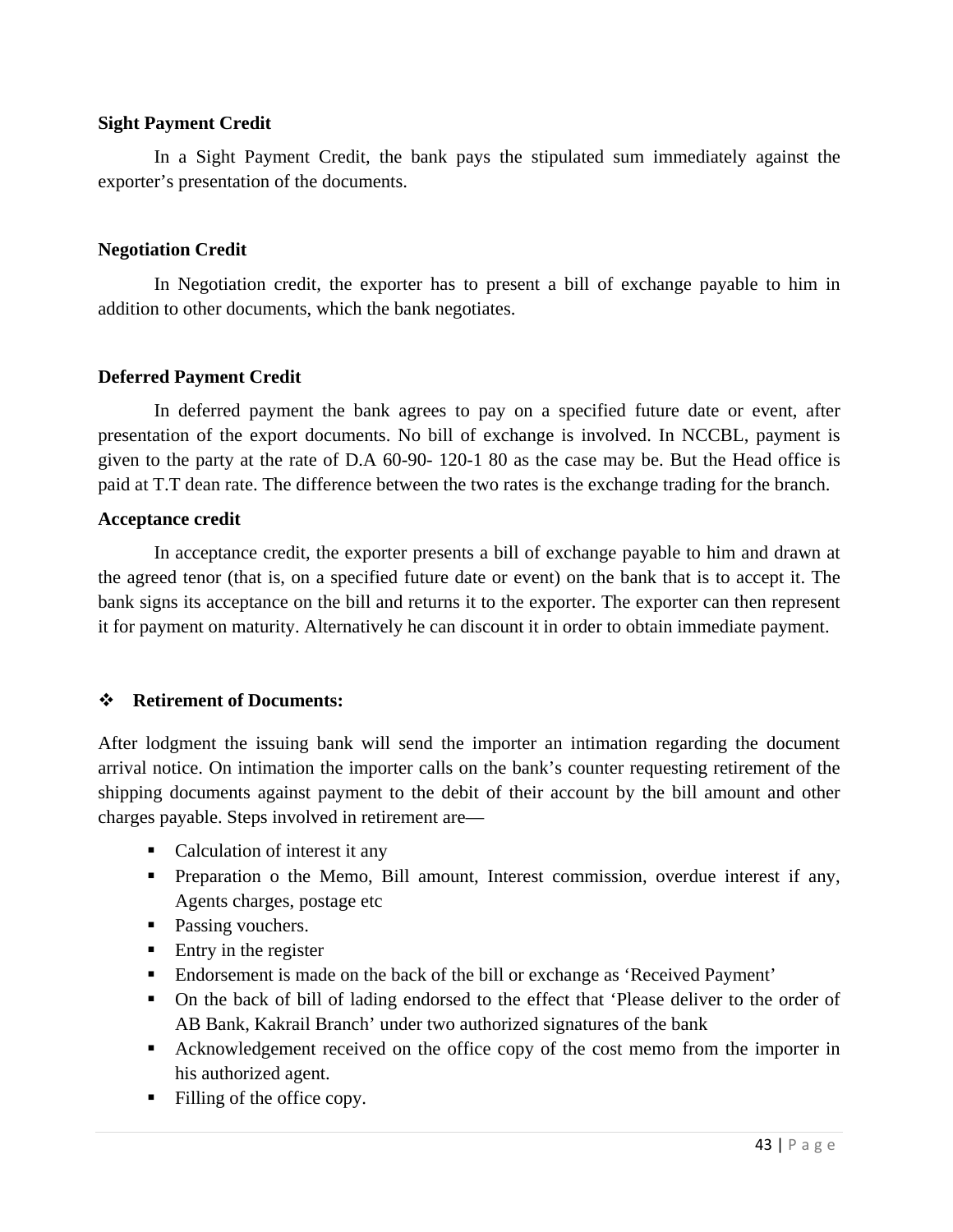Then the following documents are delivered to the importer to release the goods from the port authority:

- 1. Bill of exchange
- 2. Commercial Invoice
- 3. Packing List
- 4. Bill of Lading
- 5. Transport (Shipping) Documents
- 6. Certificate of Origin
- 7. Duplicate copy of LCA Form
- 8. Copy of L/C
- 9. Copy of Proforma Invoice
- 10. Insurance Policy/ Certificate
- 11. Clear Report of Findings (CRF), if applicable.

#### **Import Financing:**

#### **1. Bills under Letter of Credit (BLC):**

Advances allowed for retirement of shipping documents and release of goods imported through L/C taking effective control over the goods by pledge fall under this type of advance. When the importer failed to pay the amount payable the exporter against import L/C, then ABBL gives Bills under Letter of Credit (BLC) to the importer. The importer will bear all the expenses i.e. go down charges, insurance fees, etc. and the ownership of the goods is retaining to the bank and the outstanding Bills of Exchange is transferred to Bills under Letter of Credit (BLC) account. Usually the loan is granted and allowed 21 days time to make payment.

#### **2. Loan Against Trust Receipt (LTR):**

This is excluded by the Borrower(s) to release shipping documents for taking delivery of merchandise, which is hypothecated, to bank. The goods are handed over to the importer under trust with the arrangement that sale proceeds should be deposited to liquidate the advances within a given period. The borrower(s) agree to take delivery of the merchandise as the banks agent(s) arid acknowledge(s) that the bank remains owner of the goods and they will he holding the goods on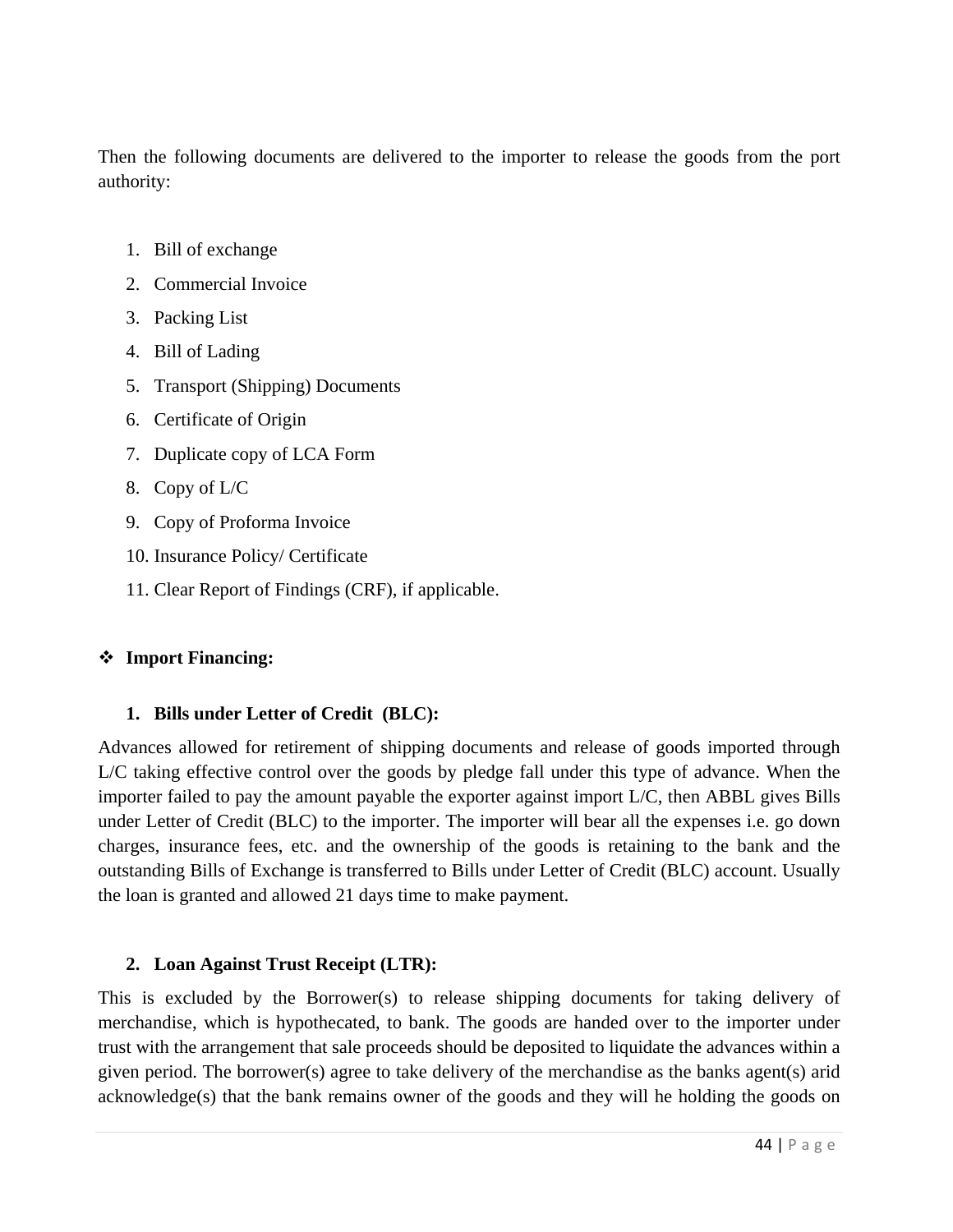behalf of the bank as trustees until complete repayment of the debts to the bank. Usually the loan is granted on the basis of trust and is allowed 60-90 days time to make payment.

For giving these types of loan, officer makes loan proposal and sends it to H/O for approval. Alter getting approval from H/O, bank grants loan in the form of LTR. It's needless to say that bank only deals with the documents, not with goods  $\&$  services in case of foreign exchange business.

Beside these two there are some tools for import financing .These are

- CC Pledge
- CC Hypo etc.

### II. Export Section:

#### **Things Done in Export**

In broader aspect the major responsibility that re performed here are —

- $\triangleleft$  L/C Advising
- Documents Collection
- Documents negotiation
- $\div$  Export financing,

#### **Parties Involves In Export L/C**

- 1. L/C issuing Bank
- 2. Importer
- 3. Exporter L/C advising Bank
- 4. Negotiation Bank
- 5. The Paying / Reimbursing Bank

#### **Export Procedures & Formalities**

The export trade of the country is regulated by the Imports and Exports (control) Act, 1950. There are a number of formalities, which an exporter has to fulfill before and after shipment of goods. These forma or procedures are enumerated as follows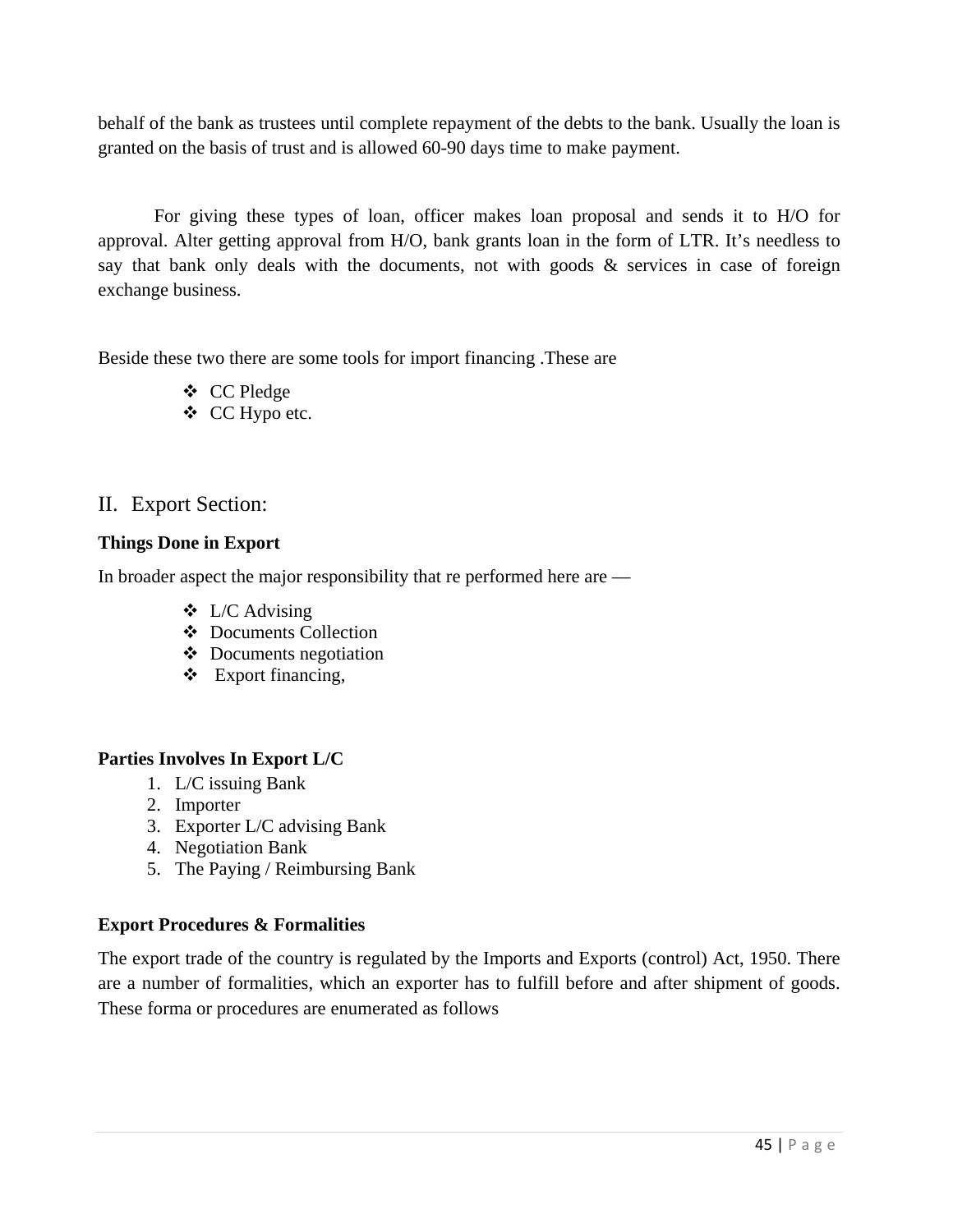#### **Registration of the Exporter**

The foremost requirement to engages in the business of import and export s registration with the Chief Controller of Imports and Exports (CCI&E). For this purpose an application in the prescribed, form is require to be submitted to that office along with the following documents —

- Trade license issued by the municipal Authority.
- **Nationality Certificate from the Local Authority.**
- **Bank Certificate**
- Income Tax Clearance Certificate.
- **Payment of Registration fees and renewal fees in a Treasury Chalan.**
- Copies of Contract or  $L/C$  (if any)

#### **Export Registration Certificate (ERC)**

The exports from Bangladesh are subject to export trade control exercised by the Ministry of Commerce through Chief Controller of Imports and Exports (CCI&E). No exporter is allowed to export any commodity permissible for export from Bangladesh unless he is registered with CCI & E and holds valid Export Registration Certificate (ERC). The ERC is to be renewed every year.

#### **Export Permit Form (EXP)**

After having the registration, the exporter applies to TBL with the trade license: ERC, and the Certificate from the concerned Government Organization to get EXP. the bank is satisfied, an EXP is issued to the exporter. An EXP contains the following particulars

- Name  $\&$  address of the authorized dealer
- Particulars of the commodity to be exported with code
- Country of destination
- Port of destination• Quantity
- $\blacksquare$  L/C value in foreign currency
- **Terms of sales**
- Name  $\&$  address of the importer
- Bill of lading
- No & date
- Port of shipment
- Land custom post• Shipment date
- Name & address of the exporter

#### **Securing the Order**

Upon registration, the exporter may proceed to secure the export order. Contracting the buyers directly through correspondence can do this.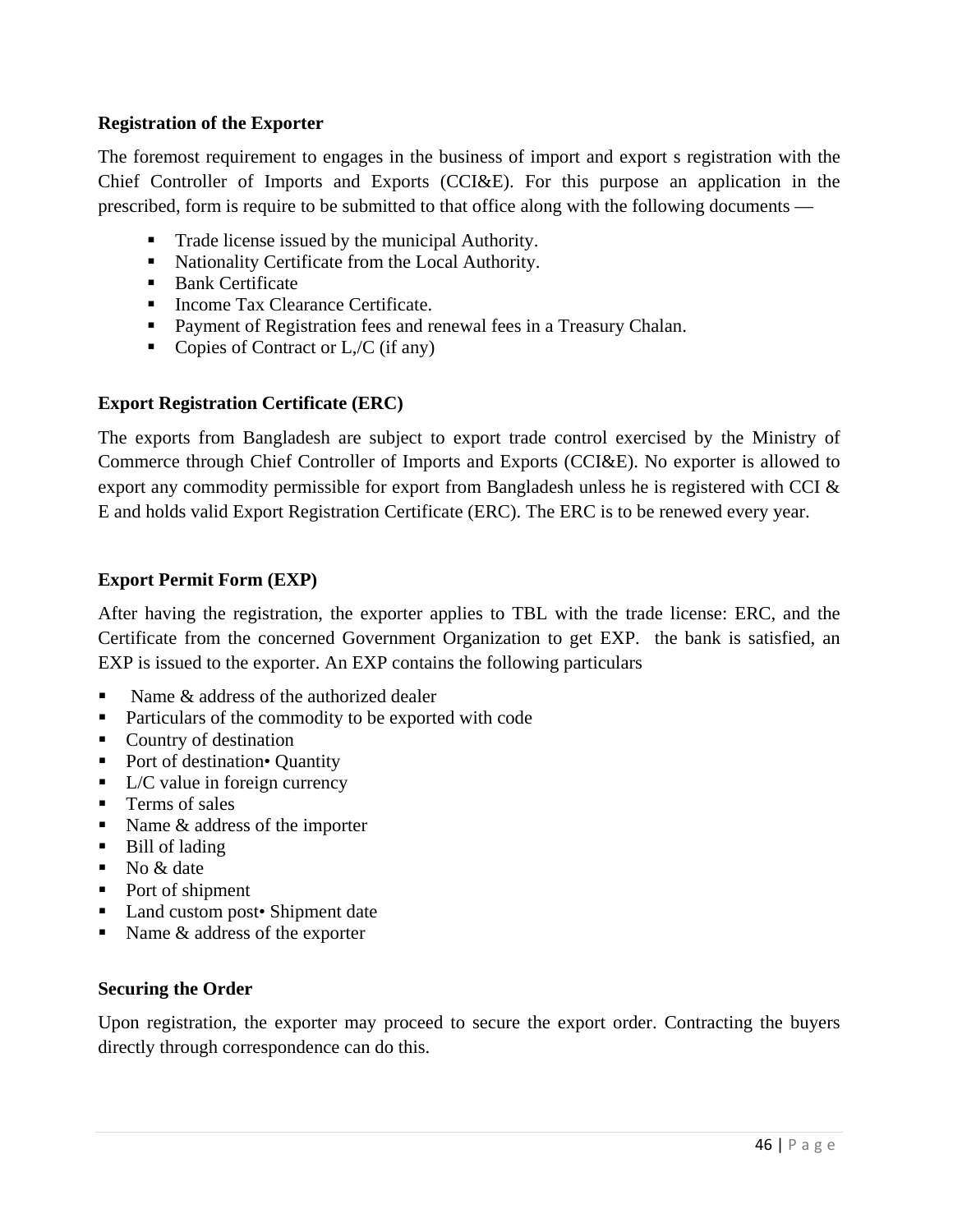#### **Signing of the Contract**:

- Description of the goods
- Quantity of the commodity
- $\blacksquare$  Price of the commodity
- Shipment
- **Insurance and marks**
- **Inspection**
- **Arbitration**

#### **Receiving Letter Of Credit**

After getting contract for sale, exporter should ask the buyer for Letter of Credit (L/C) clearly stating terms and conditions of export and payment. The following are the main points to be looked into for receiving / Collecting export proceeds by means of Documentary Credit:

- $\blacksquare$  The terms of the L/C are in conformity with those of the contract
- $\blacksquare$  The L/C is an irrevocable one, preferably confirmed by the advising bank.
- The L/C allows sufficient time for shipment and a reasonable time for registration
- If the exporter wants the  $L/C$  to be transferable, divisible and advisable, he should ensure those stipulations are specially mentioned in the L/C.

#### **Advising L/C:**

When export L/C is transmitted to the bank for advising, the bank sends an Advising Letter to the beneficiary depicting that, L/C has been issued.

#### **Shipment of Goods**

The exporter make and shipment of goods as per the agreement.

#### **Documents Collection:**

Exporter prepares the required documents mentioned in L/C, are as such:

- **Bill of Exchange**
- Bill of Lading
- **Insurance Policy/ Certificate**
- **Certificate of Origin**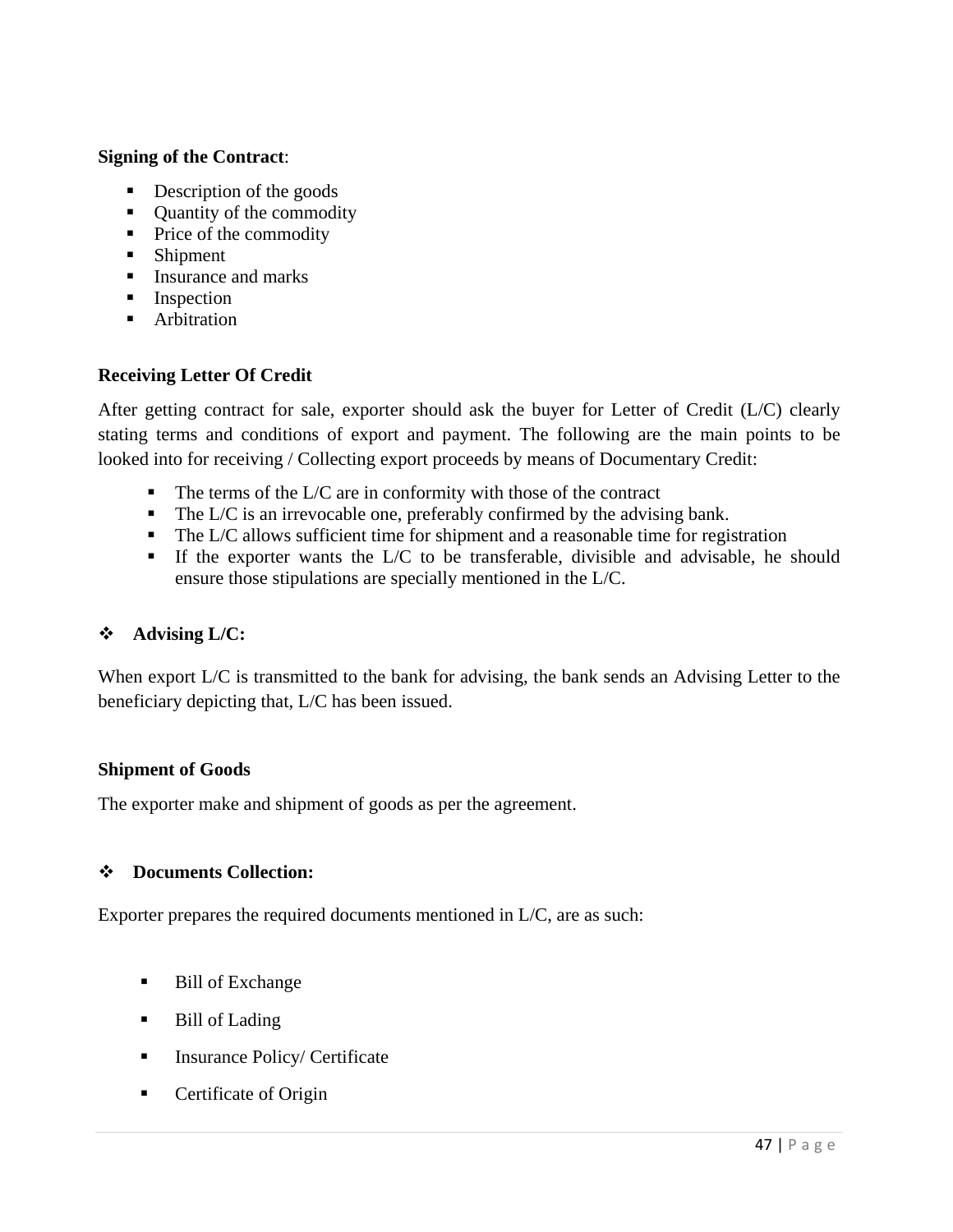- **Inspection Certificate**
- Commercial Invoice
- Packing List
- Full set of shipping documents

#### **Documents Negotiation:**

These documents should be submitted to the bank for negotiation:

- 1. Export L/C
- 2. EXP form
- 3. Commercial invoice
- 4. Bill of Exchange
- 5. Certificate of origin# Bill of Lading
- 6. Packing list# Inspection certificate
- 7. Insurance document
- 8. Any other document as per L/C

Respective officer must scrutinize all the documents with reasonable care to confirm whether the terms and conditions are right or wrong.

#### **Realization of Export Proceeds**

The period prescribes by the Bangladesh Bank within which exporter must receive full foreign exchange proceeds of exporter in four months if the receipt of the full proceeds of any shipment is delayed beyond the period without a special authority from the Bangladesh Bank. The exporter will be liable to action under FER Act, 1947.

#### **Export Financing:**

An exporter is one who exports the goods to another customer whether n domestic country or in abroad. In exporting the stipulated goods he nay requires financing. So export financing may be required at two stages.

- I. Pre-shipment credit
- II. Post shipment credit,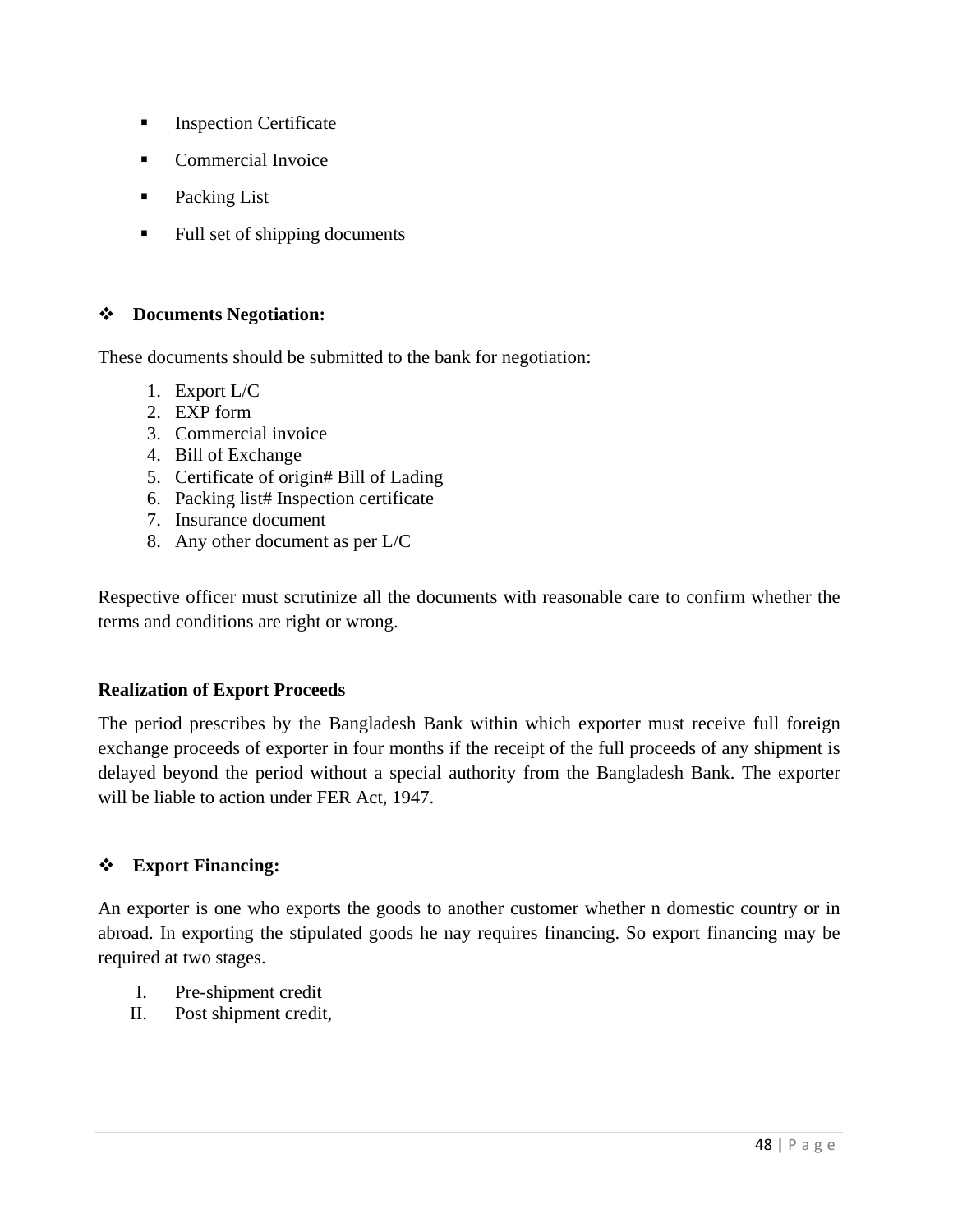#### **I. Pre-shipment Credit**

Pre shipment credit, as the name suggests, Is given to finance the act of an exporter prior to the actual shipment of the goods for export. The purpose of such credit is to meet working capital needs starting from the point of purchasing of raw materials to final shipment of goods for export to foreign country. Before allowing such credit to exporters the bank takes into consideration about the credit worthiness, export performance of the exporters, together with all other necessary information require for sanctioning the credit in accordance with the existing rules and regulations.

An exporter can obtain credit facilities against lien on the irrevocable, confirmed and unrestricted export letter of credit in farm of the followings:

i. Packing credit (PC).

ii. Back-to-Back letter of credit.

#### **Packing Credit (PC)**

Packing Credit. is essentially a short-term advance granted by a Bank to an exporter for assisting him to buy , process, manufacture, pack and ship the goods. This type of credit is sanctioned for the transitional period starting from dispatch of goods till the negotiation of the export documents. Exporter can get PC up to 10% of the Export L/C value and has to be liquidated by negotiation / purchase of Bills of Exchange. The drawings of P.C are required to be adjusted fully once within a period of 180 days.

#### **Back-To-Back Letter Of Credit:**

A back-b-hack letter of credit, a new L/C (an Import L/C) is opened on the basis of an original L/C (an Export L/C). Under the Back -to -Back concept, the seller as the Beneficiary of the First L/C offers it as a 'security to the advising Bank for the issuance of the second L/C. The Beneficiary of the Back-to-Back L/C may be located inside or outside the original Beneficiary's country. As per instruction of the central bank commercial banks are rendering back-to-back L/C at nil margins.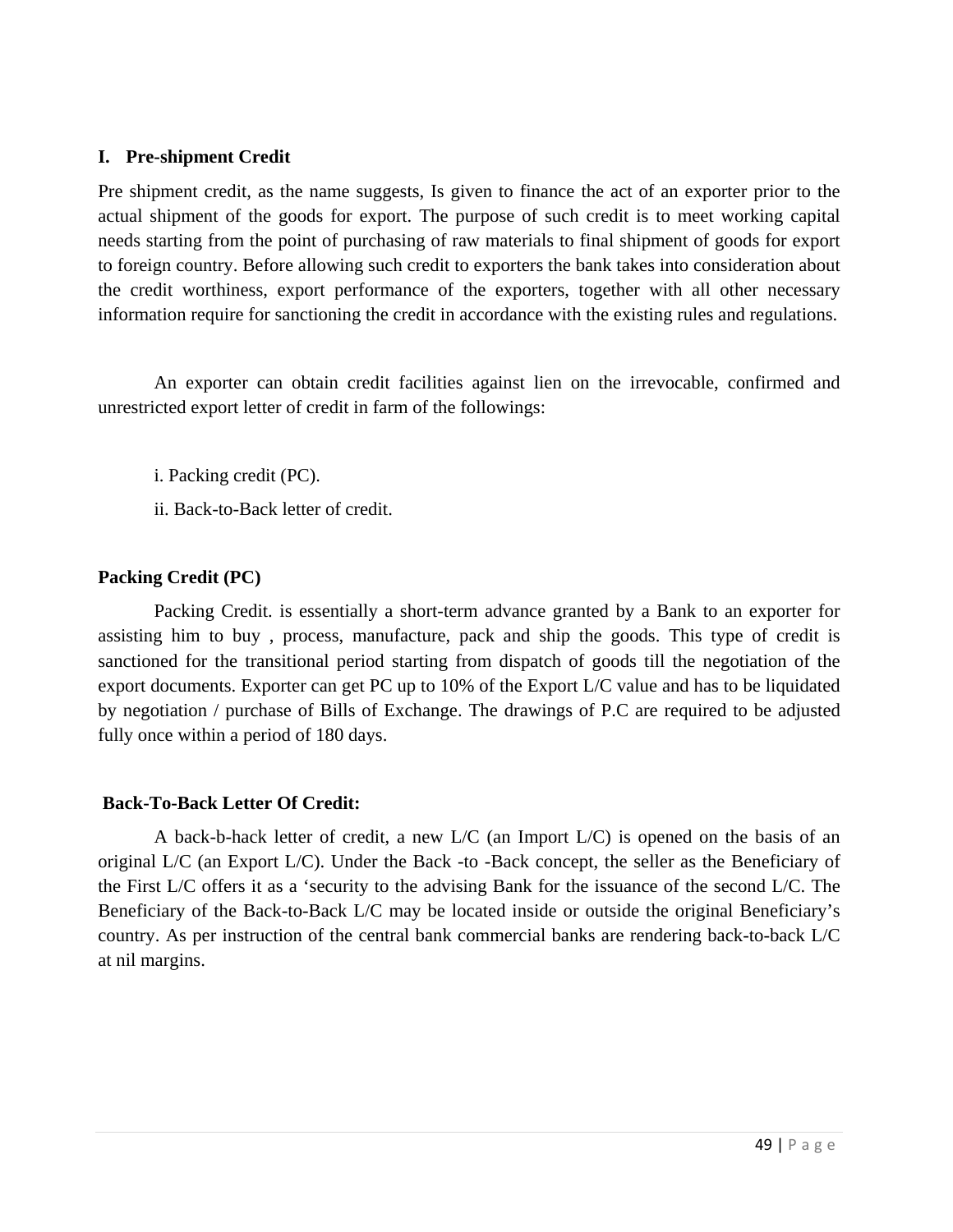#### **II. Post-shipment Credit:**

This type of credit refers to the credit facilities, extended to the exporters by the banks after shipment of the goods against export documents. Necessity for such credit arises, as the exporter cannot afford to wait for a long time for without paying manufacturers / suppliers. Before extending such credit, it is necessary on the Part of banks to look into carefully the financial soundness of exporters and buyers as well as other relevant documents connected with the export in accordance with the rules and regulations in force, Banks in our country extend post shipment credit to the exporters through-

- i. Foreign Documentary Bills Purchased (FDBP).
- ii. Local Documentary Bills Purchased (LDBP).

# **5.2. Foreign Remittance Department:**

ABBL, Kakrail Branch is an authorized dealer of foreign exchange. Their dealing in foreign exchange involves buying and selling of foreign exchange covering inward remittances received from abroad and outward remittances sent abroad. There are two types of remittance:

- 1. Inward remittance
- 2. Outward remittance

#### **1. Inward Foreign Remittance:**

Inward remittance covers purchase of foreign currency in the form of foreign T.T., DL, and bills etc. sent from abroad favoring a beneficiary in Bangladesh. Purchase of foreign exchange is to be reported to Exchange control Department of Bangladesh bank on Form –C.

The bank also give service to the customer through-

 Cash Express Instant Cash Remit Master AFX Fast Remit Ria  $\Box$  X-press money.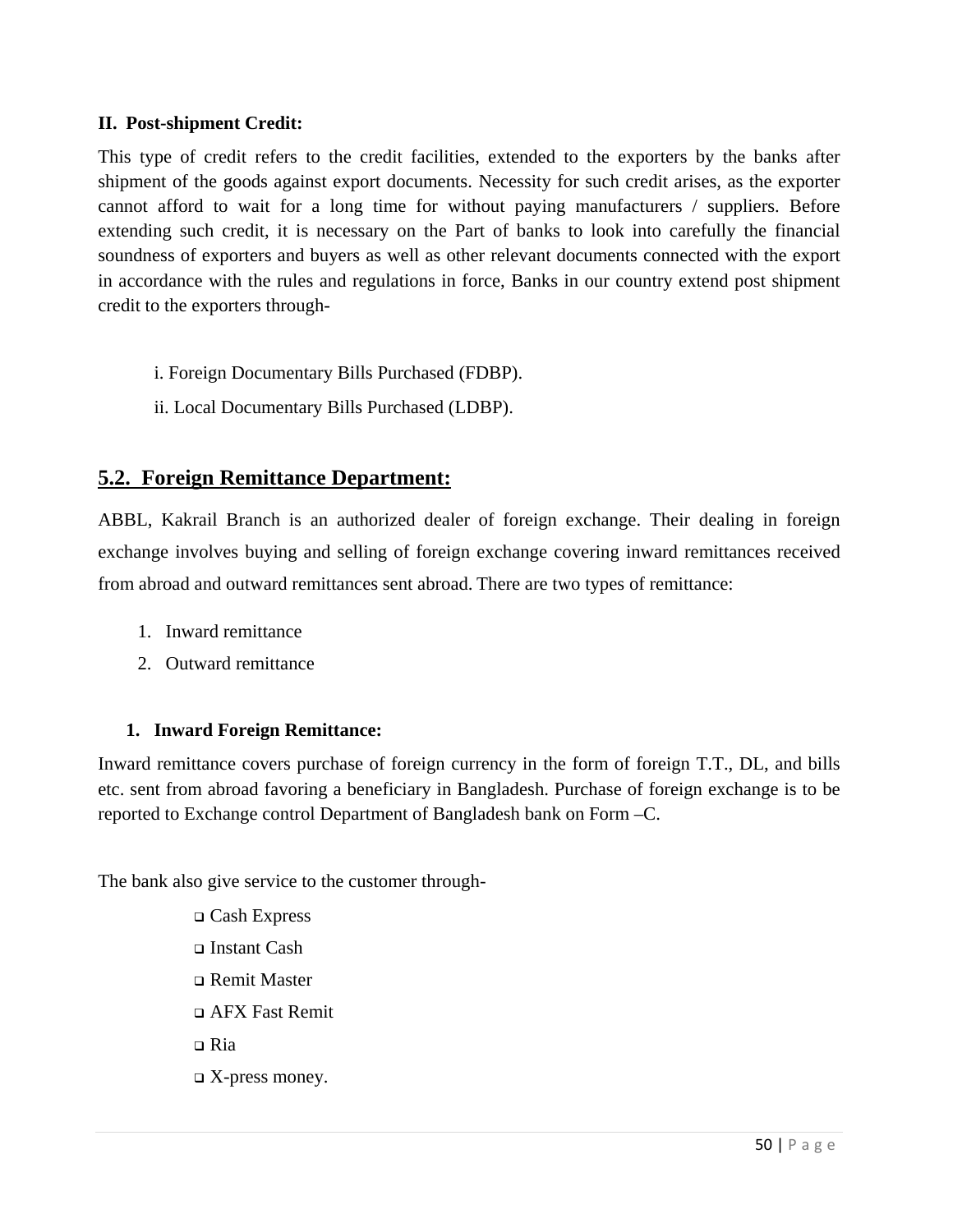Through these exchange houses money come from abroad to Bangladesh the customer can collect the money by submitting specific document.

#### **2. Outward Foreign Remittance:**

Outward remittance covers sales of foreign currency through issuing foreign T.T. Drafts etc. as well as sell of foreign exchange under t and against import hills retired. Sale of foreign exchange is reported to Excel control Department of Bangladesh flank on form T/M.

Foreign exchange means foreign currency and includes all deposits, credits and balances payable in foreign currency as well as foreign currency instruments such as Drafts, T.Cs, bill of exchange, and Letters of Credit Payable in any Foreign Currency. All foreign Exchange transactions in Bangladesh are subject to exchange control regulation of Bangladesh Bank.

#### **Foreign Account of Bank:**

In order of effect foreign exchange transactions, bank maintains accounts in their own name in various foreign currencies, with banks overseas. These accounts are credited with the claims receivable overseas in the respective currency of the country concerned, and debited with the payments denominated in the respective currency of the country in which the accounts are maintained.

#### **NOSTRO ACCOUNT**

"Nostro" is a Latin meaning "OURS". So Nostro account means "Ours" account. Nostro accounts are just reflection or minor accounts showing the position as it obtains in the foreign currency account with each correspondent bank. In the Nostro account, the bank will show the foreign currency accounts of each transaction and alongside the respective items the domestic currency equivalents are indicated. When the bank the domestic currency equivalents are indicated. When the bank makes a purchase of foreign currency, the foreign bank will credit the Néstro account. When it makes a sale it will result in a debit in the Nostro account. In the mirror account the purchase will be debited and sale credited. The Nostro accounts reflect what the foreign correspondent owes to the bank and what the home bank owes to the foreign bank.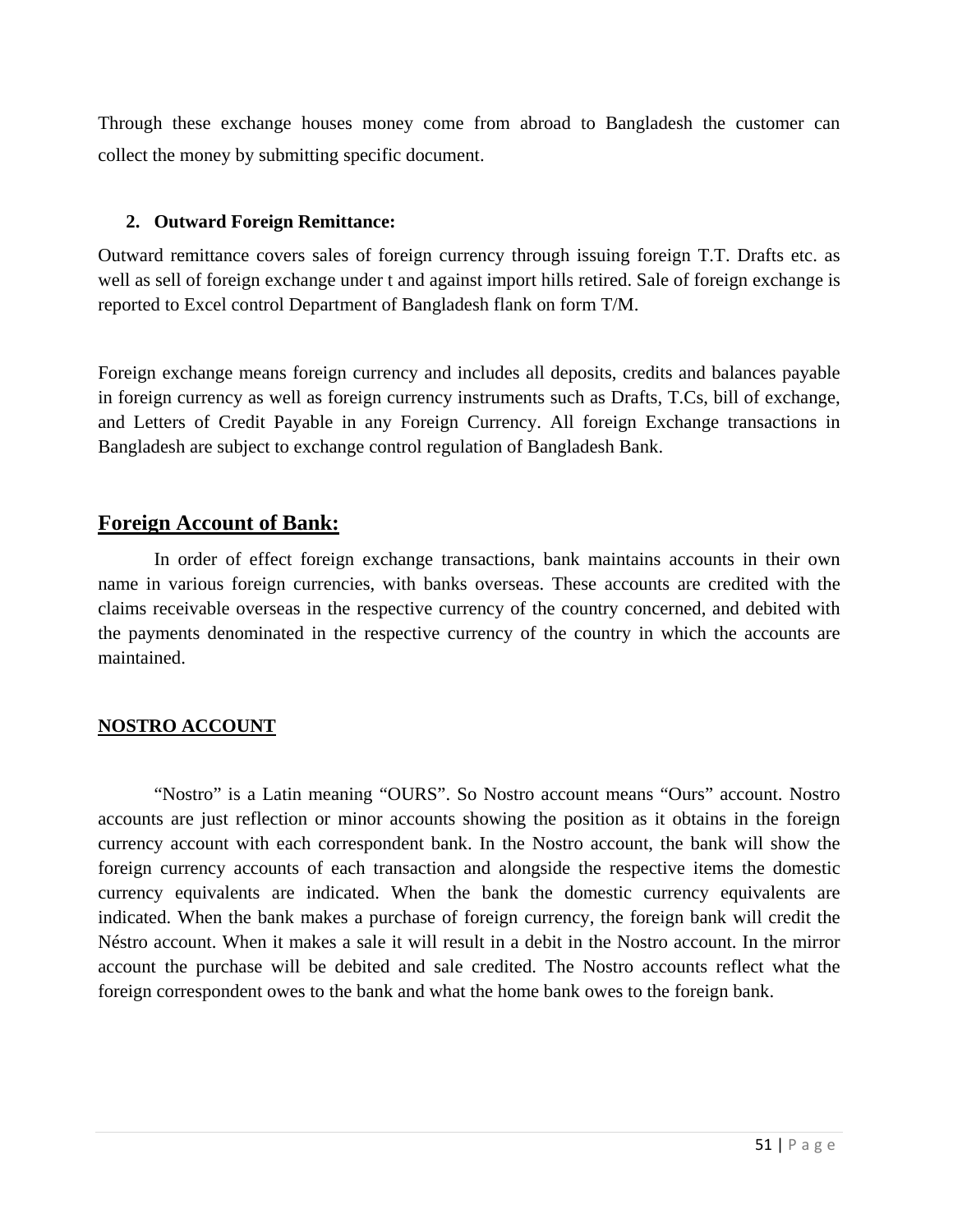#### **VOSTRO ACCOUNT**

The "Nostro" account is termed as " Vostro" account by the correspondent bank. The word "Vostro" means "YORS". A Vostro account or "Your Account" is also called a local currency with local banks and such accounts are called Vostro accounts. Generally Vostro accounts are maintained by foreign correspondent banks on a reciprocal basis to effect payment as well as receive payments on behalf of their clients.

#### **Functions performed in this department:**

- 1. Issuance of TC, Cash Dollar/Pound.
- 2. Issuance of FDD,FTT & purchasing, payment of the same
- 3. Passport endorsement.
- 4. Encashment Certificate.
- 5. F/C Account opening & filing.
- 6. Maintenance of ledger of Cash Dollar, FC Deposit A/C & TC.
- 7. Preparation of all related statement, Voucher & posting
- 8. Preparation of Weekly, Monthly, Yearly Statement for Bangladesh Bank return timely.
- 9. Attending all related correspondence to other Bank or Institution.

# **6. Credit Management division**

Generally credit is the confidence of the lender in the ability  $\&$  willingness of the borrower to repay the loan at a future date. Credit –Granting decisions are a major task in financial management of the firm. The policies necessary for the proper management of credit granting are extremely important and need to be carefully formulated, as the questions involved in credit granting are complex and their impact is substantial. Among the policy questions that must be addressed are:

- How much information should the firm collect on each credit applicant?
- How should the credit related parameters of credit applicants be estimated (borrowers selection)?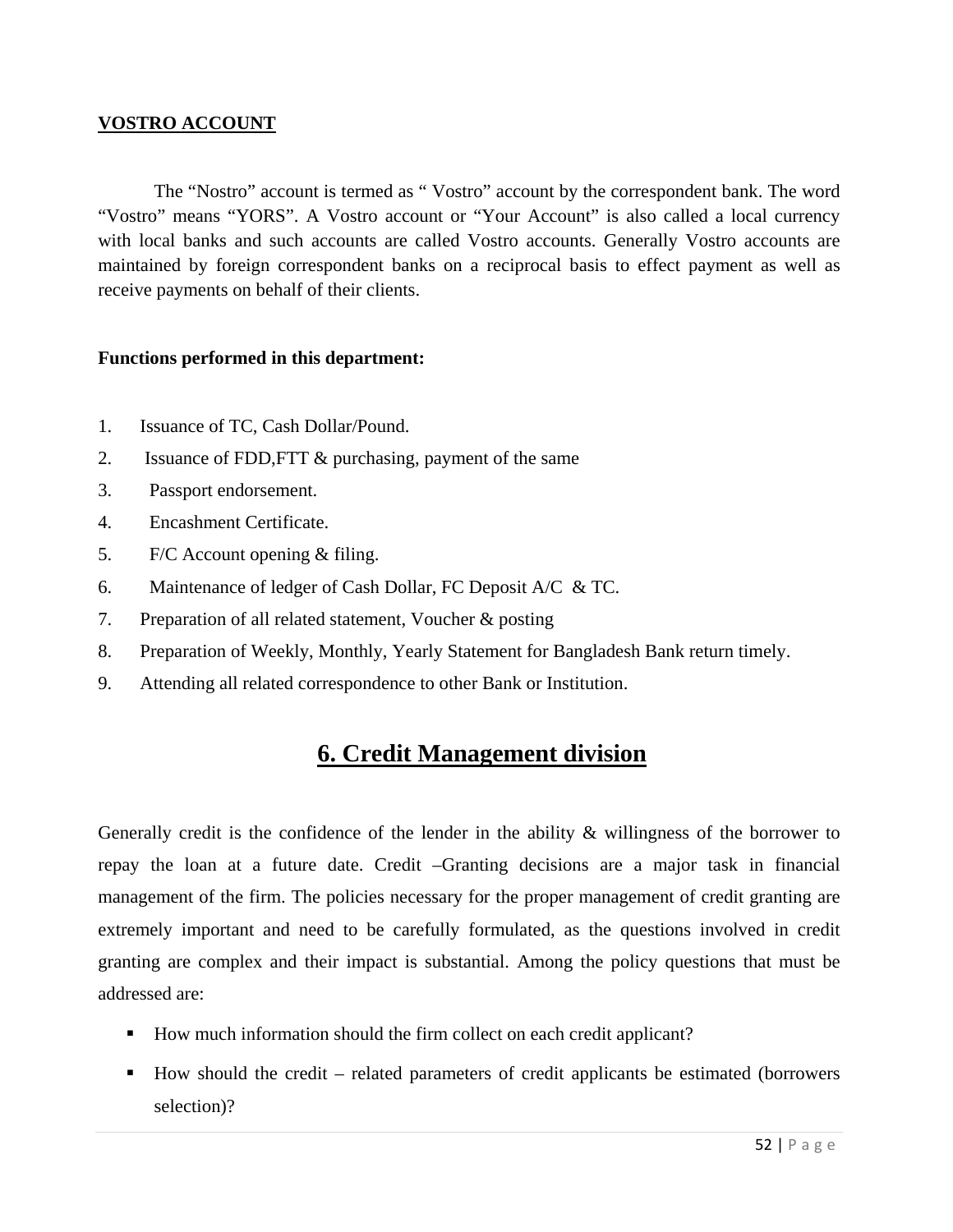**6.1.** There are several sources of credit information about potential customers, proceeding from the least costly to the most costly.

**The Seller's Prior Experience with the Customer:** One of the cheapest and most reliable sources of information about expected future payment patterns is that customer's history of dealings with the seller. If the customer has paid promptly for the last 20 orders, it is very likely that the customer will pay promptly for the twenty- first. To obtain information on the customer's history of payments to the seller, the credit analyst queries the seller's database of prior customer payments.

**Credit Ratings and Reports:** Several firms are in the business of collecting and selling creditrelated information to sellers. Some of these investigation firms report on wide varieties of buyers while others report only on buyers in a single industry. Most of these agencies provide several types of service. They issue ratings based on buyer's financial strength and payments to sellers. They provide reports, which may include the buyer's financial statements and results of a n investigation into legal records regarding the buyer's business dealings. They collect and distribute trade clearances, which are lists of amounts owing, amount past due and histories of payments by buyers to their trade creditors.

**Personal Contact with the Applicant's Bank and Other Creditors:** A more expensive (but very reliable) source of information is the applicant's current creditors and its bank. To obtain such information, the analyst may personally contact these sources to discuss their experiences with the applicant. In this way, the analyst can verify the information in credit agency reports and gain other insights that are not available from these reports. Unfortunately, such an investigation usually quite time consuming.

**Analysis of the Applicant's Financial Statements:** Any credit applicant's ability to pay is in great part dependent on its financial condition. Analysis of this financial condition can thus considerably aid in credit evaluation. Financial statements must first be obtained this may entail significant effort if the applicant firm is not publicly traded. These statements must then be examined and analyzed. This analysis often begins by making adjustments to these statements to utilize accounting conventions other than those chosen by the applicant's accountants. Such adjustments are made if the analyst believes that the conventions used did not do the best job of portraying the economic health of the firm. . Once these adjustments are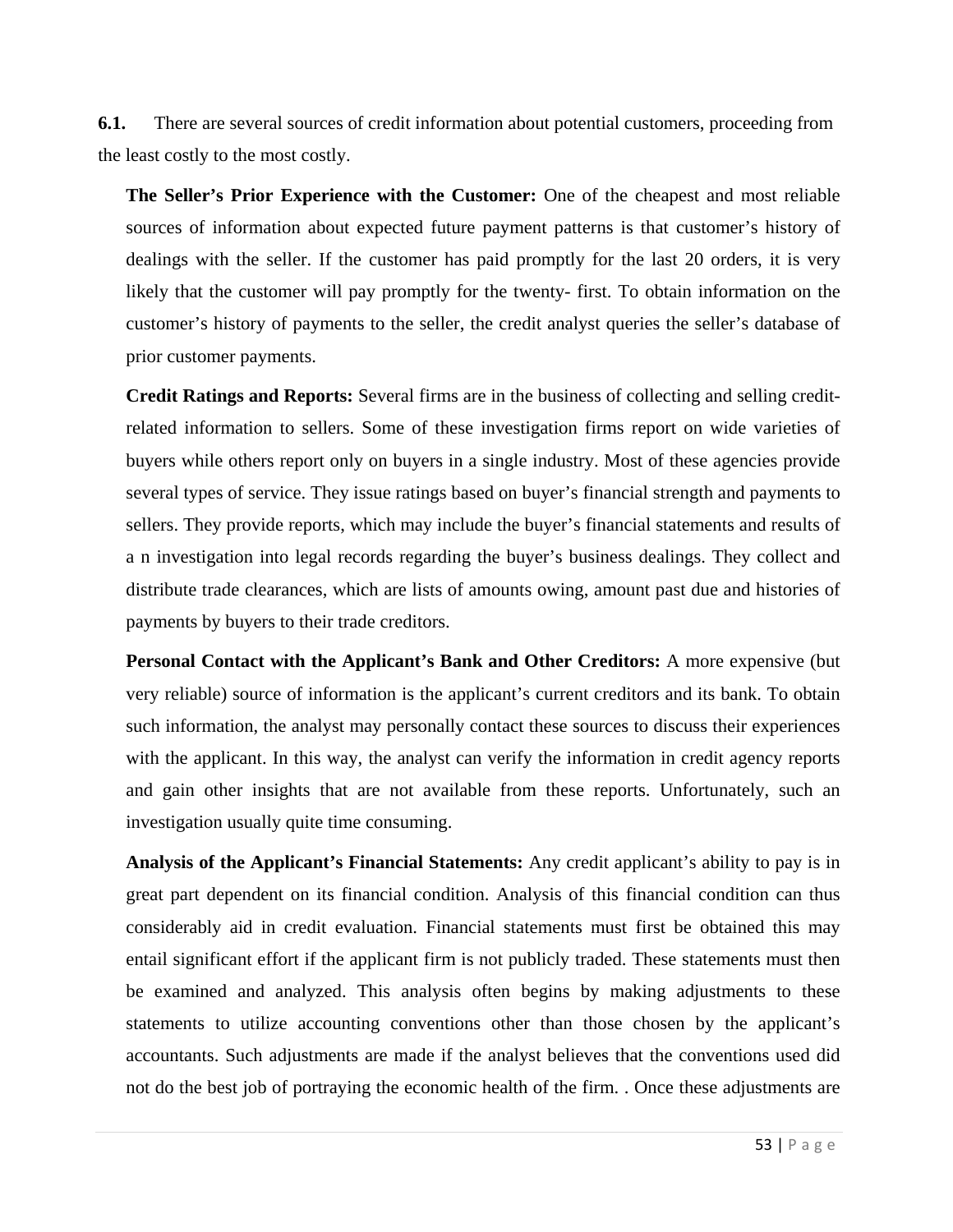made, ratio analysis and / or statistical analysis is then applied to these statements to assess the financial health of the applicant.

**Customer Visit** :One very expensive option in the collection of information is is for the credit analyst to visit the applicant. An on- site viewing of the applicant's facilities and discussions with the applicant's management can provide insights and information that cannot be obtained in other ways. For example, the credit analyst can obtain impressions on the competence of the applicant's management and on the physical condition of the applicant's plant, service facilities and equipment.

There are not specific credit agencies in our country, which can assist banks by giving reports on parties/clients. Bangladesh bank has recently opened. "Credit information Bureau" through which some information regarding borrowers are supplied. CIB must be compulsory for that compulsory for that loan which covers the range above Tk.50 000.

**6.2 Borrowers Selection**: In credit granting decision it is the credit analyst's job to synthesize all information that has been collected and reach a judgment regarding the applicant's creditworthiness. One way of organizing this information is characterizing the applicant along five dimensions. These dimensions are called the Five Cs of credit. In all business dealings, officers and employees must be guided by the principles of honesty and integrity and safe- guard the interest of the shareholders and the depositors of the banks. They should strictly adhere to the Banking Laws, Rules and Regulation of the GOVT. of Bangladesh and the instructions issued by the Bangladesh Bank from time to time, which affect the business practice of the Bank

In formulating a credit judgment and making Quality Credit Decisions, the lending officer must be equipped with all information needed to evaluate a borrower's character, management competence and capacity, ability to provide collaterals and external conditions which may affect his ability in meeting financial obligations

**Capital: -**The evaluation of the applicant's capital refers to an analysis of the applicant firm's financial position. What are the applicant firm's financial strengths? What are their weaknesses?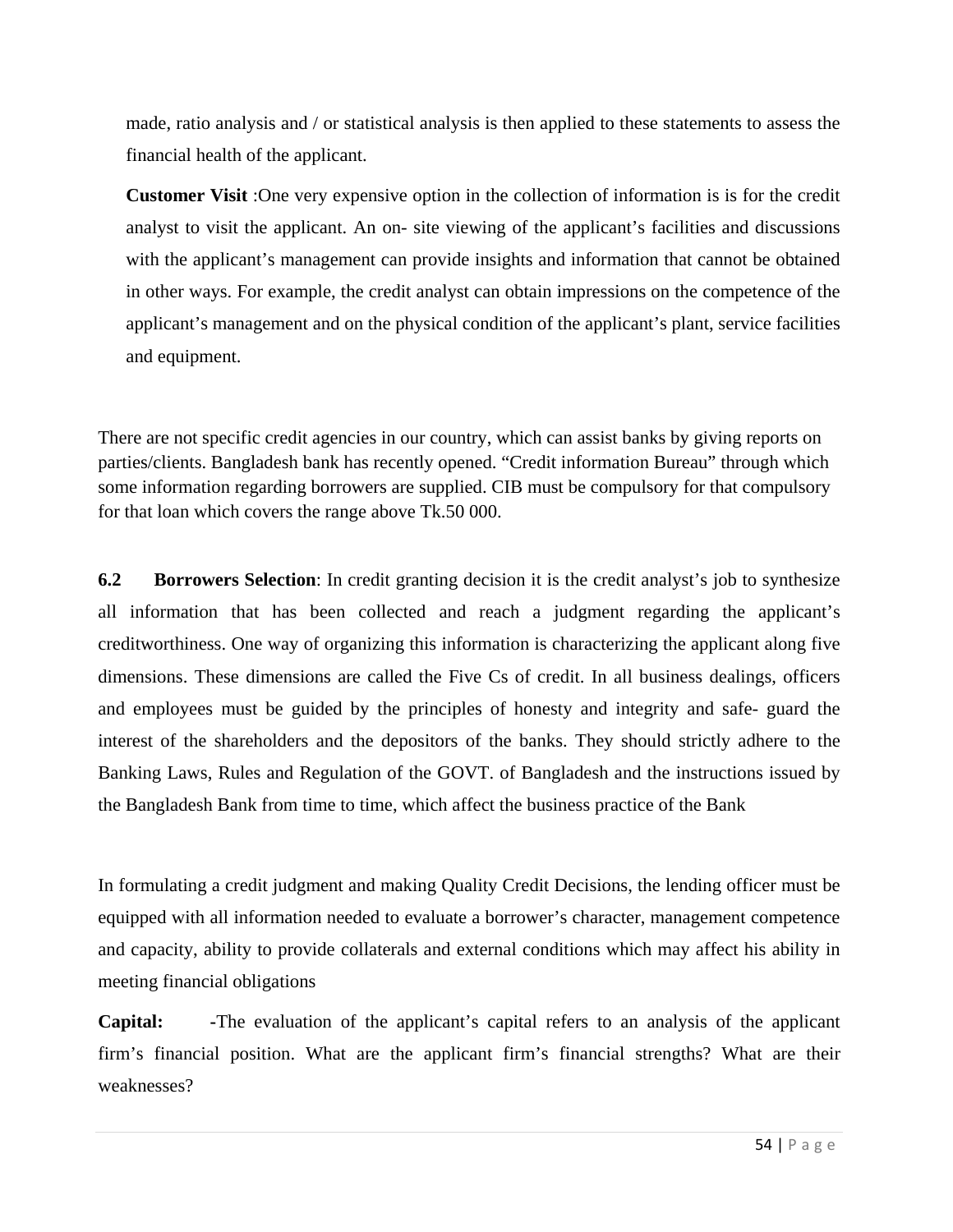-To assess the capital dimension, the credit analyst considers the data obtained from the applicant's financial statements. The usual procedure is to perform an extensive ratio analysis, comparing the applicant's fanatical ratios to ratios for the applicants industry and performing trend analysis of the applicant's ratios over time.

**Character:** In assessing character, the credit analyst considers all the information that relates to willingness to pay by the applicant's management. What ids the applicant's history of payments to the trade? Has the firm defaulted to other trade suppliers? Does the applicant's management make a good- faith effort to honor debts as they come due? Information in these areas bears on the analyst's assessment of the applicant's character.

 **Collateral**: If the applicant experiences financial difficulty, it may be forced to liquidate. In such a situation, the recoveries to trade creditors will depend on (1) the recoveries on assets sold, (2) the amount of debt owned by the firm and (3) the extent to which these debts are secured. If the firm liquidates, the recoveries on assets that are security for debt will go to the holders of that secured debt. That is, the secured creditors get paid first from the revenues of selling the assets that have been granted to them as security. Since, in general, it is very difficult for trade creditors to obtain secured positions, this means that the recoveries to trade creditors are significantly lower when the applicant has financed by using secured borrowings. Information on secured borrowing sis gleaned from the applicant's financial statements, from the applicant's bank, from credit reports on the applicant, or directly from conversations with the applicant.

**Capacity: -**This dimension has two aspects: management's capacity to run the business and the applicant firm's plant capacity. Management's capacity to run the business relates to the competency (ability) of the management personnel in the applicant's operations. Any information relevant to this capacity is assessed, including personal impressions, the history of success or failure by the managers running the applicant business, the number of years that the applicant has been in business, and so forth. The better is management's capacity to run the firm; the lower is the chance of default.

 -Physical capacity refers to the value and technology of the applicant's production or service facilities. The more up-to-date and well maintained are the applicant's facilities, the more likely that the applicant will be able to stay in business and to take advantage of business upturns.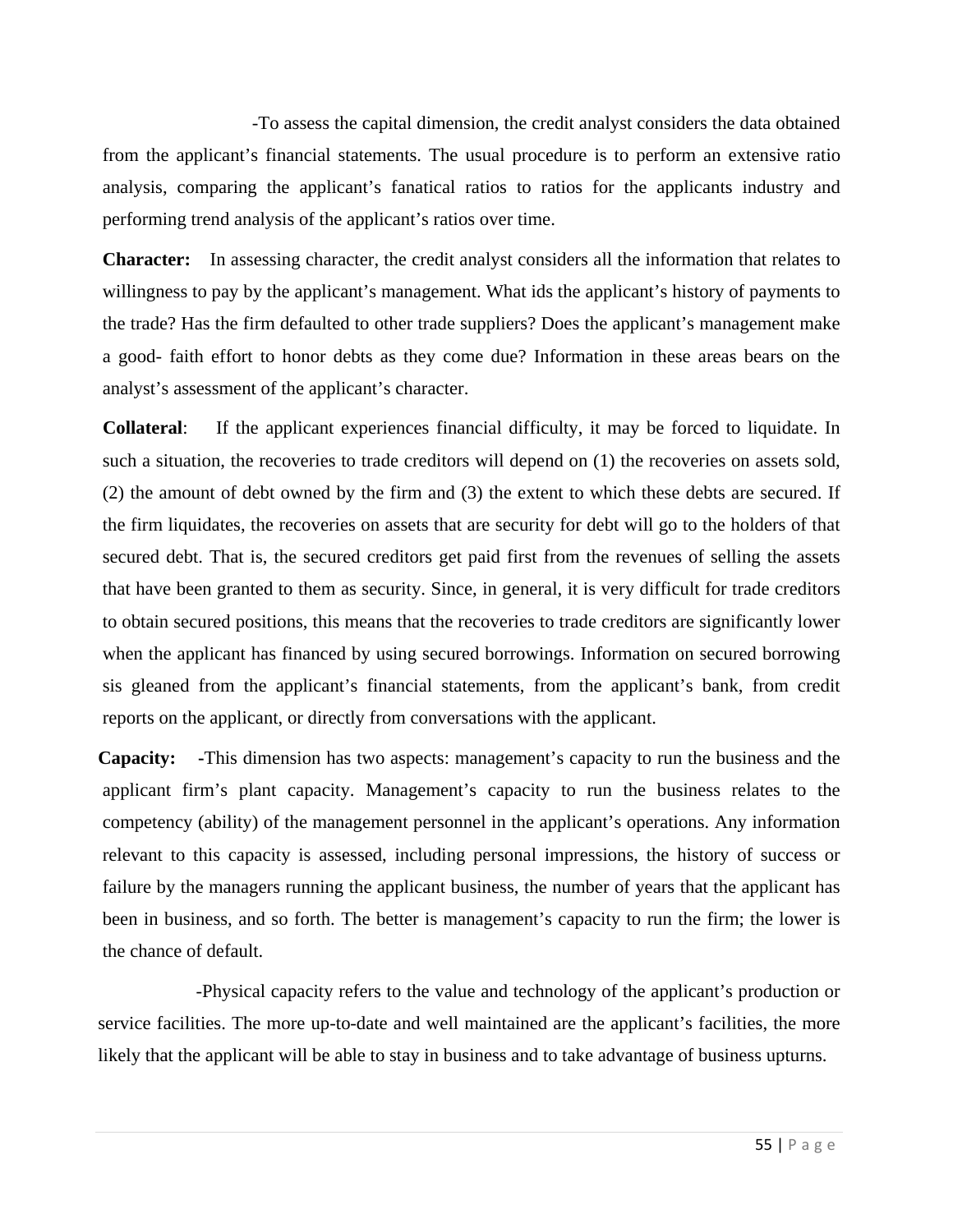**Conditions:** These are the economic conditions in the applicant's industry and in the economy in general. If there is a good deal of foreign and domestic competition in the applicant's industry, the possibility of failure and default to trade creditors is larger, since profit margins are likely to be lower. If the economy in general is undergoing a contraction, failures are more likely to occur than during an expansionary period**.** 

#### **6.3 Credit report /Credit application**

Credit report is an essential document through which a banker can judge the feasibility of a proposal for sanctioning loan. This report is prepared for getting information regarding all the "C" s mentioned above. Credit report provides a complete picture of the borrower's credit worthiness by focusing the following elements:

- Name of the borrower
- Nature of business involvement
- Age of business
- **Experience in the trade/business**
- Amount of loan required
- Purpose of borrowing
- Account Performance.
- Investment made in the business
- Duration of loan source of repayment
- **Means**
- Security offered for the loan
- Management Stability
- Business Outlook
- **Liquidity**
- Profitability of the transactions
- Market reputation, personal banking etc. of the borrowers.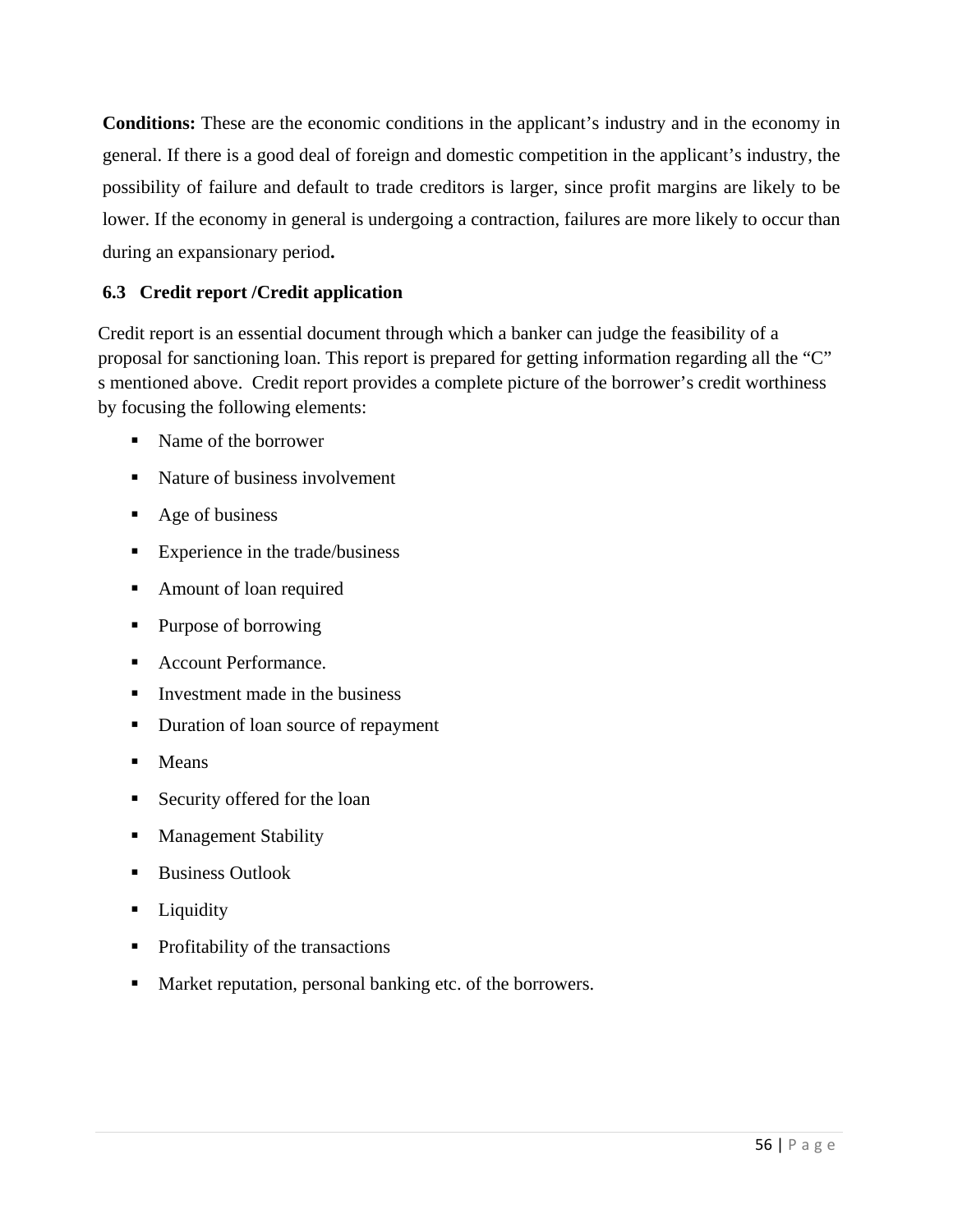#### **7. Recommendation :**

In considering the customer satisfaction on the service the following recommendations are made, which will benefit both ABBL and its customers.

- In case of reliability customers are not satisfied. ABBL should ensure that the customers are not only getting accurate information but also the promised service in the first and promised time so that customer can highly rely on our service.
- $\hat{\cdot}$  In case of responsiveness the customers are dissatisfied. So, necessary steps should be taken for improvement. Giving the prompt solution or informing the customer about the action taken time and also proper maintenance of this informed action taken time could improve the customer satisfaction from very to high level.
- Again in case of assurance, right solution should be given so that the customer feels more confident after getting our service.
- \* In AB Bank kakrail branch they have not enough source for export section, so they should more carefull for that
- Though customers are very satisfied with the empathy. Proper warmly greetings, more polite and helpful behavior could bring the highly satisfied customer.

ABBL should be more conscious to deal with its customers as the customers have now more choice to bank with and there are institutions that are intensifying competition by focusing more on online customer service.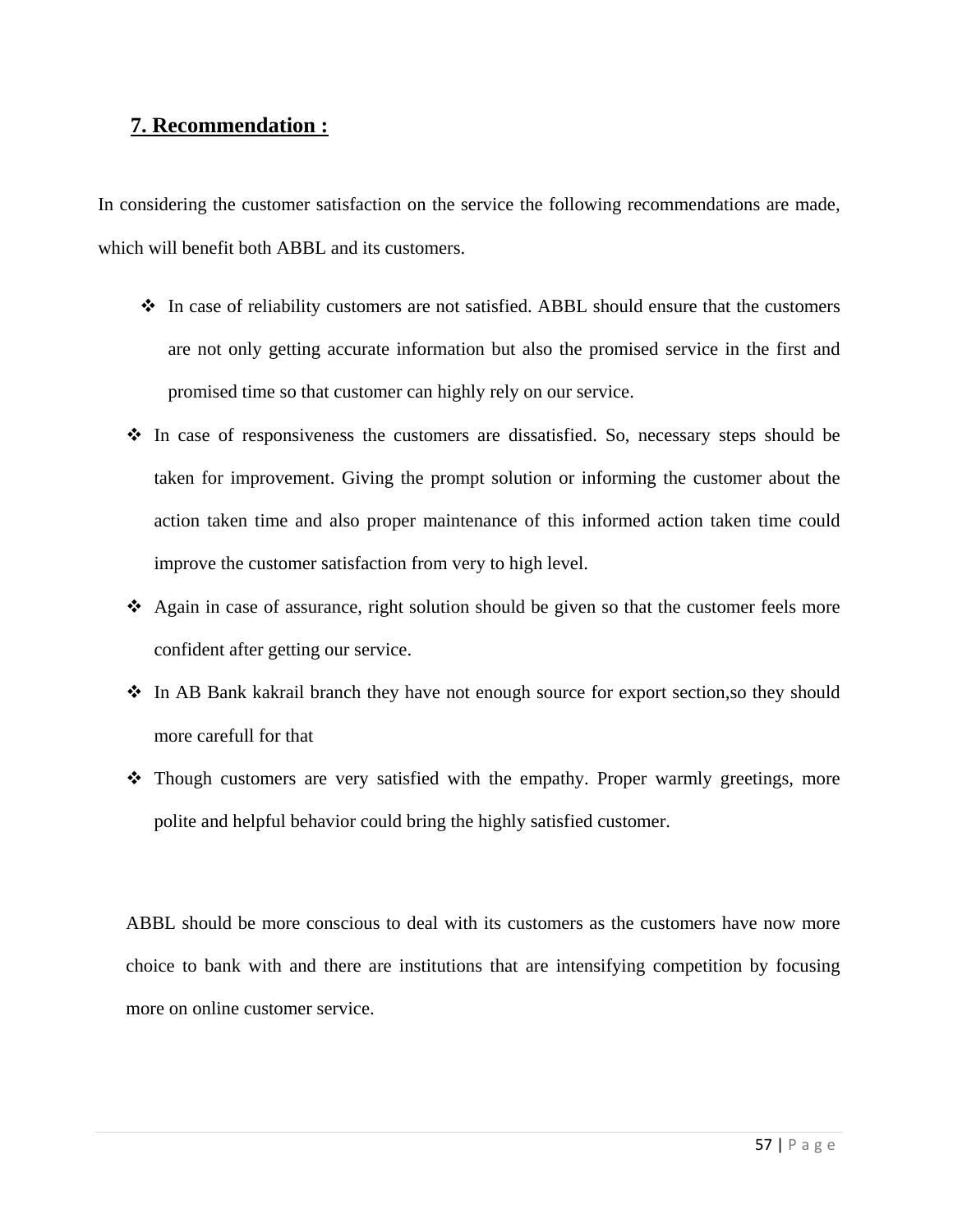# **8.Conclusion**

 AB Bank Limited are doing its business successfully,which indicates their well performance in foreign exchange. Because of their well performing foreign exchange the bank has been able to reduce its bad debt every year. AB Bank provides different facilities. It has SWIFT facilities. Very few bank in our country offer this. AB Bank adopt online banking, which bank operates for their customers' facilities. The more effectively banks handle foreign exchange business, the more likely they will become productive.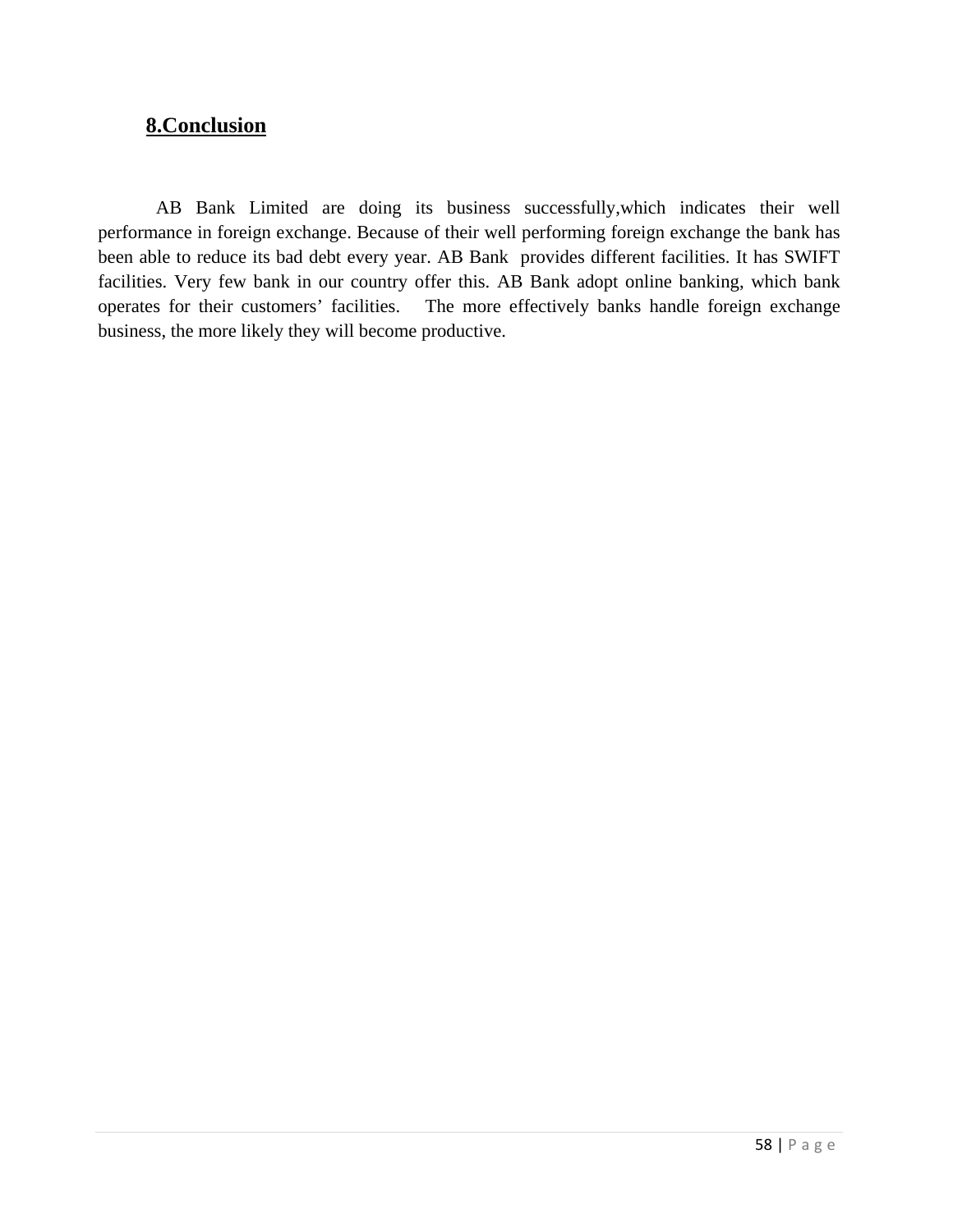# **Bibliography**

#### **Books:**

- $\triangleright$  The Analysis and Use of Financial Statements Third Edition
- ¾ Modern Working Capital Management Prentice Hall International Edition
- $\triangleright$  Real Estate Finance and Investments Tenth Edition
- $\triangleright$  Essentials of Managerial Finance Thirteen Edition
- $\triangleright$  Investments Ninth Edition
- ¾ Credit Analysis 1989‐90

#### **Reports:**

- ¾ Annual Report of Arab Bangladesh Bank Ltd. (2002-2006)
- $\triangleright$  Data from published reports of Bangladesh Bank

#### **Website:**

- ¾ Website of Arab Bangladesh Bank Ltd.
- $\triangleright$  Website of Bangladesh Bank.

#### **Others:**

¾ Different Books, Journals, Periodicals, News Papers etc.